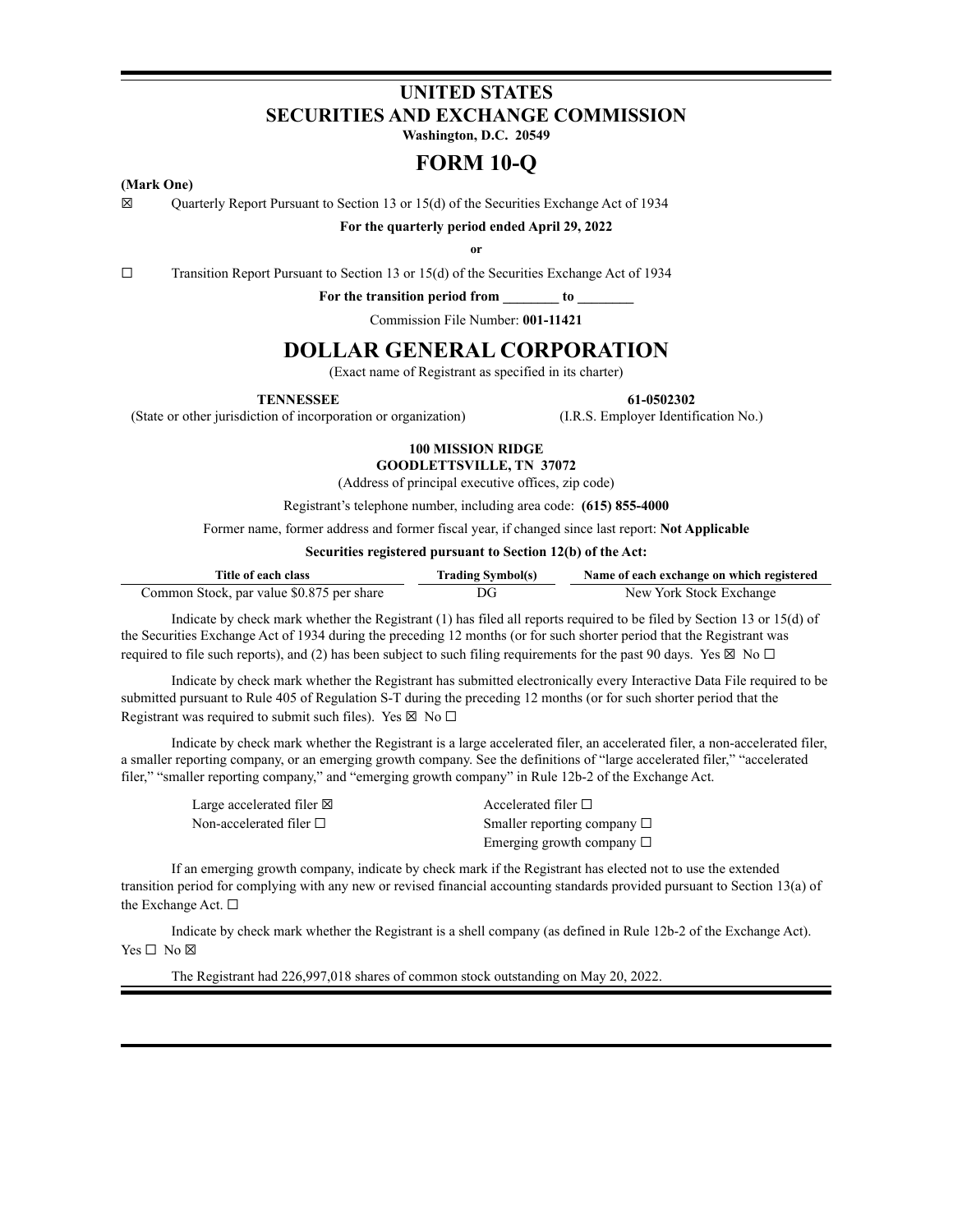# **TABLE OF CONTENTS**

| Part I               | <b>Financial Information</b>                                                                         |                |
|----------------------|------------------------------------------------------------------------------------------------------|----------------|
|                      | <b>Item 1. Financial Statements</b>                                                                  | $\overline{2}$ |
|                      | <b>Condensed Consolidated Balance Sheets</b>                                                         | 2              |
|                      | <b>Condensed Consolidated Statements of Income</b>                                                   | 3              |
|                      | <b>Condensed Consolidated Statements of Comprehensive Income</b>                                     | 4              |
|                      | <b>Condensed Consolidated Statements of Shareholders' Equity</b>                                     | 5              |
|                      | <b>Condensed Consolidated Statement of Cash Flows</b>                                                | 6              |
|                      | <b>Notes to Condensed Consolidated Financial Statements</b>                                          | 7              |
|                      | Report of Independent Registered Public Accounting Firm                                              | 12             |
|                      | <u>Item 2. Management's Discussion and Analysis of Financial Condition and Results of Operations</u> | 13             |
|                      | Item 3. Quantitative and Qualitative Disclosures About Market Risk                                   | 22             |
|                      | Item 4. Controls and Procedures                                                                      | 22             |
| Part II              | <b>Other Information</b>                                                                             |                |
|                      | Item 1. Legal Proceedings                                                                            | 23             |
|                      | Item 1A. Risk Factors                                                                                | 23             |
|                      | <u>Item 2. Unregistered Sales of Equity Securities and Use of Proceeds</u>                           | 23             |
|                      | Item 6. Exhibits                                                                                     | 23             |
|                      | <b>Cautionary Disclosure Regarding Forward-Looking Statements</b>                                    | 24             |
| <b>Exhibit Index</b> |                                                                                                      | 26             |
| Signature            |                                                                                                      | 28             |
|                      |                                                                                                      |                |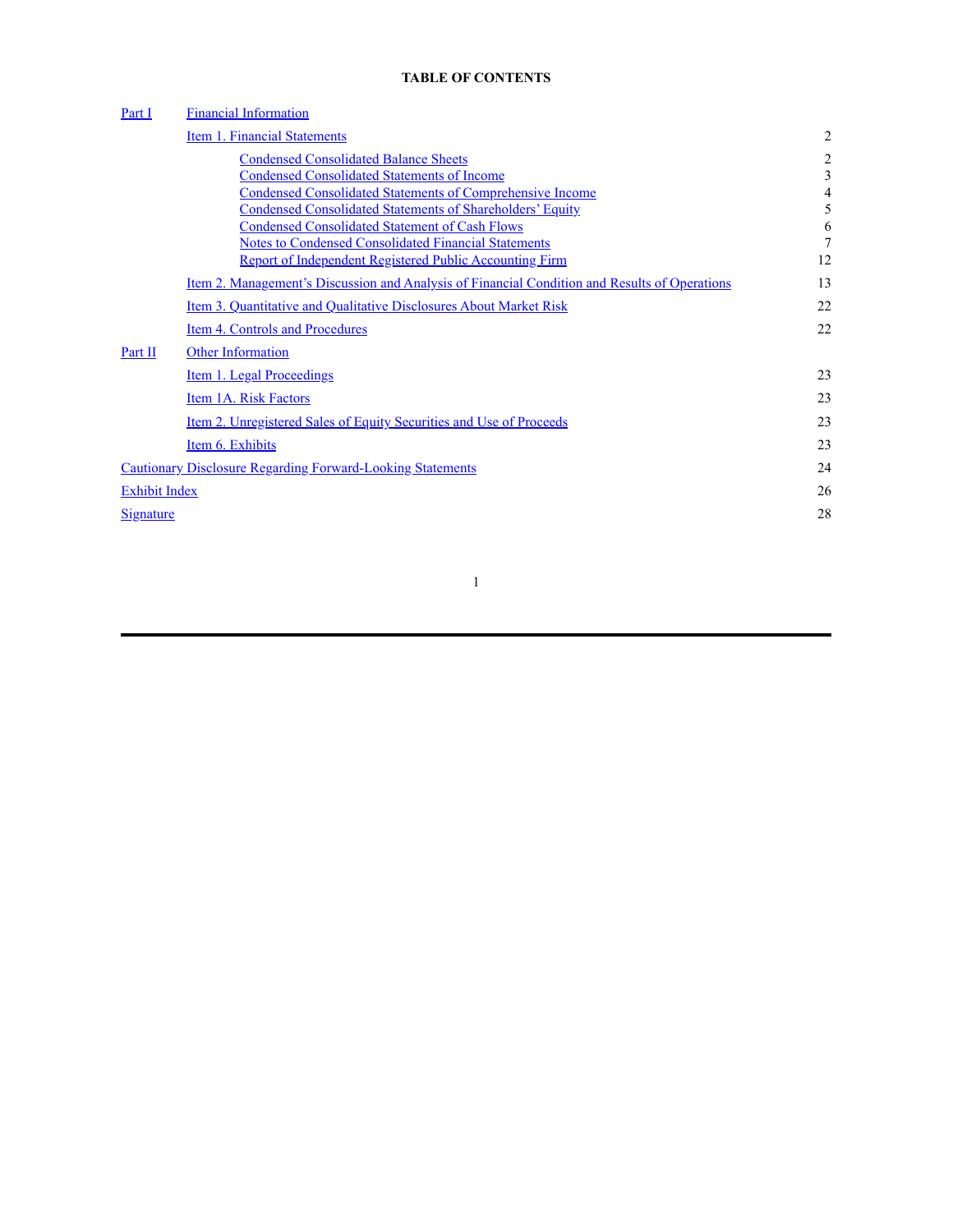## **PART I—FINANCIAL INFORMATION**

# <span id="page-2-2"></span><span id="page-2-1"></span><span id="page-2-0"></span>**ITEM 1. FINANCIAL STATEMENTS.**

# **DOLLAR GENERAL CORPORATION AND SUBSIDIARIES CONDENSED CONSOLIDATED BALANCE SHEETS**

*(In thousands)*

|                                                | April 29,<br>2022       | January 28,<br>2022      |
|------------------------------------------------|-------------------------|--------------------------|
| <b>ASSETS</b>                                  |                         |                          |
| Current assets:                                |                         |                          |
| Cash and cash equivalents                      | $\mathbb{S}$<br>335,613 | $\mathbb{S}$<br>344,829  |
| Merchandise inventories                        | 6,087,399               | 5,614,325                |
| Income taxes receivable                        | 33,576                  | 97,394                   |
| Prepaid expenses and other current assets      | 280,282                 | 247,295                  |
| Total current assets                           | 6,736,870               | 6,303,843                |
| Net property and equipment                     | 4,451,028               | 4,346,127                |
| Operating lease assets                         | 10,183,152              | 10,092,930               |
| Goodwill                                       | 4,338,589               | 4,338,589                |
| Other intangible assets, net                   | 1,199,720               | 1,199,750                |
| Other assets, net                              | 46,949                  | 46,132                   |
| <b>Total assets</b>                            | \$26,956,308            | \$26,327,371             |
|                                                |                         |                          |
| <b>LIABILITIES AND SHAREHOLDERS' EQUITY</b>    |                         |                          |
| Current liabilities:                           |                         |                          |
| Current portion of long-term obligations       | $\mathbf S$<br>900,635  | $\mathsf{\$}$            |
| Current portion of operating lease liabilities | 1,205,043               | 1,183,559                |
| Accounts payable                               | 3,906,852               | 3,738,604                |
| Accrued expenses and other                     | 930,260                 | 1,049,139                |
| Income taxes payable                           | 9,051                   | 8,055                    |
| Total current liabilities                      | 6,951,841               | 5,979,357                |
| Long-term obligations                          | 3,947,462               | 4,172,068                |
| Long-term operating lease liabilities          | 8,959,174               | 8,890,709                |
| Deferred income taxes                          | 907,020                 | 825,254                  |
| Other liabilities                              | 229,187                 | 197,997                  |
| Commitments and contingencies                  |                         |                          |
| Shareholders' equity:                          |                         |                          |
| Preferred stock                                |                         |                          |
| Common stock                                   | 198,623                 | 201,265                  |
| Additional paid-in capital                     | 3,606,414               | 3,587,914                |
| Retained earnings                              | 2,157,589               | 2,473,999                |
| Accumulated other comprehensive loss           | (1,002)                 | (1,192)                  |
| Total shareholders' equity                     | 5,961,624               | 6,261,986                |
| Total liabilities and shareholders' equity     | \$26,956,308            | $\overline{$}26,327,371$ |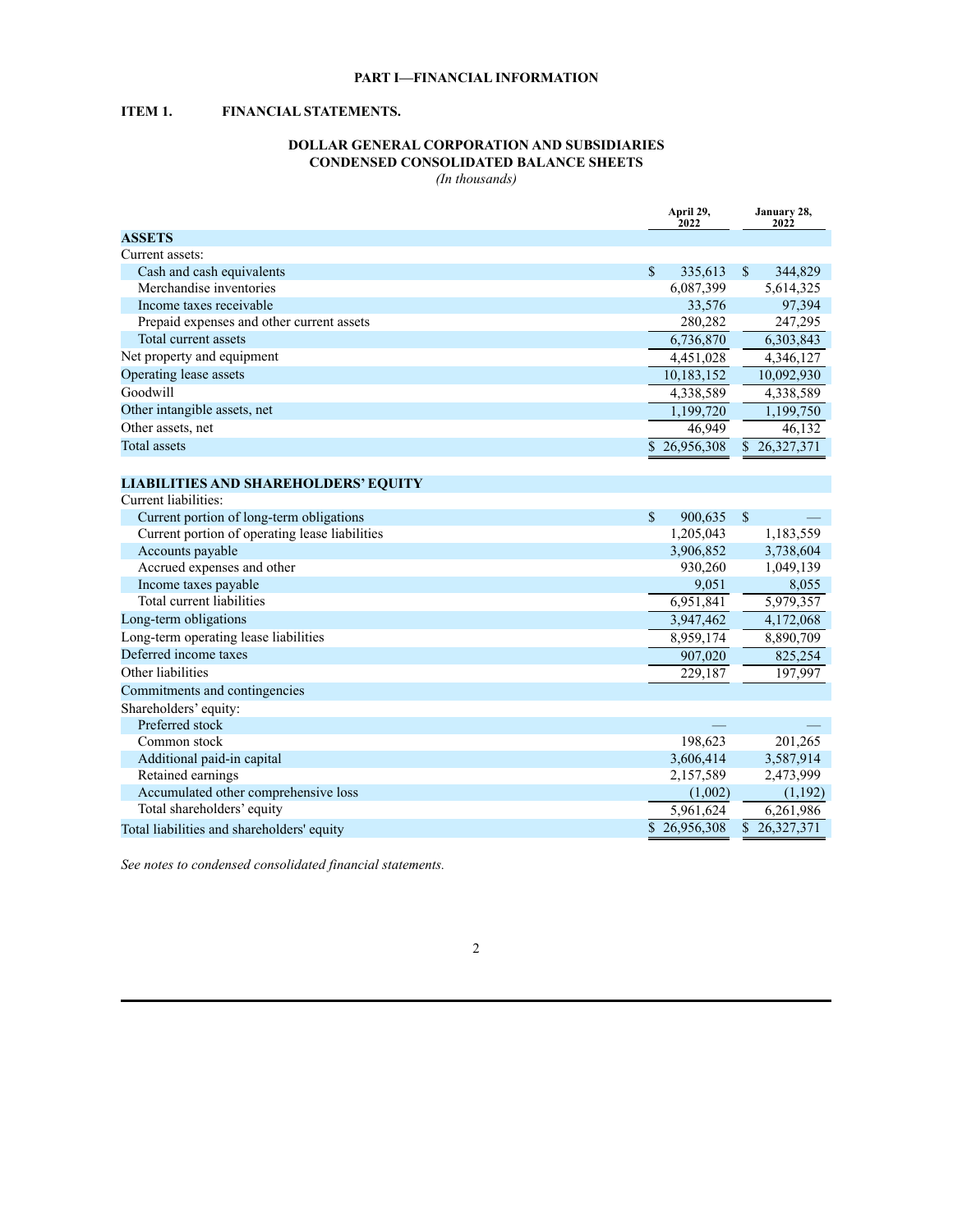# **DOLLAR GENERAL CORPORATION AND SUBSIDIARIES CONDENSED CONSOLIDATED STATEMENTS OF INCOME**

(Unaudited)

*(In thousands, except per share amounts)*

<span id="page-3-0"></span>

|                                              | For the 13 weeks ended |                   |    |                   |
|----------------------------------------------|------------------------|-------------------|----|-------------------|
|                                              |                        | April 29,<br>2022 |    | April 30,<br>2021 |
| Net sales                                    |                        | \$8,751,352       |    | \$8,400,964       |
| Cost of goods sold                           |                        | 6,012,989         |    | 5,645,296         |
| Gross profit                                 |                        | 2,738,363         |    | 2,755,668         |
| Selling, general and administrative expenses |                        | 1,992,206         |    | 1,846,818         |
| Operating profit                             |                        | 746,157           |    | 908,850           |
| Interest expense                             |                        | 39,676            |    | 40,392            |
| Income before income taxes                   |                        | 706,481           |    | 868,458           |
| Income tax expense                           |                        | 153,824           |    | 190,709           |
| Net income                                   | \$                     | 552,657           | \$ | 677,749           |
| Earnings per share:                          |                        |                   |    |                   |
| <b>Basic</b>                                 | \$                     | 2.42              | \$ | 2.84              |
| Diluted                                      | \$                     | 2.41              | \$ | 2.82              |
| Weighted average shares outstanding:         |                        |                   |    |                   |
| Basic                                        |                        | 228,477           |    | 238,548           |
| Diluted                                      |                        | 229,609           |    | 240,301           |
|                                              |                        |                   |    |                   |
| Dividends per share                          | \$                     | 0.55              | \$ | 0.42              |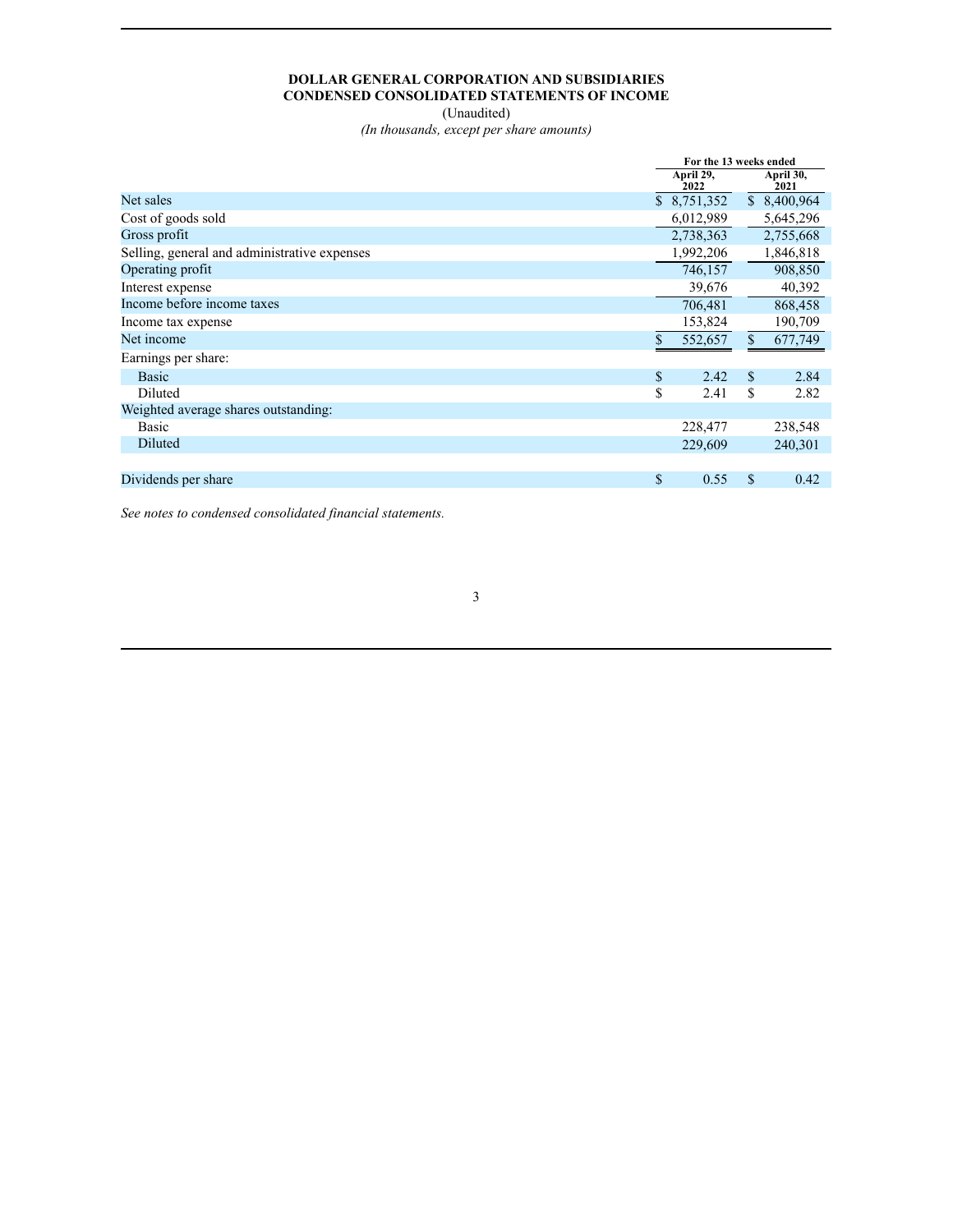# **DOLLAR GENERAL CORPORATION AND SUBSIDIARIES CONDENSED CONSOLIDATED STATEMENTS OF COMPREHENSIVE INCOME**

(Unaudited) *(In thousands)*

<span id="page-4-0"></span>

|                                                                                            | For the 13 weeks ended |         |  |         |  |                   |  |  |
|--------------------------------------------------------------------------------------------|------------------------|---------|--|---------|--|-------------------|--|--|
|                                                                                            | April 29.<br>2022      |         |  |         |  | April 30,<br>2021 |  |  |
| Net income                                                                                 |                        | 552.657 |  | 677.749 |  |                   |  |  |
| Unrealized net gain (loss) on hedged transactions and currency translation, net of related |                        |         |  |         |  |                   |  |  |
| income tax expense (benefit) of \$87 and \$87, respectively                                |                        | 190     |  | 242     |  |                   |  |  |
| Comprehensive income                                                                       |                        | 552.847 |  | 677.991 |  |                   |  |  |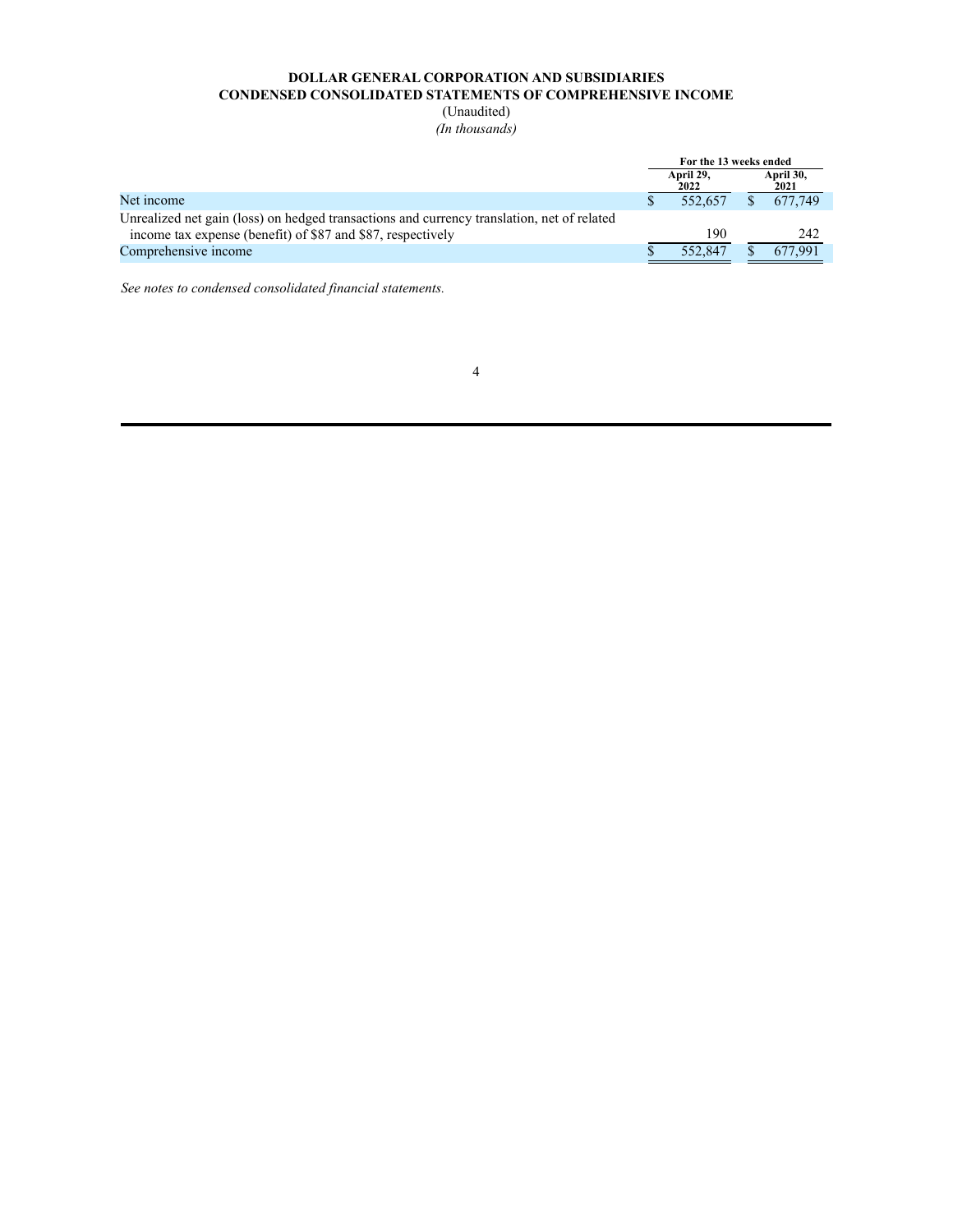# **DOLLAR GENERAL CORPORATION AND SUBSIDIARIES CONDENSED CONSOLIDATED STATEMENTS OF SHAREHOLDERS' EQUITY**

(Unaudited)

*(In thousands, except per share amounts)*

<span id="page-5-0"></span>

|                                                                | Common<br><b>Stock</b> | Common    | Additional<br>Paid-in | Retained     | Accumulated<br>Other<br>Comprehensive |                 |
|----------------------------------------------------------------|------------------------|-----------|-----------------------|--------------|---------------------------------------|-----------------|
|                                                                | <b>Shares</b>          | Stock     | Capital               | Earnings     | Loss                                  | Total           |
| Balances, January 28, 2022                                     | 230,016                | \$201,265 | \$3,587,914           | \$2,473,999  | (1,192)                               | 6,261,986<br>S. |
| Net income                                                     |                        |           |                       | 552,657      |                                       | 552,657         |
| Dividends paid, \$0.55 per common share                        |                        |           |                       | (125, 262)   |                                       | (125, 262)      |
| Unrealized net gain (loss) on hedged transactions and currency |                        |           |                       |              |                                       |                 |
| translation                                                    |                        |           |                       |              | 190                                   | 190             |
| Share-based compensation expense                               |                        |           | 26,945                |              |                                       | 26,945          |
| Repurchases of common stock                                    | (3,392)                | (2,968)   |                       | (743, 805)   |                                       | (746, 773)      |
| Other equity and related transactions                          | 373                    | 326       | (8, 445)              |              |                                       | (8,119)         |
| Balances, April 29, 2022                                       | 226,997                | \$198,623 | \$ 3,606,414          | \$2,157,589  | (1,002)                               | 5,961,624<br>Ъ. |
|                                                                |                        |           |                       |              |                                       |                 |
| Balances, January 29, 2021                                     | 240,785                | \$210,687 | \$ 3,446,612          | \$ 3,006,102 | (2,163)                               | 6,661,238<br>S. |
| Net income                                                     |                        |           |                       | 677,749      |                                       | 677,749         |
| Dividends paid, \$0.42 per common share                        |                        |           |                       | (99, 832)    |                                       | (99, 832)       |
| Unrealized net gain (loss) on hedged transactions              |                        |           |                       |              | 242                                   | 242             |
| Share-based compensation expense                               |                        |           | 23,533                |              |                                       | 23,533          |
| Repurchases of common stock                                    | (4,959)                | (4,339)   |                       | (996, 013)   | $\overline{\phantom{m}}$              | (1,000,352)     |
| Other equity and related transactions                          | 379                    | 332       | (12,985)              |              |                                       | (12, 653)       |
| Balances, April 30, 2021                                       | 236,205                | \$206,680 | \$3,457,160           | \$2,588,006  | (1, 921)                              | 6,249,925       |

*See notes to condensed consolidated financial statements.*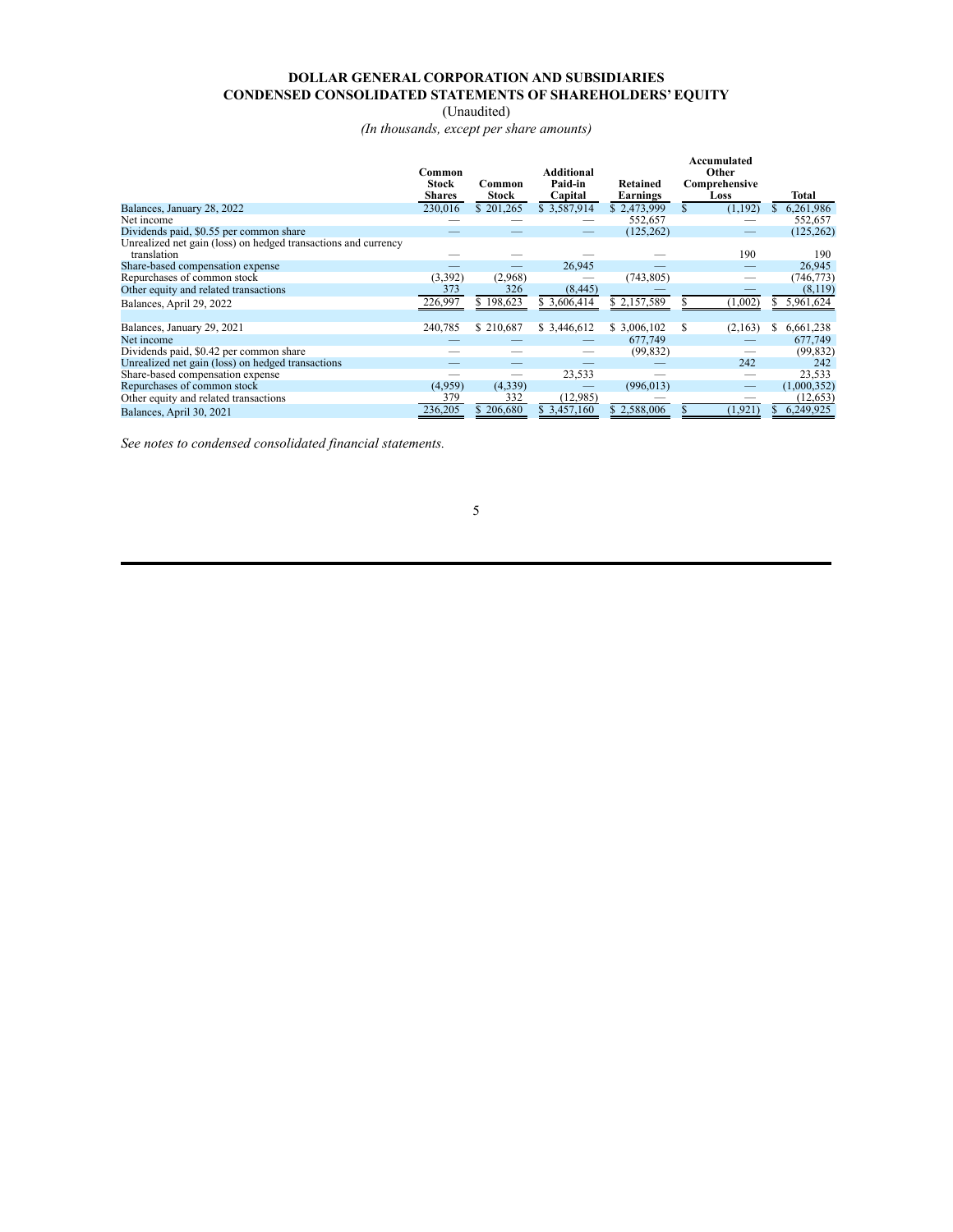# **DOLLAR GENERAL CORPORATION AND SUBSIDIARIES CONDENSED CONSOLIDATED STATEMENTS OF CASH FLOWS**

(Unaudited) *(In thousands)*

<span id="page-6-0"></span>

|                                                                                  | For the 13 weeks ended |                   |                 |                   |
|----------------------------------------------------------------------------------|------------------------|-------------------|-----------------|-------------------|
|                                                                                  |                        | April 29,<br>2022 |                 | April 30,<br>2021 |
| Cash flows from operating activities:                                            |                        |                   |                 |                   |
| Net income                                                                       | \$                     | 552,657           | \$              | 677,749           |
| Adjustments to reconcile net income to net cash from operating activities:       |                        |                   |                 |                   |
| Depreciation and amortization                                                    |                        | 172,563           |                 | 154,146           |
| Deferred income taxes                                                            |                        | 81,679            |                 | 58,794            |
| Noncash share-based compensation                                                 |                        | 26,945            |                 | 23,533            |
| Other noncash (gains) and losses                                                 |                        | 68,585            |                 | 13,040            |
| Change in operating assets and liabilities:                                      |                        |                   |                 |                   |
| Merchandise inventories                                                          |                        | (538, 921)        |                 | 135,732           |
| Prepaid expenses and other current assets                                        |                        | (34, 482)         |                 | (41, 831)         |
| Accounts payable                                                                 |                        | 172,110           |                 | (295, 206)        |
| Accrued expenses and other liabilities                                           |                        | (116, 384)        |                 | (136, 743)        |
| Income taxes                                                                     |                        | 64,814            |                 | 116,013           |
| Other                                                                            |                        | (50)              |                 | (2,236)           |
| Net cash provided by (used in) operating activities                              |                        | 449,516           |                 | 702,991           |
|                                                                                  |                        |                   |                 |                   |
| Cash flows from investing activities:                                            |                        |                   |                 |                   |
| Purchases of property and equipment                                              |                        | (281, 580)        |                 | (277, 730)        |
| Proceeds from sales of property and equipment                                    |                        | 736               |                 | 807               |
| Net cash provided by (used in) investing activities                              |                        | (280, 844)        |                 | (276, 923)        |
|                                                                                  |                        |                   |                 |                   |
| Cash flows from financing activities:                                            |                        |                   |                 |                   |
| Repayments of long-term obligations                                              |                        | (3,034)           |                 | (1,753)           |
| Net increase (decrease) in commercial paper outstanding                          |                        | 705,300           |                 |                   |
| Repurchases of common stock                                                      |                        | (746, 773)        |                 | (1,000,352)       |
| Payments of cash dividends                                                       |                        | (125, 262)        |                 | (99, 832)         |
| Other equity and related transactions                                            |                        | (8,119)           |                 | (12, 653)         |
| Net cash provided by (used in) financing activities                              |                        | (177, 888)        |                 | (1, 114, 590)     |
| Net increase (decrease) in cash and cash equivalents                             |                        | (9,216)           |                 | (688, 522)        |
| Cash and cash equivalents, beginning of period                                   |                        | 344,829           |                 | 1,376,577         |
| Cash and cash equivalents, end of period                                         | \$                     | 335,613           | $\overline{\$}$ | 688,055           |
|                                                                                  |                        |                   |                 |                   |
| Supplemental noncash investing and financing activities:                         |                        |                   |                 |                   |
| Right of use assets obtained in exchange for new operating lease liabilities     | \$                     | 396,628           | \$              | 417,749           |
| Purchases of property and equipment awaiting processing for payment, included in |                        |                   |                 |                   |
| Accounts payable                                                                 | \$                     | 141,202           | $\mathbf S$     | 93,599            |
|                                                                                  |                        |                   |                 |                   |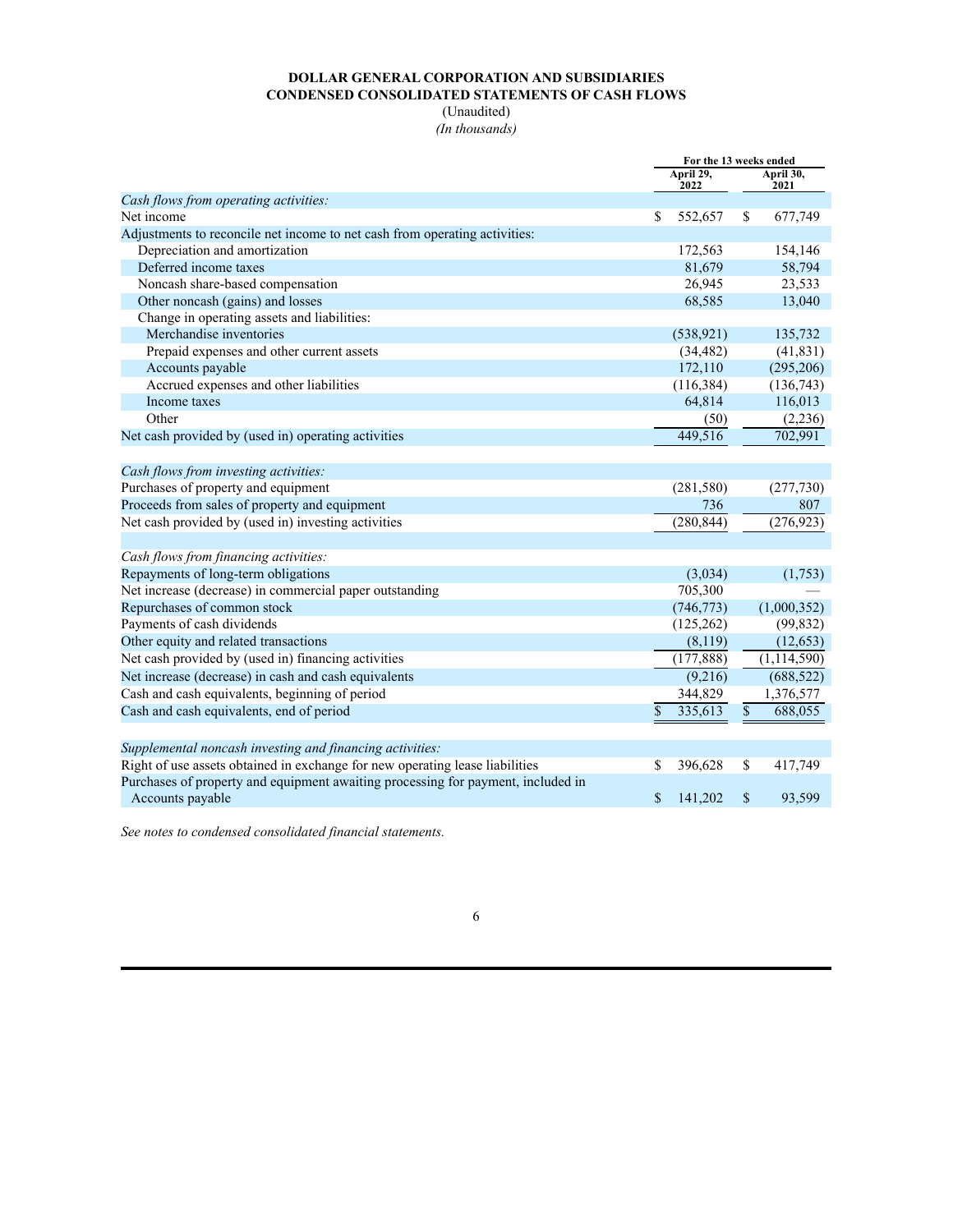### **DOLLAR GENERAL CORPORATION AND SUBSIDIARIES Notes to Condensed Consolidated Financial Statements (Unaudited)**

## <span id="page-7-0"></span>**1. Basis of presentation**

The accompanying unaudited condensed consolidated financial statements of Dollar General Corporation (which individually or together with its subsidiaries, as the context requires, is referred to as the "Company") have been prepared in accordance with accounting principles generally accepted in the United States of America ("U.S. GAAP") for interim financial information and are presented in accordance with the requirements of Form 10-Q and Rule 10-01 of Regulation S-X. Such financial statements consequently do not include all of the disclosures normally required by U.S. GAAP for annual financial statements or those normally made in the Company's Annual Report on Form 10-K, including the condensed consolidated balance sheet as of January 28, 2022 which was derived from the audited consolidated financial statements at that date. Accordingly, readers of this Quarterly Report on Form 10-Q should refer to the Company's Annual Report on Form 10-K for the fiscal year ended January 28, 2022 for additional information.

The Company's fiscal year ends on the Friday closest to January 31. Unless the context requires otherwise, references to years contained herein pertain to the Company's fiscal year. The Company's 2022 fiscal year is scheduled to be a 53-week accounting period ending on February 3, 2023, and the 2021 fiscal year was a 52-week accounting period that ended on January 28, 2022.

The accompanying unaudited condensed consolidated financial statements have been prepared in accordance with the Company's customary accounting practices. In management's opinion, all adjustments (which are of a normal recurring nature) necessary for a fair presentation of the consolidated financial position as of April 29, 2022 and results of operations for the 13-week accounting periods ended April 29, 2022 and April 30, 2021 have been made.

The preparation of financial statements and related disclosures in conformity with U.S. GAAP requires management to make estimates and assumptions that affect the reported amounts of assets and liabilities and disclosure of contingent assets and liabilities at the date of the condensed consolidated financial statements and the reported amounts of revenues and expenses during the reporting periods. Actual results could differ from those estimates. Because the Company's business is moderately seasonal, the results for interim periods are not necessarily indicative of the results to be expected for the entire year. In addition, the effect of the COVID-19 pandemic on consumer behavior beginning in the first quarter of 2020 resulted in a departure from seasonal norms experienced in recent years and may continue to disrupt the historical quarterly cadence of the Company's results of operations for an unknown period of time.

The Company uses the last-in, first-out ("LIFO") method of valuing inventory. An actual valuation of inventory under the LIFO method is made at the end of each year based on the inventory levels and costs at that time. Accordingly, interim LIFO calculations are based on management's estimates of expected year-end inventory levels, sales for the year and the expected rate of inflation or deflation for the year. The interim LIFO calculations are subject to adjustment in the final year-end LIFO inventory valuation. The Company recorded a LIFO provision of \$61.4 million and \$12.3 million in the respective 13-week periods ended April 29, 2022 and April 30, 2021. In addition, ongoing estimates of inventory shrinkage and initial markups and markdowns are included in the interim cost of goods sold calculation.

In March 2020 and January 2021, the Financial Accounting Standards Board ("FASB") issued accounting standards updates pertaining to reference rate reform. This collective guidance is in response to accounting concerns regarding contract modifications and hedge accounting because of impending rate reform associated with structural risks of interbank offered rates (IBORs), and, particularly, the risk of cessation of LIBOR, related to regulators in several jurisdictions around the world having undertaken reference rate reform initiatives to identify alternative reference rates. The guidance provides optional expedients and exceptions for applying U.S. GAAP to contracts, hedging relationships, and other transactions affected by reference rate reform if certain criteria are met. This guidance is effective for all entities as of March 12, 2020 and must be adopted by December 31, 2022. The Company does not expect the adoption of this guidance to have a material impact on its consolidated results of operations, financial position or cash flows.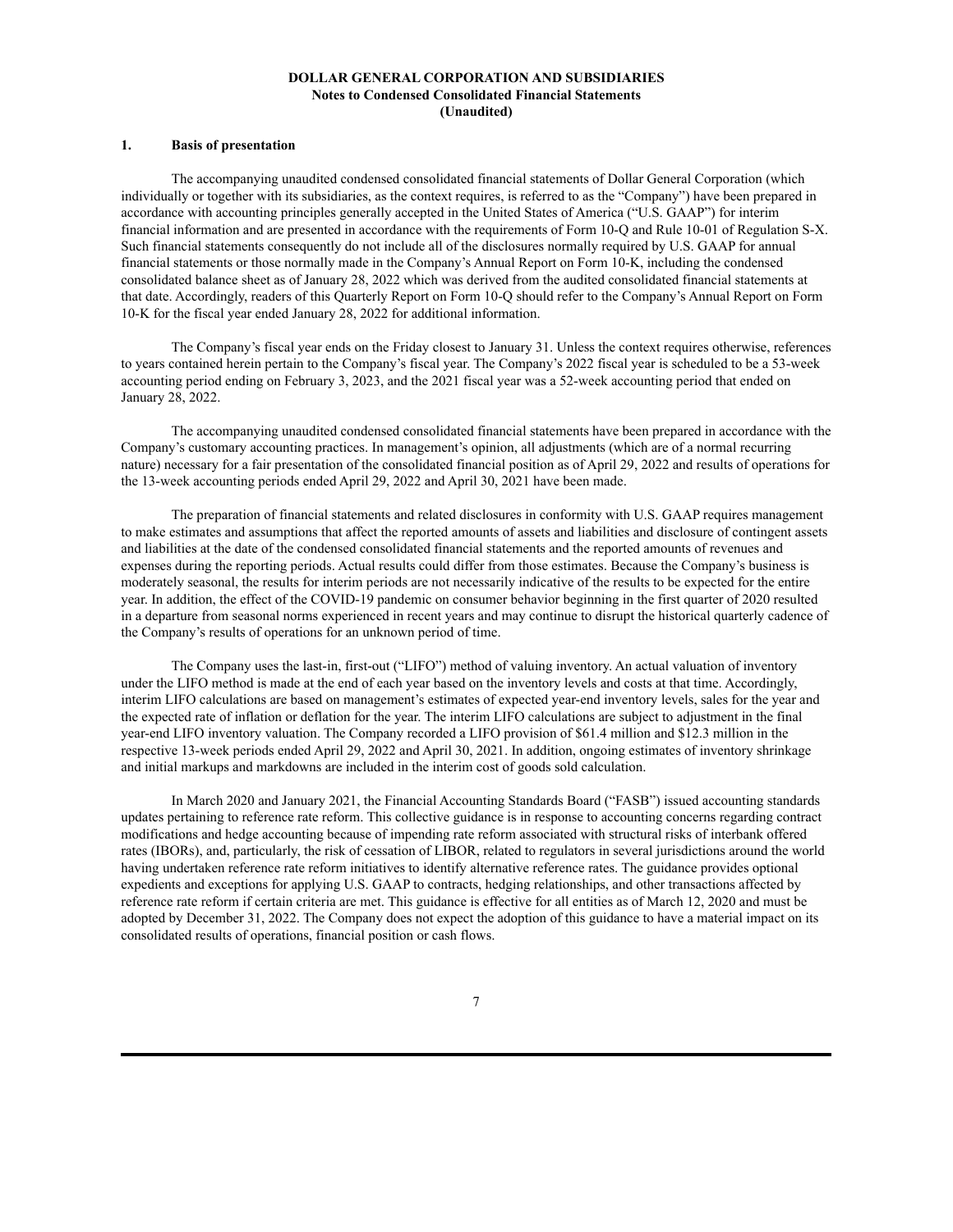### **2. Earnings per share**

Earnings per share is computed as follows (in thousands, except per share data):

|                                       |               | 13 Weeks Ended April 29, 2022 |                            |               | 13 Weeks Ended April 30, 2021 |                     |  |  |
|---------------------------------------|---------------|-------------------------------|----------------------------|---------------|-------------------------------|---------------------|--|--|
|                                       |               | Weighted                      |                            |               | Weighted                      |                     |  |  |
|                                       | Net<br>Income | Average<br><b>Shares</b>      | <b>Per Share</b><br>Amount | Net<br>Income | Average<br><b>Shares</b>      | Per Share<br>Amount |  |  |
| Basic earnings per share              | \$552,657     | 228,477                       | 2.42                       | \$677.749     | 238,548                       | 2.84                |  |  |
| Effect of dilutive share-based awards |               | 1.132                         |                            |               | 1.753                         |                     |  |  |
| Diluted earnings per share            | \$552,657     | 229.609                       | 2.41                       | \$677.749     | 240.301                       | 2.82                |  |  |

Basic earnings per share is computed by dividing net income by the weighted average number of shares of common stock outstanding during the period. Diluted earnings per share is determined based on the dilutive effect of share-based awards using the treasury stock method.

Share-based awards that were outstanding at the end of the respective periods but were not included in the computation of diluted earnings per share because the effect of exercising such awards would be antidilutive, were approximately 0.1 million in each of the respective 13-week periods ended April 29, 2022 and April 30, 2021.

### **3. Income taxes**

Under the accounting standards for income taxes, the asset and liability method is used for computing the future income tax consequences of events that have been recognized in the Company's consolidated financial statements or income tax returns.

Income tax reserves are determined using the methodology established by accounting standards for income taxes which require companies to assess each income tax position taken using the following two-step approach. A determination is first made as to whether it is more likely than not that the position will be sustained, based upon the technical merits, upon examination by the taxing authorities. If the tax position is expected to meet the more likely than not criteria, the benefit recorded for the tax position equals the largest amount that is greater than 50% likely to be realized upon ultimate settlement of the respective tax position.

The Company's 2017 and earlier tax years are not open for further examination by the Internal Revenue Service ("IRS"). The IRS, at its discretion, may choose to examine the Company's 2018 through 2020 fiscal year income tax filings. The Company has various state income tax examinations that are currently in progress. Generally, with few exceptions, the Company's 2018 and later tax years remain open for examination by the various state taxing authorities.

As of April 29, 2022, the total reserves for uncertain tax benefits, interest expense related to income taxes and potential income tax penalties were \$6.2 million, \$0.3 million and \$0.0 million, respectively, for a total of \$6.5 million. This total amount is reflected in noncurrent other liabilities in the condensed consolidated balance sheet.

The Company's reserve for uncertain tax positions is expected to be reduced by \$1.7 million in the coming twelve months as a result of expiring statutes of limitations. As of April 29, 2022, approximately \$6.2 million of the reserve for uncertain tax positions would impact the Company's effective income tax rate if the Company were to recognize the tax benefit for these positions.

The effective income tax rate for the 13-week period ended April 29, 2022 was 21.8% compared to a rate of 22.0% for the 13-week period ended April 30, 2021. The income tax rate for the 13-week period in 2022 was lower than the comparable 13-week period in 2021 primarily due to a decrease in pre-tax earnings in the 2022 period compared to the 2021 period while rate impacting items, such as the benefits from stock-based compensation and federal tax credits, remained materially the same in amount in both the 2022 and 2021 periods.

### **4. Leases**

As of April 29, 2022, the Company's primary leasing activities were real estate leases for most of its retail store locations and certain of its distribution facilities. Substantially all of the Company's leases are classified as operating leases and the associated assets and liabilities are presented as separate captions in the condensed consolidated balance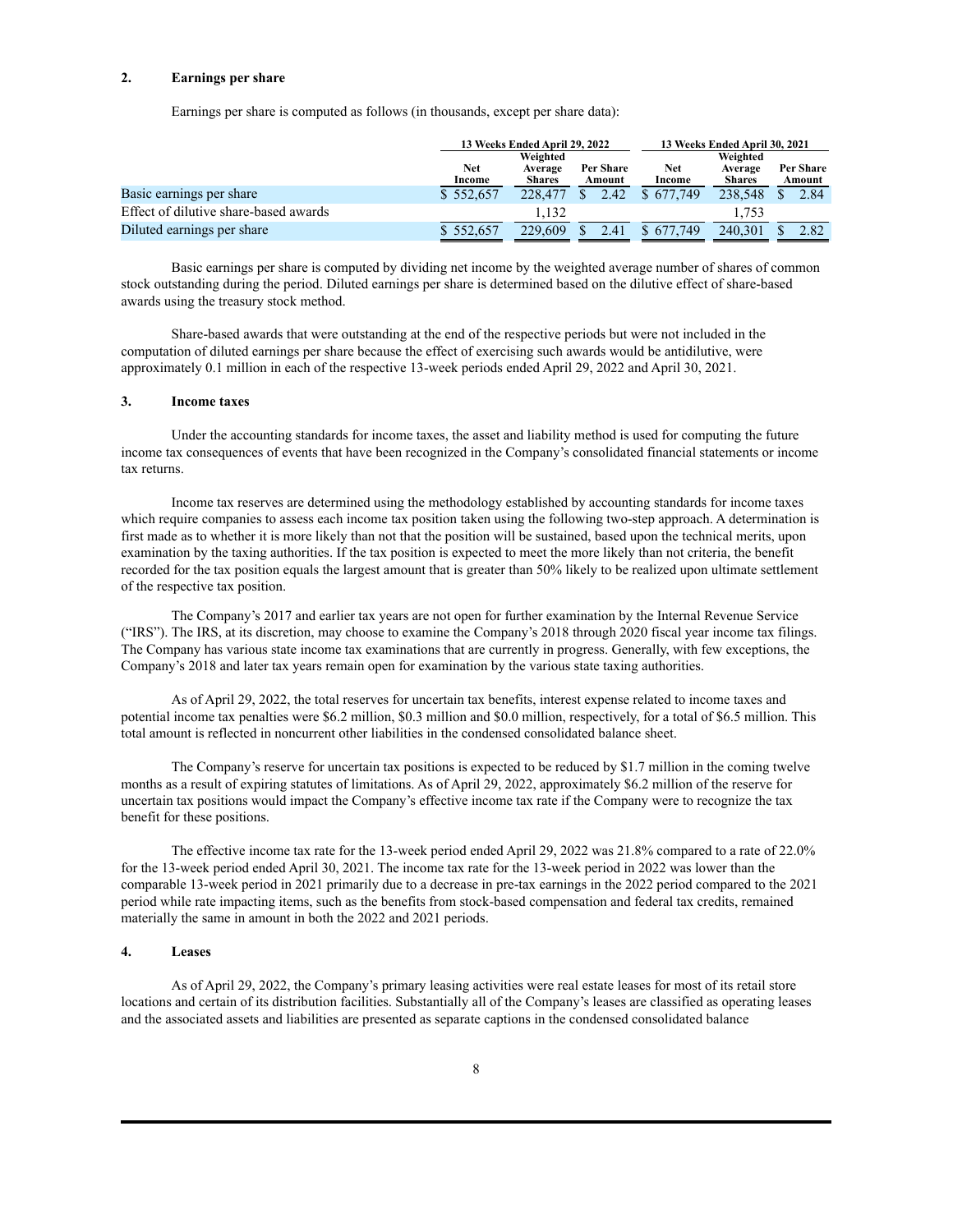sheets. Finance lease assets are included in net property and equipment, and finance lease liabilities are included in long-term obligations, in the condensed consolidated balance sheets. At April 29, 2022, the weighted-average remaining lease term for the Company's operating leases was 9.7 years, and the weighted average discount rate for such leases was 3.7%. Operating lease costs are reflected as selling, general and administrative costs in the condensed consolidated statements of income. For the 13-week periods ended April 29, 2022 and April 30, 2021, such costs were \$389.7 million and \$361.9 million, respectively. Cash paid for amounts included in the measurement of operating lease liabilities of \$396.6 million and \$364.2 million, respectively, were reflected in cash flows from operating activities in the condensed consolidated statements of cash flows for the 13-week periods ended April 29, 2022 and April 30, 2021.

### **5. Current and long-term obligations**

Current and long-term obligations consist of the following:

| (In thousands)                                                                 | April 29,<br>2022 | January 28,<br>2022 |
|--------------------------------------------------------------------------------|-------------------|---------------------|
| <b>Revolving Facility</b>                                                      | S                 | \$.                 |
| 3.250% Senior Notes due April 15, 2023 (net of discount of \$252 and \$319)    | 899,748           | 899,681             |
| 4.150% Senior Notes due November 1, 2025 (net of discount of \$312 and \$332)  | 499,688           | 499,668             |
| 3.875% Senior Notes due April 15, 2027 (net of discount of \$240 and \$251)    | 599,760           | 599,749             |
| 4.125% Senior Notes due May 1, 2028 (net of discount of \$324 and \$336)       | 499,676           | 499,664             |
| 3.500% Senior Notes due April 3, 2030 (net of discount of \$550 and \$564)     | 961,277           | 988,990             |
| 4.125% Senior Notes due April 3, 2050 (net of discount of \$4,835 and \$4,857) | 495.165           | 495.143             |
| Unsecured commercial paper notes                                               | 759,600           | 54,300              |
| Other                                                                          | 156,874           | 159,525             |
| Debt issuance costs, net                                                       | (23,691)          | (24, 652)           |
|                                                                                | \$4.848,097       | \$4.172.068         |
| Less: current portion                                                          | (900, 635)        |                     |
| Long-term portion                                                              | \$3,947,462       | \$4,172,068         |

The Company's credit agreement provides for a \$2.0 billion senior unsecured revolving credit facility (the "Revolving Facility") of which up to \$100.0 million is available for letters of credit and is scheduled to mature on December 2, 2026.

Borrowings under the Revolving Facility bear interest at a rate equal to an applicable interest rate margin plus, at the Company's option, either (a) LIBOR or (b) a base rate (which is usually equal to the prime rate). The applicable interest rate margin for borrowings as of April 29, 2022 was 1.015% for LIBOR borrowings and 0.015% for base-rate borrowings. The Company is also required to pay a facility fee, payable on any used and unused commitment amounts of the Revolving Facility, and customary fees on letters of credit issued under the Revolving Facility. As of April 29, 2022, the facility fee rate was 0.11%. The applicable interest rate margins for borrowings, the facility fees and the letter of credit fees under the Revolving Facility are subject to adjustment from time to time based on the Company's long-term senior unsecured debt ratings.

The Revolving Facility contains a number of customary affirmative and negative covenants that, among other things, restrict, subject to certain exceptions, the Company's ability to: incur additional liens; sell all or substantially all of the Company's assets; consummate certain fundamental changes or change in the Company's lines of business; and incur additional subsidiary indebtedness. The Revolving Facility also contains financial covenants which require the maintenance of a minimum fixed charge coverage ratio and a maximum leverage ratio. As of April 29, 2022, the Company was in compliance with all such covenants. The Revolving Facility also contains customary events of default.

As of April 29, 2022, the Company had no outstanding borrowings, outstanding letters of credit of \$1.3 million, and borrowing availability of approximately \$2.0 billion under the Revolving Facility that, due to its intention to maintain borrowing availability related to the commercial paper program described below, could contribute incremental liquidity of \$1.0 billion. In addition, as of April 29, 2022, the Company had outstanding letters of credit of \$46.8 million which were issued pursuant to separate agreements.

As of April 29, 2022, the Company had a commercial paper program under which the Company may issue unsecured commercial paper notes (the "CP Notes") from time to time in an aggregate amount not to exceed \$2.0 billion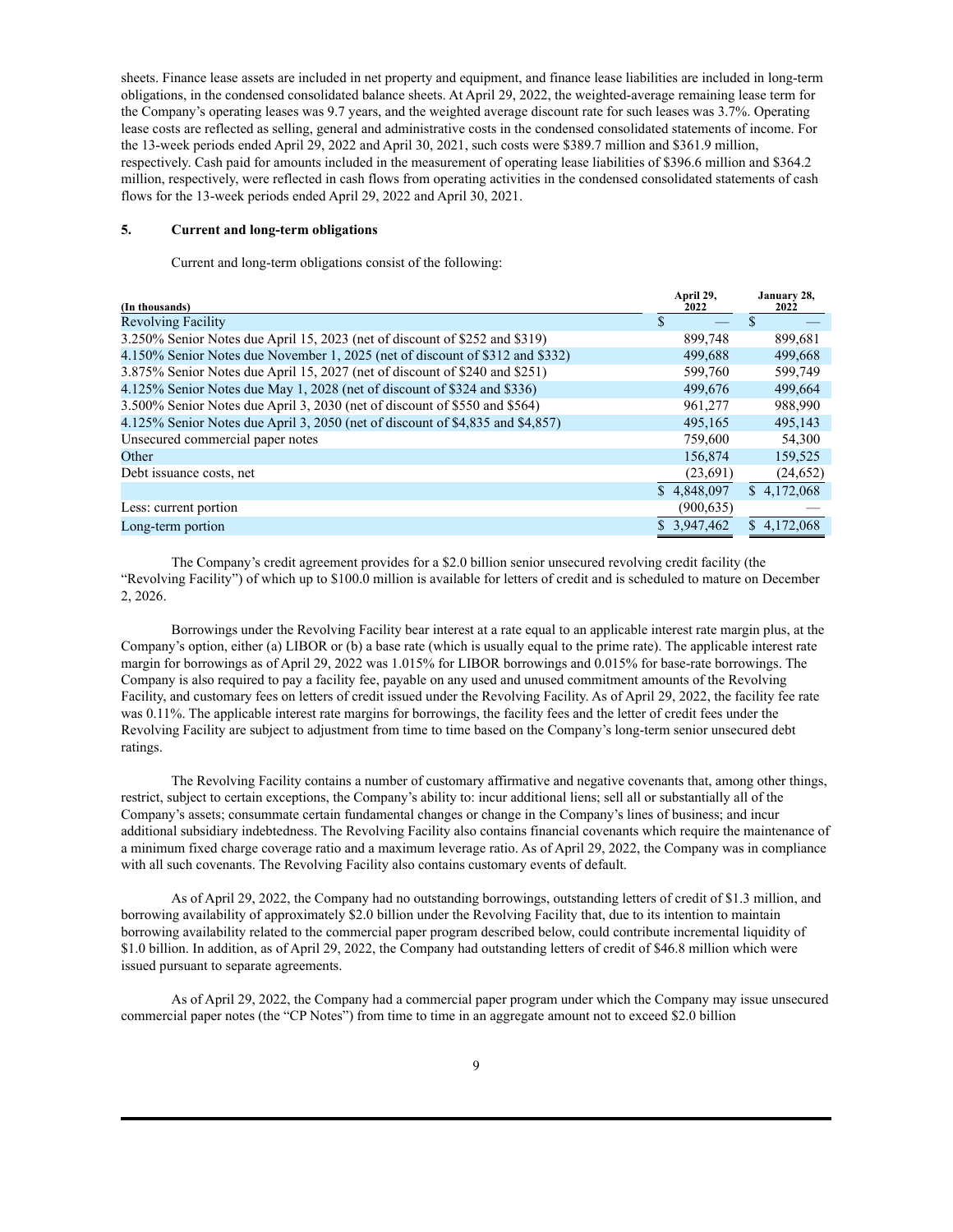outstanding at any time. The CP Notes may have maturities of up to 364 days from the date of issue and rank equal in right of payment with all of the Company's other unsecured and unsubordinated indebtedness. The Company intends to maintain available commitments under the Revolving Facility in an amount at least equal to the amount of CP Notes outstanding at any time. As of April 29, 2022, the Company's condensed consolidated balance sheet reflected outstanding unsecured CP Notes of \$759.6 million, which had a weighted average borrowing rate of 0.65%. CP Notes totaling \$242.0 million were held by a wholly-owned subsidiary of the Company and are therefore not reflected on the condensed consolidated balance sheets.

#### **6. Assets and liabilities measured at fair value**

Fair value is a market-based measurement, not an entity-specific measurement. Therefore, a fair value measurement should be determined based on the assumptions that market participants would use in pricing the asset or liability. As a basis for considering market participant assumptions in fair value measurements, fair value accounting standards establish a fair value hierarchy that distinguishes between market participant assumptions based on market data obtained from sources independent of the reporting entity (observable inputs that are classified within Levels 1 and 2 of the hierarchy) and the reporting entity's own assumptions about market participant assumptions (unobservable inputs classified within Level 3 of the hierarchy). The Company does not have any fair value measurements categorized within Level 3 as of April 29, 2022.

The following table presents the Company's liabilities required to be measured at fair value as of April 29, 2022, aggregated by the level in the fair value hierarchy within which those measurements are classified.

| <b>Ouoted Prices</b><br>in Active<br><b>Markets</b><br>for Identical<br>Assets and<br><b>Liabilities</b><br>(Level 1) | Significant<br>Other<br><b>Observable</b><br>Inputs<br>(Level 2) | Significant<br>Unobservable<br>Inputs<br>(Level 3) | <b>Total Fair</b><br>Value at<br>April 29,<br>2022 |
|-----------------------------------------------------------------------------------------------------------------------|------------------------------------------------------------------|----------------------------------------------------|----------------------------------------------------|
|                                                                                                                       |                                                                  |                                                    |                                                    |
| \$ 3,881,060                                                                                                          | \$916,474                                                        |                                                    | \$4,797,534                                        |
| 45,087                                                                                                                |                                                                  |                                                    | 45,087                                             |
|                                                                                                                       |                                                                  |                                                    |                                                    |

(a) Included in the condensed consolidated balance sheet at book value as current portion of long-term obligations of \$900,635 and long-term obligations of \$3,947,462.

(b) Reflected at fair value in the condensed consolidated balance sheet as Accrued expenses and other current liabilities of \$2,267 and noncurrent Other liabilities of \$42,820.

### **7. Commitments and contingencies**

### **Legal proceedings**

From time to time, the Company is a party to various legal matters in the ordinary course of its business, including actions by employees, consumers, suppliers, government agencies, or others. The Company has recorded accruals with respect to these matters, where appropriate, which are reflected in the Company's consolidated financial statements. For some matters, a liability is not probable or the amount cannot be reasonably estimated and therefore an accrual has not been made.

Based on information currently available, the Company believes that its pending legal matters, both individually and in the aggregate, will be resolved without a material adverse effect on the Company's consolidated financial statements as a whole. However, litigation and other legal matters involve an element of uncertainty. Adverse decisions and settlements, including any required changes to the Company's business, or other developments in such matters could affect the consolidated operating results in future periods or result in liability or other amounts material to the Company's annual consolidated financial statements.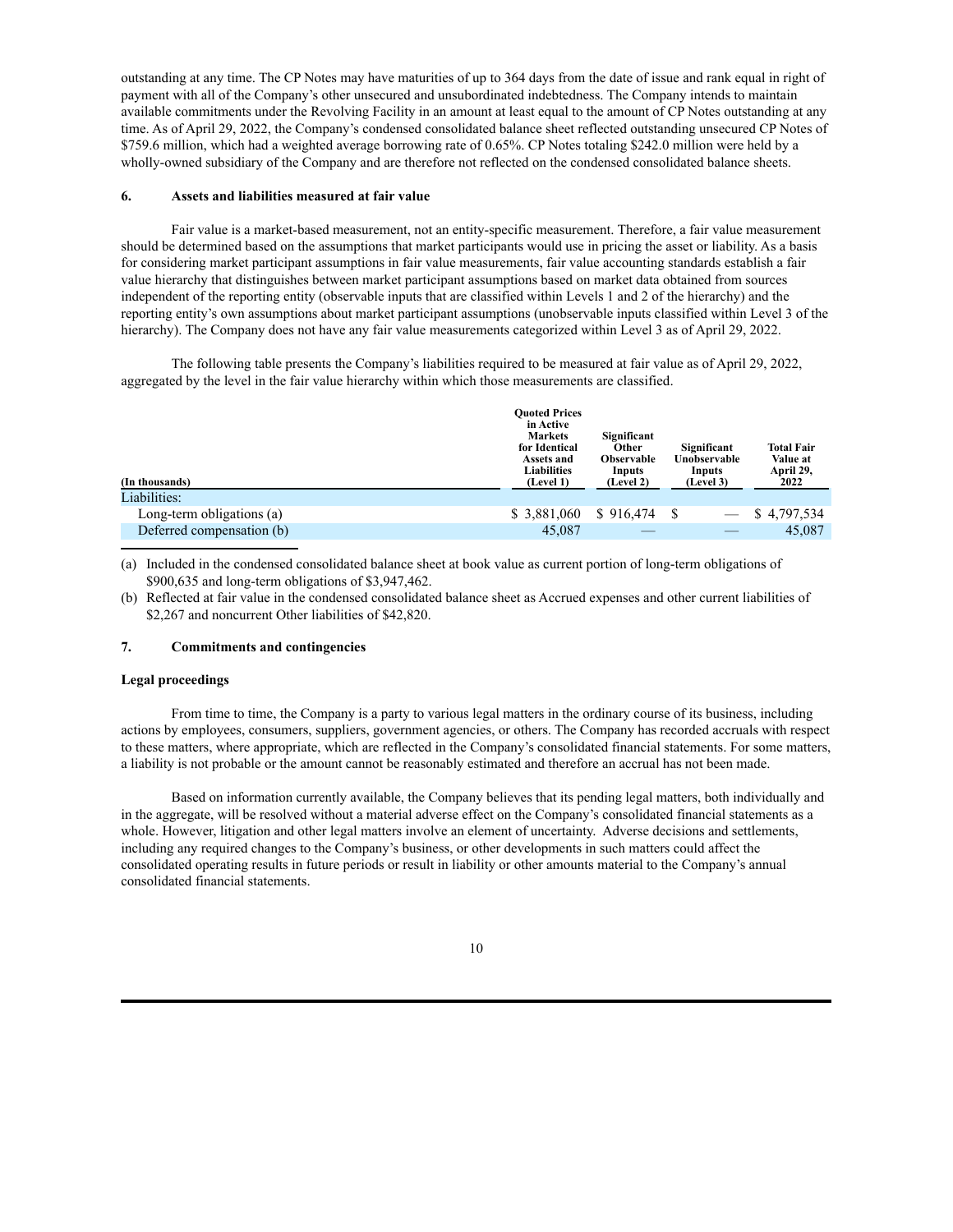### **8. Segment reporting**

The Company manages its business on the basis of one reportable operating segment. As of April 29, 2022, all of the Company's retail store operations were located within the United States. Certain product sourcing and other operations are located outside the United States, which collectively are not material with regard to assets, results of operations or otherwise to the consolidated financial statements. The following net sales data is presented in accordance with accounting standards related to disclosures about segments of an enterprise.

|                              | 13 Weeks Ended    |                   |
|------------------------------|-------------------|-------------------|
| (in thousands)               | April 29,<br>2022 | April 30,<br>2021 |
| Classes of similar products: |                   |                   |
| Consumables                  | \$6,960,501       | \$6,378,135       |
| Seasonal                     | 961,378           | 1,050,382         |
| Home products                | 539,822           | 571,315           |
| Apparel                      | 289,651           | 401,132           |
| Net sales                    | \$8,751,352       | \$ 8,400,964      |

### **9. Common stock transactions**

On August 29, 2012, the Company's Board of Directors (the "Board") authorized a common stock repurchase program, which the Board has since increased on several occasions. On December 1, 2021, the Board authorized a \$2.0 billion increase to the existing common stock repurchase program, bringing the cumulative total to \$14.0 billion authorized under the program since its inception in 2012. The repurchase authorization has no expiration date and allows repurchases from time to time in open market transactions, including pursuant to trading plans adopted in accordance with Rule 10b5-1 of the Securities Exchange Act of 1934, as amended, or in privately negotiated transactions. The timing, manner and number of shares repurchased will depend on a variety of factors, including price, market conditions, compliance with the covenants and restrictions under any applicable debt agreements and other factors. Repurchases under the program may be funded from available cash or borrowings, including under the Revolving Facility and issuance of CP Notes discussed in further detail in Note 5.

Pursuant to its common stock repurchase program, during the 13-week periods ended April 29, 2022 and April 30, 2021, the Company repurchased in the open market approximately 3.4 million shares of its common stock at a total cost of \$0.7 billion and approximately 5.0 million shares of its common stock at a total cost of \$1.0 billion, respectively.

The Company paid a cash dividend of \$0.55 per share during the first quarter of 2022. On May 25, 2022, the Board declared a quarterly cash dividend of \$0.55 per share, which is payable on or before July 19, 2022 to shareholders of record on July 5, 2022. The amount and declaration of future cash dividends is subject to the sole discretion of the Board and will depend upon, among other things, the Company's results of operations, cash requirements, financial condition, contractual restrictions and other factors that the Board may deem relevant in its sole discretion.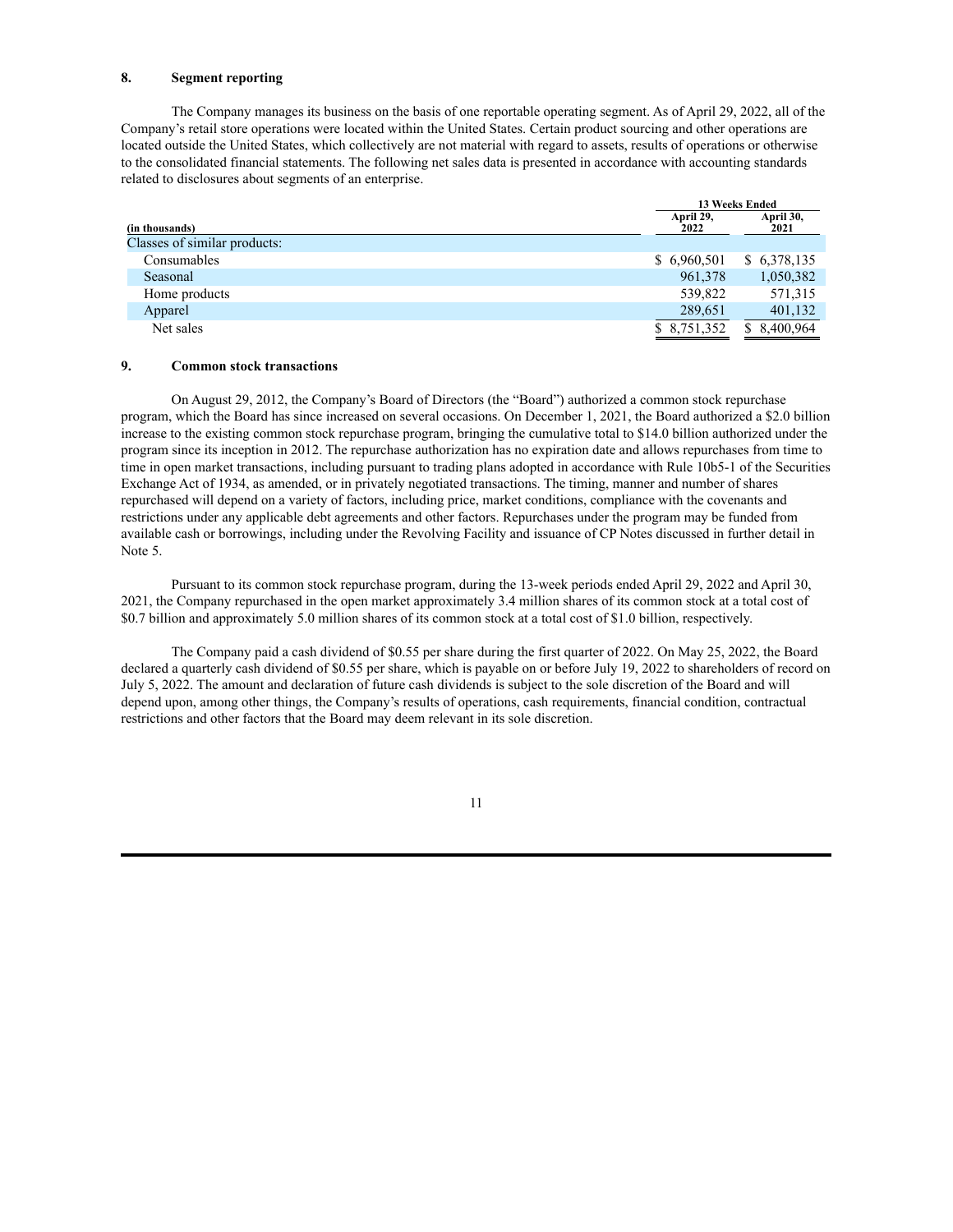### <span id="page-12-0"></span>**Report of Independent Registered Public Accounting Firm**

To the Shareholders and Board of Directors of Dollar General Corporation

### **Results of Review of Interim Financial Statements**

We have reviewed the accompanying condensed consolidated balance sheet of Dollar General Corporation and subsidiaries (the Company) as of April 29, 2022, and the related condensed consolidated statements of income, comprehensive income, shareholders' equity, and cash flows for the thirteen week periods ended April 29, 2022 and April 30, 2021, and the related notes (collectively referred to as the "condensed consolidated interim financial statements"). Based on our reviews, we are not aware of any material modifications that should be made to the condensed consolidated interim financial statements for them to be in conformity with U.S. generally accepted accounting principles.

We have previously audited, in accordance with the standards of the Public Company Accounting Oversight Board (United States) (PCAOB), the consolidated balance sheet of the Company as of January 28, 2022, the related consolidated statements of income, comprehensive income, shareholders' equity and cash flows for the year then ended, and the related notes (not presented herein); and in our report dated March 18, 2022, we expressed an unqualified audit opinion on those consolidated financial statements. In our opinion, the information set forth in the accompanying condensed consolidated balance sheet as of January 28, 2022, is fairly stated, in all material respects, in relation to the consolidated balance sheet from which it has been derived.

### **Basis for Review Results**

These financial statements are the responsibility of the Company's management. We are a public accounting firm registered with the PCAOB and are required to be independent with respect to the Company in accordance with the U.S. federal securities laws and the applicable rules and regulations of the SEC and the PCAOB. We conducted our review in accordance with the standards of the PCAOB. A review of interim financial statements consists principally of applying analytical procedures and making inquiries of persons responsible for financial and accounting matters. It is substantially less in scope than an audit conducted in accordance with the standards of the PCAOB, the objective of which is the expression of an opinion regarding the financial statements taken as a whole. Accordingly, we do not express such an opinion.

/s/ Ernst & Young LLP

Nashville, Tennessee May 26, 2022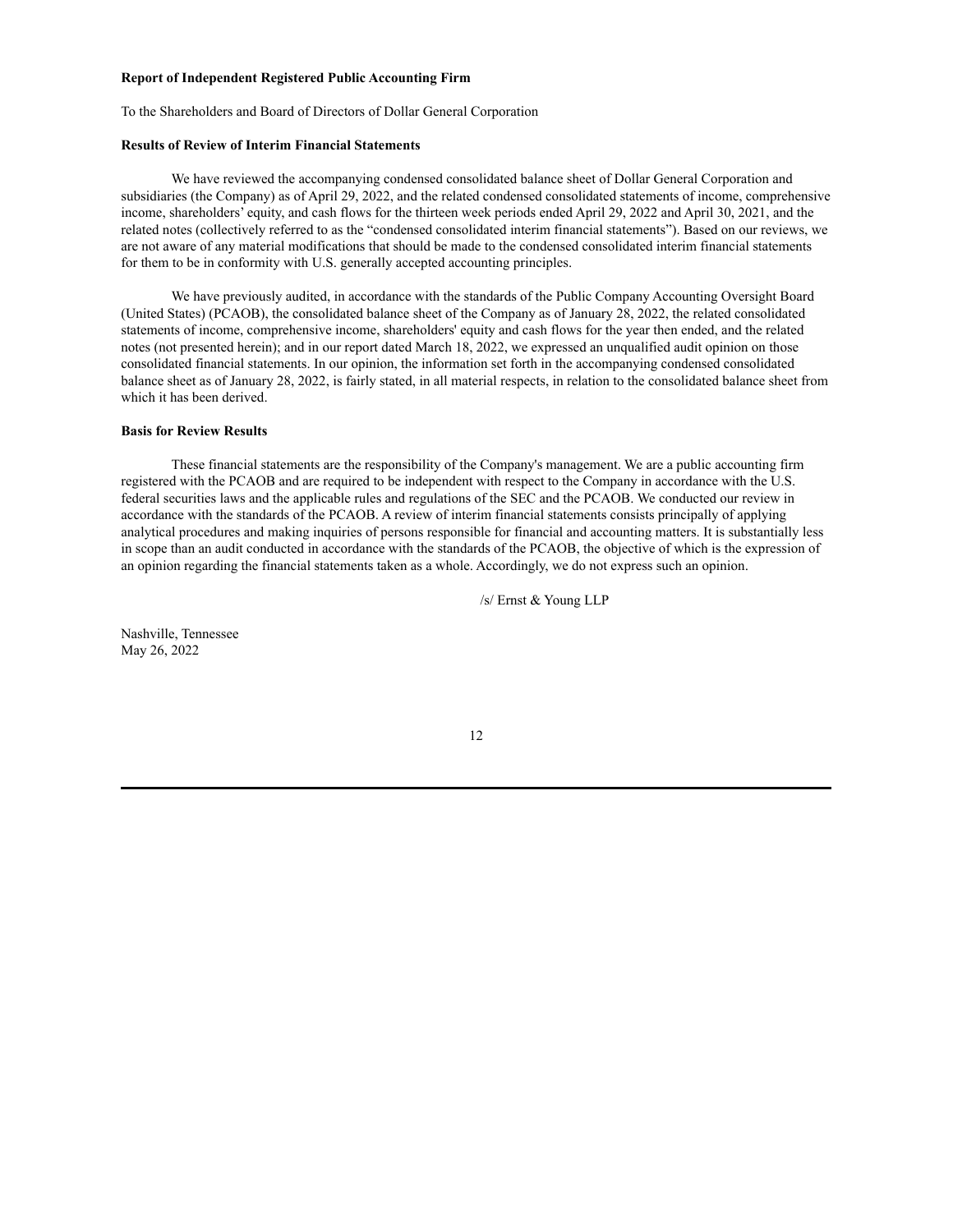## <span id="page-13-0"></span>**ITEM 2. MANAGEMENT'S DISCUSSION AND ANALYSIS OF FINANCIAL CONDITION AND RESULTS OF OPERATIONS.**

### **General**

This discussion and analysis is based on, should be read with, and is qualified in its entirety by, the accompanying unaudited condensed consolidated financial statements and related notes, as well as our consolidated financial statements and the related Management's Discussion and Analysis of Financial Condition and Results of Operations as contained in our Annual Report on Form 10-K for the fiscal year ended January 28, 2022. It also should be read in conjunction with the disclosure under "Cautionary Disclosure Regarding Forward-Looking Statements" in this report.

### **Executive Overview**

We are the largest discount retailer in the United States by number of stores, with 18,356 stores located in 47 states as of April 29, 2022, with the greatest concentration of stores in the southern, southwestern, midwestern and eastern United States. We offer a broad selection of merchandise, including consumable products such as food, paper and cleaning products, health and beauty products and pet supplies, and non-consumable products such as seasonal merchandise, home decor and domestics, and basic apparel. Our merchandise includes national brands from leading manufacturers, as well as our own private brand selections with prices at substantial discounts to national brands. We offer our customers these national brand and private brand products at everyday low prices (typically \$10 or less) in our convenient small-box locations.

We believe our convenient store formats, locations, and broad selection of high-quality products at compelling values have driven our substantial growth and financial success over the years and through a variety of economic cycles. We are mindful that the majority of our customers are value-conscious, and many have low and/or fixed incomes. As a result, we are intensely focused on helping our customers make the most of their spending dollars. Our core customers are often among the first to be affected by negative or uncertain economic conditions and among the last to feel the effects of improving economic conditions, particularly when trends are inconsistent and of an uncertain duration. The primary macroeconomic factors that affect our core customers include unemployment and underemployment rates, wage growth, changes in U.S. and global trade policy, and changes to certain government assistance programs, such as the Supplemental Nutrition Assistance Program ("SNAP"), unemployment benefits, and economic stimulus payments. We continue to monitor the potential impact of reductions in SNAP benefits, although such reductions did not result in a material impact on our business or financial results in the first quarter of 2022. Additionally, our customers are impacted by increases in those expenses that generally comprise a large portion of their household budgets, such as rent, healthcare, and fuel prices; as well as cost inflation in frequently purchased household products, such as that which we have continued to experience as further discussed below. Finally, significant unseasonable or unusual weather patterns can impact customer shopping behaviors.

We remain committed to our long-term operating priorities as we consistently strive to improve our performance while retaining our customer-centric focus. These priorities include: 1) driving profitable sales growth, 2) capturing growth opportunities, 3) enhancing our position as a low-cost operator, and 4) investing in our diverse teams through development, empowerment and inclusion.

We seek to drive profitable sales growth through initiatives aimed at increasing customer traffic and average transaction amount. As we work to provide everyday low prices and meet our customers' affordability needs, we remain focused on enhancing our margins through effective category management, inventory shrink reduction initiatives, private brands penetration, distribution and transportation efficiencies, global sourcing, and pricing and markdown optimization. Several of our strategic and other sales-driving initiatives are also designed to capture growth opportunities and are discussed in more detail below.

Historically, our sales in our consumables category, which tend to have lower gross margins, have been the key drivers of net sales and customer traffic, while sales in our non-consumables categories, which tend to have higher gross margins, have contributed to more profitable sales growth and an increase in average transaction amount. Prior to 2020, our sales mix had continued to shift toward consumables, and, within consumables, toward lower margin departments such as perishables. This trend did not occur in 2020 or the first quarter of 2021, as we saw a significant increase in demand in many non-consumable products, including home, seasonal and apparel, resulting in an overall significant mix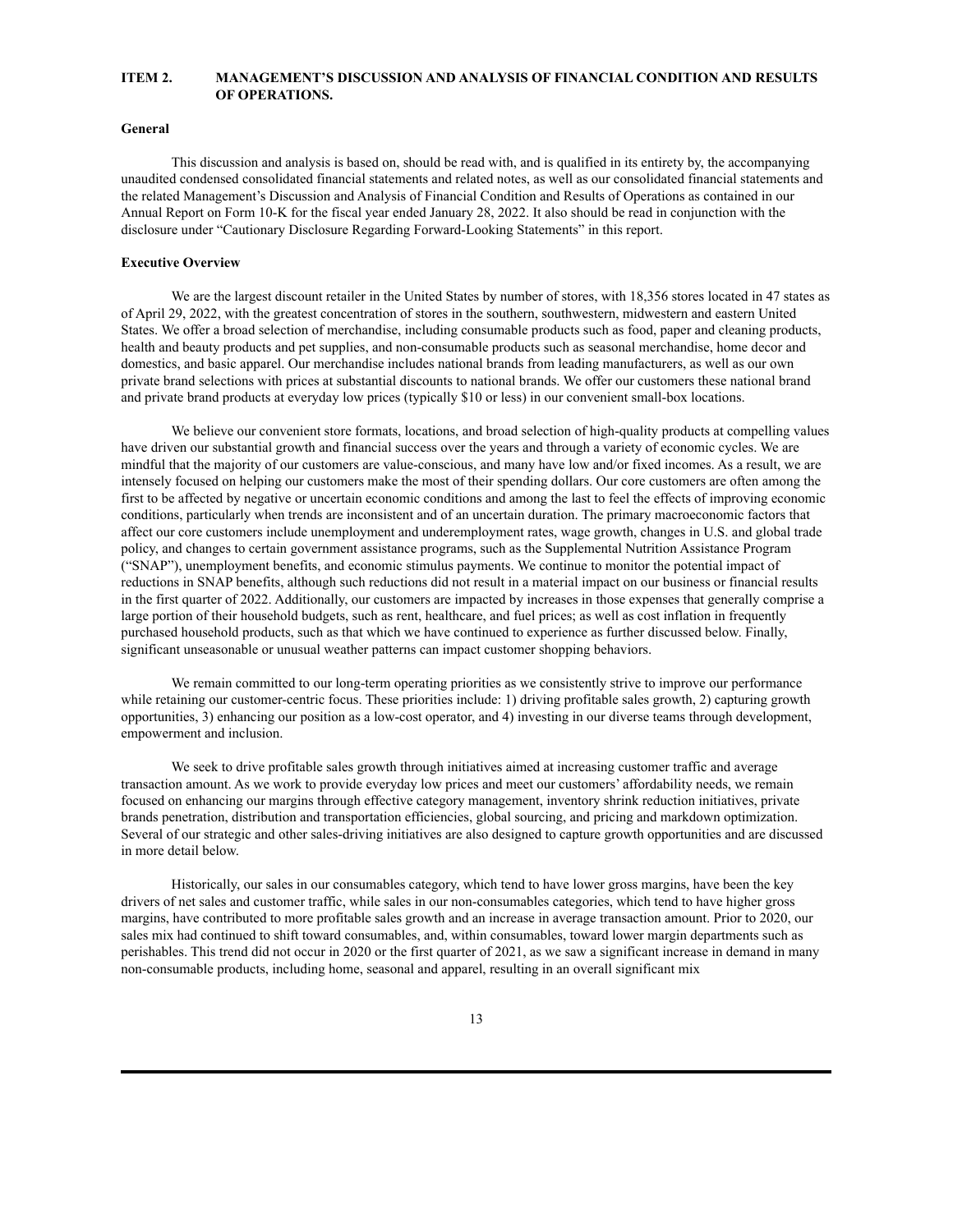shift into non-consumable categories during those periods. Beginning in the second quarter of 2021 and continuing thereafter, we began to see some reversion toward the prior mix trends. We continue to expect some sales mix challenges to persist as the mix trend reversion toward consumables has returned to pre-pandemic levels. Several of our initiatives, including certain of those discussed below, are intended to address these mix challenges; however, there can be no assurances that these efforts will be successful.

We also experienced a shift in customer behavior toward trip consolidation, as customers shopped our stores less frequently in 2020 and 2021 than in 2019 but had a larger average transaction amount. In the first quarter of 2022, we saw a continuation of the trend toward a larger transaction amount, which we believe was driven primarily by inflation, and, to a lesser degree, our merchandising efforts. In addition, although we believe our sales in recent periods were negatively impacted by the global and domestic supply chain challenges and disruptions discussed further below, primarily in the form of lower merchandise in-stock levels in our stores, we have seen some improvement in our in-stock levels in the first quarter of 2022. However, these supply chain challenges are ongoing, and there can be no assurance that we will continue to experience improvements in in-stock levels or when in-stock levels will return to historical pre-pandemic levels.

We continue to implement and invest in certain strategic initiatives that we believe will help drive profitable sales growth, both with new and existing customers, and capture long-term growth opportunities. Such opportunities include providing our customers with additional shopping access points and even greater convenience by leveraging and developing digital tools and technology, such as our Dollar General app, which contains a variety of tools to enhance the in-store shopping experience. Additionally, we launched a partnership with a third party delivery service during 2021, which was available in approximately 11,000 stores at the end of the first quarter of 2022, and we continue to grow our DG Media Network, which is our platform for connecting brand partners with our customers to drive even greater value for each.

Further, our non-consumables initiative, which offers a new, differentiated and limited assortment that will change throughout the year, continues to contribute to improved overall sales and gross margin performance in stores where it has been deployed. We have significantly expanded the number of stores with either the full or the "lite" version of our nonconsumables initiative offering, and plan to complete the rollout in the vast majority of our Dollar General stores by the end of 2022.

Additionally, we are continuing to grow the footprint of pOpshelf, a unique retail concept that incorporates certain of the lessons learned from the non-consumables initiative in a differentiated format that is focused on categories such as seasonal and home décor, health and beauty, home cleaning supplies, and party and entertainment goods. At the end of the first quarter of 2022, we operated 66 standalone pOpshelf locations and 25 pOpshelf store-within-a-store concepts within existing Dollar General Market stores. Our goal is to operate approximately 155 pOpshelf locations, as well as approximately 50 pOpshelf store-within-a-store concepts, by the end of 2022. We believe this concept represents a significant growth opportunity, and are targeting approximately 1,000 stores by the end of 2025.

Our "DG Fresh" initiative, a self-distribution model for frozen and refrigerated products that is designed to reduce product costs, enhance item assortment, improve our in-stock position, and enhance sales, has positively contributed to our sales performance since we completed the initial rollout in the second quarter of 2021, driven by higher in-stock levels and the introduction of new products in select stores. In addition, DG Fresh has benefitted gross profit through improved initial markups on inventory purchases, which were partially offset by increased distribution and transportation costs. DG Fresh now wholly or partially serves essentially all stores across the chain, and we expect the overall net benefit to our financial results to continue throughout 2022. Moving forward, we plan to focus on additional optimization of the distribution footprint and product assortment within DG Fresh to further drive profitable sales growth.

To support our other operating priorities, we remain focused on capturing growth opportunities. In the first quarter of 2022, we opened 239 new stores, remodeled 532 stores, and relocated 32 stores. Although we are seeing inflationary pressures in building costs, we remain on track to open approximately 1,110 new stores (including planned pOpshelf stores and up to ten stores in Mexico), remodel approximately 1,750 stores, and relocate approximately 120 stores, for a total of 2,980 real estate projects in 2022. We expect stores in Mexico, which will represent our first store locations outside the United States, to open in the second half of 2022.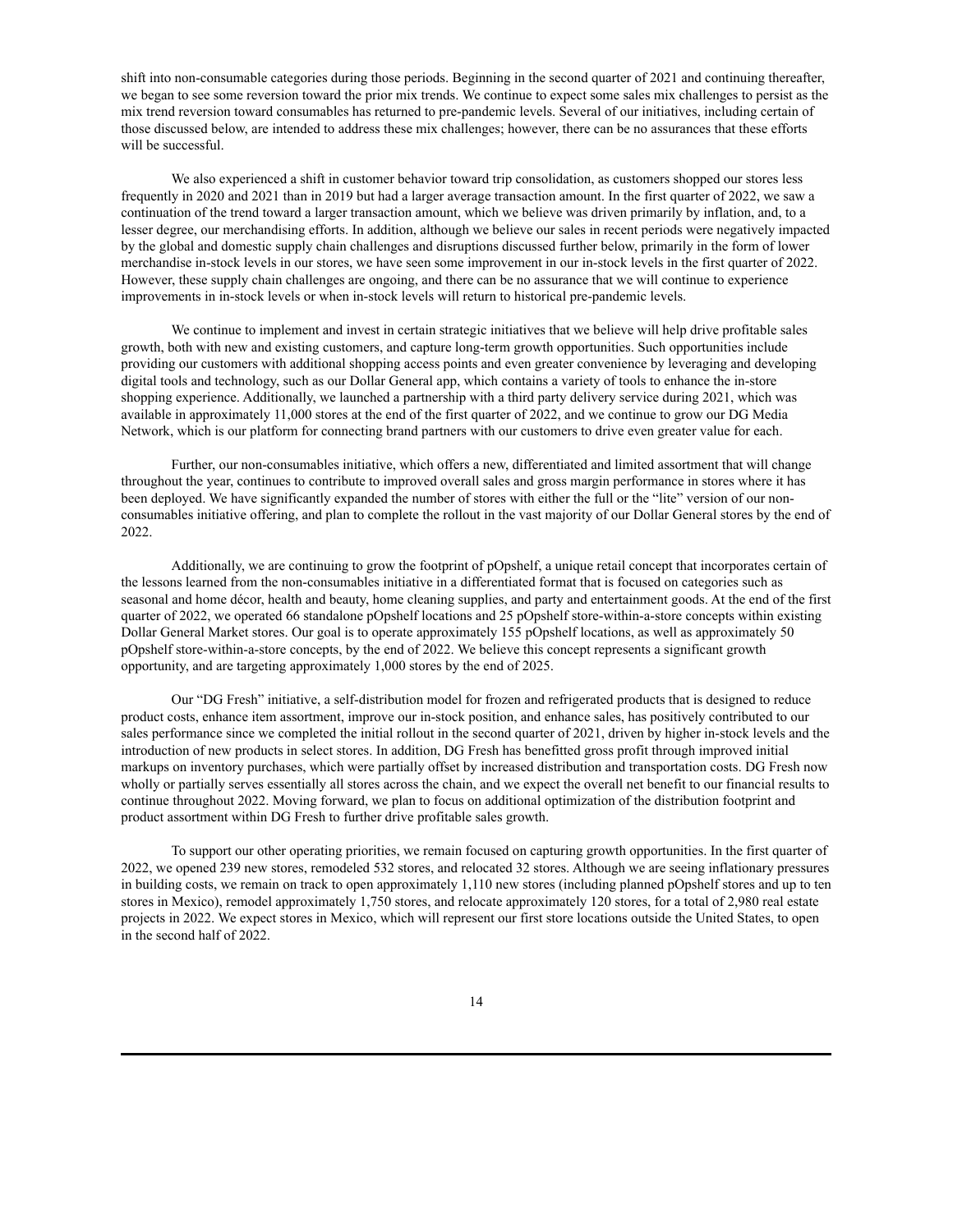We continue to innovate within our channel and are able to utilize the most productive of our various Dollar General store formats based on the specific market opportunity. We expect store format innovation to allow us to capture additional growth opportunities within our existing markets. We are now using two larger format stores (approximately 8,500 square feet and 9,500 square feet, respectively), and expect the 8,500 square foot format, along with our existing Dollar General Plus format of a similar size, to become our base prototypes for the majority of new stores, replacing our traditional 7,300 square foot format and higher-cooler count Dollar General Traditional Plus format. The larger formats allow for expanded highcapacity-cooler counts; an extended queue line; and a broader product assortment, including the non-consumable initiative, a larger health and beauty section, and produce in select stores. We continue to incorporate lessons learned from our various store formats and layouts into our existing store base. These lessons contribute to innovation in developing new formats, with a goal of driving increased customer traffic, average transaction amount, same-store sales and overall store productivity.

We have established a position as a low-cost operator, always seeking ways to reduce or control costs that do not affect our customers'shopping experiences. We plan to continue enhancing this position over time while employing ongoing cost discipline to reduce certain expenses as a percentage of sales. Nonetheless, we seek to maintain flexibility to invest in the business as necessary to enhance our long-term competitiveness and profitability.

We are continuing to deploy "Fast Track", an initiative aimed at further enhancing our convenience proposition and in-stock position as well as increasing labor efficiencies within our stores. The completed first phase of Fast Track involved sorting process optimization within our non-refrigerated distribution centers, as well as increased shelf-ready packaging, to allow for greater store-level stocking efficiencies, while the ongoing second phase involves adding a self-checkout option, which we plan to have in up to 11,000 stores by the end of 2022. These and the other strategic initiatives discussed above have required and will require us to incur upfront expenses for which there may not be an immediate return in terms of sales or enhanced profitability.

To further optimize our cost structure and facilitate greater operational control within our supply chain, we plan to double the size of our private tractor fleet in 2022. We had more than 950 tractors in our fleet at the end of the first quarter of 2022, and our goal is to have more than 1,400 tractors in the fleet by the end of 2022.

Certain of our operating expenses, such as wage rates and occupancy costs, have continued to increase in recent years, due primarily to market forces, including labor availability, increases in minimum wage rates and increases in property rents. Further federal, state and/or local minimum wage increases could have a material negative impact on our operating expenses, although the magnitude and timing of such impact is uncertain. In addition, we have experienced challenges such as increased costs and disruptions in our business as a result of various global events, including the COVID-19 pandemic and its associated impacts. Such challenges include incremental transportation, distribution, and payroll costs, as well as supply chain disruptions. We continue to experience materially higher supply chain costs and, in some instances, shipping delays, as a result of shipping capacity shortages, port congestion and industry labor shortages. We expect continued inflationary pressures due to higher input costs and higher fuel prices will continue to affect us as well as our vendors and customers, resulting in higher commodity, transportation and other costs, all of which may result in continued pressure to our operating results, and their extent and duration are unknown. To the extent that these inflationary pressures result in a recessionary environment, we may experience adverse effects on our business, results of operations and cash flows. While we expect some challenges to persist, certain of our initiatives and plans are intended to help offset these challenges; however, they are somewhat dependent on the scale and timing of the increased costs, among other factors. There can be no assurance that our mitigation efforts will be successful.

Our diverse teams are a competitive advantage, and we proactively seek ways to continue investing in their development. Our goal is to create an environment that attracts, develops, and retains talented personnel, particularly at the store manager level, because employees who are promoted from within our company generally have longer tenures and are greater contributors to improvements in our financial performance.

To further enhance shareholder returns, we repurchased shares of our common stock and paid quarterly cash dividends in the first quarter of 2022. We expect to continue our share repurchase activity and to pay quarterly cash dividends for the foreseeable future, subject to Board discretion and approval.

We utilize key performance indicators ("KPIs") in the management of our business. Our KPIs include same-store sales, average sales per square foot, and inventory turnover. Same-store sales are calculated based upon our stores that were open at least 13 full fiscal months and remain open at the end of the reporting period. We include stores that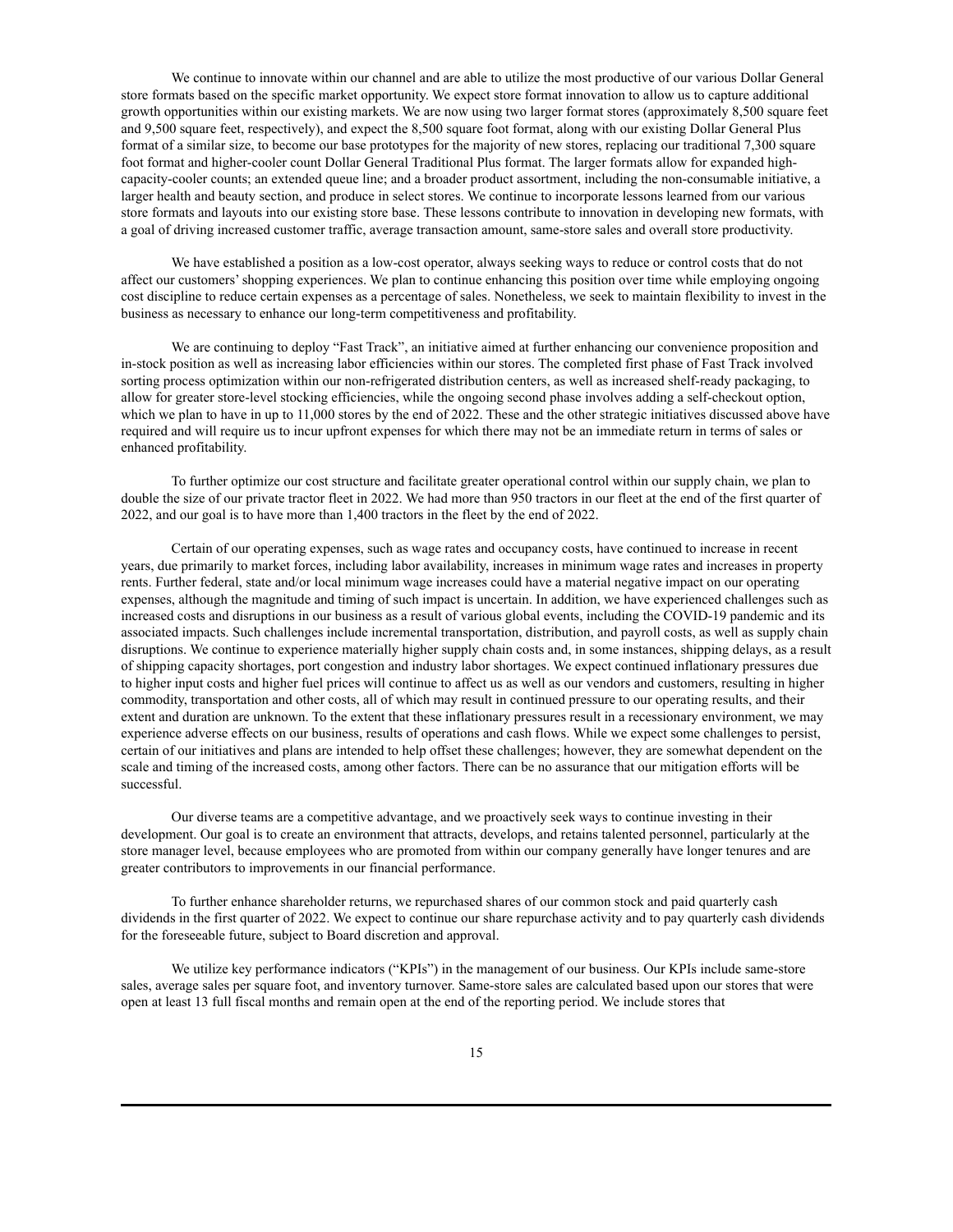have been remodeled, expanded or relocated in our same-store sales calculation. Changes in same-store sales are calculated based on the comparable 52 calendar weeks in the current and prior years. The method of calculating same-store sales varies across the retail industry. As a result, our calculation of same-store sales is not necessarily comparable to similarly titled measures reported by other companies. Average sales per square foot is calculated based on total sales for the preceding 12 months as of the ending date of the reporting period divided by the average selling square footage during the period, including the end of the fiscal year, the beginning of the fiscal year, and the end of each of our three interim fiscal quarters. Inventory turnover is calculated based on total cost of goods sold for the preceding four quarters divided by the average inventory balance as of the ending date of the reporting period, including the end of the fiscal year, the beginning of the fiscal year, and the end of each of our three interim fiscal quarters. Each of these measures is commonly used by investors in retail companies to measure the health of the business. We use these measures to maximize profitability and for decisions about the allocation of resources.

Highlights of our 2022 first quarter results of operations, compared to the 2021 first quarter, and our financial condition at April 29, 2022 are set forth below. Basis points amounts referred to below are equal to 0.01% as a percentage of net sales.

- Net sales increased 4.2% to \$8.75 billion due to new stores, while sales in same-stores decreased 0.1%. Average sales per square foot for all stores over the 52-week period ended April 29, 2022 was \$260.
- Gross profit, as a percentage of net sales, was  $31.3\%$  in the 2022 period and 32.8% in the 2021 period, a decrease of 151 basis points, primarily reflecting an increased proportion of sales of products in our consumables category and an increased LIFO provision.
- SG&A expense, as a percentage of net sales, was  $22.8\%$  in the 2022 period compared to  $22.0\%$  in the 2021 period, an increase of 78 basis points, primarily due to higher retail labor and store occupancy costs as a percentage of net sales.
- Operating profit decreased 17.9% to \$746.2 million in the 2022 period compared to \$908.9 million in the 2021 period.
- Interest expense decreased by \$0.7 million in the 2022 period.
- The effective income tax rate for the 2022 period was 21.8% compared to a rate of 22.0% for the 2021 period, primarily due to the decrease in income before income taxes while rate impacting items remained materially the same.
- Net income was \$552.7 million, or \$2.41 per diluted share, in the 2022 period compared to net income of \$677.7 million, or \$2.82 per diluted share, in the 2021 period.
- Cash generated from operating activities was \$449.5 million for the 2022 period, a decrease of \$253.5 million, or 36.1%, from the comparable 2021 period due primarily to increased inventory purchases.
- Total cash dividends of \$125.3 million, or \$0.55 per share, were paid during the 2022 period, compared to \$99.8 million, or \$0.42 per share, in the comparable 2021 period.
- Inventory turnover was 4.3 times on a rolling four-quarter basis. On a per store basis, inventories at April 29, 2022 increased by 13.3% compared to the balances at April 30, 2021.

The above discussion is a summary only. Readers should refer to the detailed discussion of our results of operations below in the current year period as compared with the prior year period as well as our financial condition at April 29, 2022.

#### **Results of Operations**

*Accounting Periods*. We utilize a 52-53 week fiscal year convention that ends on the Friday nearest to January 31. The following text contains references to years 2022 and 2021, which represent the 53-week fiscal year ending February 3, 2023 and the 52-week fiscal year ended January 28, 2022, respectively. References to the first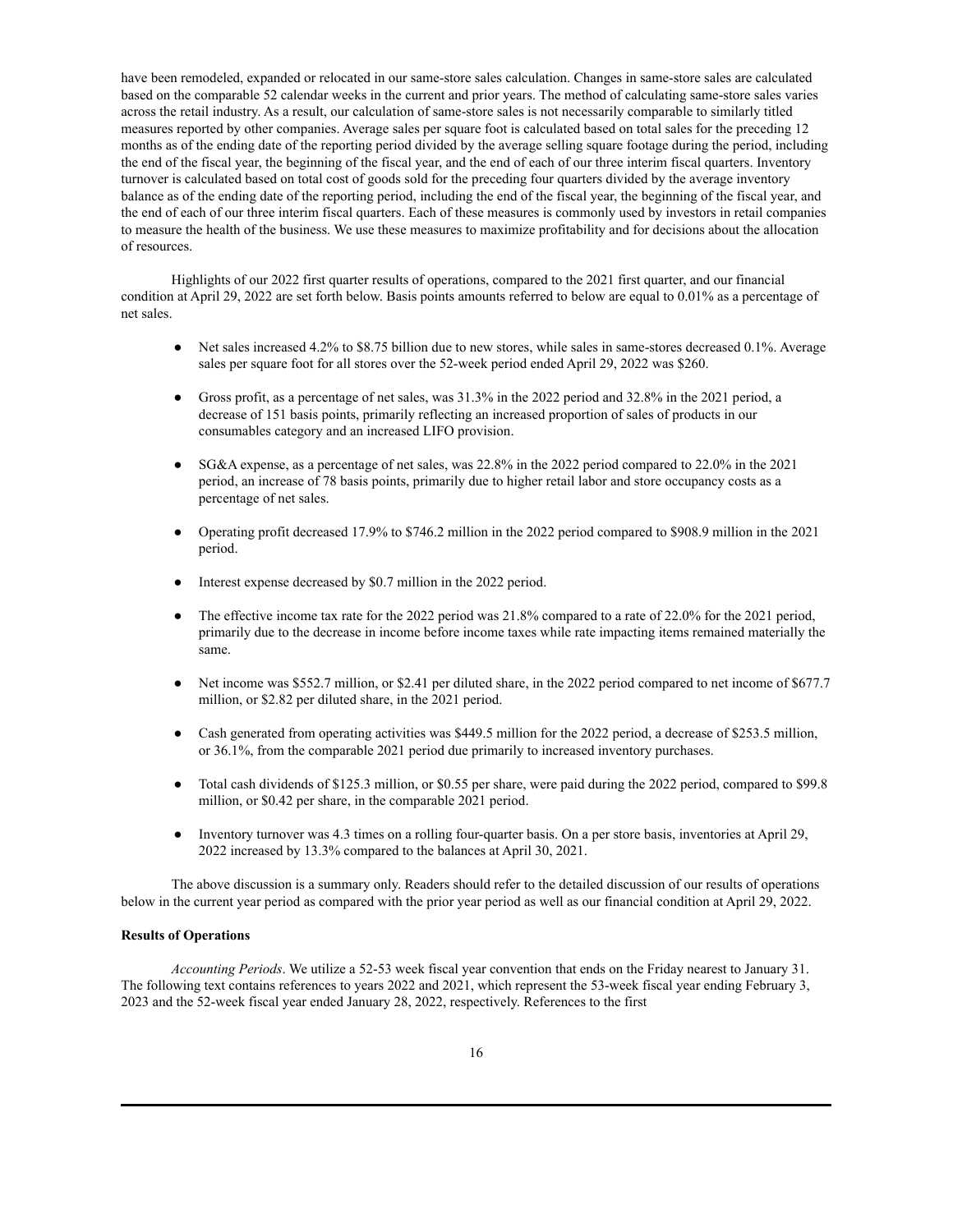quarter accounting periods for 2022 and 2021 contained herein refer to the 13-week accounting periods ended April 29, 2022 and April 30, 2021, respectively.

*Seasonality.* The nature of our business is somewhat seasonal. Primarily because of sales of Christmas-related merchandise, operating profit in our fourth quarter (November, December and January) has historically been higher than operating profit in each of the first three quarters of the fiscal year. Expenses, and to a greater extent operating profit, vary by quarter. Results of a period shorter than a full year may not be indicative of results expected for the entire year. Furthermore, the seasonal nature of our business may affect comparisons between periods. Consumer behavior driven by the COVID-19 pandemic and the U.S. government's response thereto, including economic stimulus legislation, has resulted in a departure from seasonal norms we have experienced in recent years and may continue to disrupt the historical quarterly cadence of our results of operations for an unknown period of time.

The following table contains results of operations data for the 13-week periods of 2022 and 2021, and the dollar and percentage variances among those periods:

|                                                    | 13 Weeks Ended |                   |              |                   |              | 2022 vs. 2021    |                         |
|----------------------------------------------------|----------------|-------------------|--------------|-------------------|--------------|------------------|-------------------------|
| (amounts in millions, except<br>per share amounts) |                | April 29,<br>2022 |              | April 30,<br>2021 |              | Amount<br>Change | $\frac{0}{0}$<br>Change |
| Net sales by category:                             |                |                   |              |                   |              |                  |                         |
| Consumables                                        | S              | 6,960.5           | S.           | 6,378.1           | S            | 582.4            | 9.1%                    |
| % of net sales                                     |                | 79.54 %           |              | 75.92 %           |              |                  |                         |
| Seasonal                                           |                | 961.4             |              | 1,050.4           |              | (89.0)           | (8.5)                   |
| % of net sales                                     |                | 10.99%            |              | 12.50%            |              |                  |                         |
| Home products                                      |                | 539.8             |              | 571.3             |              | (31.5)           | (5.5)                   |
| % of net sales                                     |                | 6.17%             |              | 6.80%             |              |                  |                         |
| Apparel                                            |                | 289.7             |              | 401.1             |              | (III.5)          | (27.8)                  |
| % of net sales                                     |                | 3.31%             |              | 4.77 %            |              |                  |                         |
| Net sales                                          | S.             | 8,751.4           | $\mathbb{S}$ | 8,401.0           | S            | 350.4            | $4.2\%$                 |
| Cost of goods sold                                 |                | 6,013.0           |              | 5,645.3           |              | 367.7            | 6.5                     |
| % of net sales                                     |                | 68.71 %           |              | 67.20%            |              |                  |                         |
| Gross profit                                       |                | 2,738.4           |              | 2,755.7           |              | (17.3)           | (0.6)                   |
| % of net sales                                     |                | 31.29%            |              | 32.80 %           |              |                  |                         |
| Selling, general and administrative expenses       |                | 1,992.2           |              | 1,846.8           |              | 145.4            | 7.9                     |
| % of net sales                                     |                | 22.76 %           |              | 21.98%            |              |                  |                         |
| Operating profit                                   |                | 746.2             |              | 908.9             |              | (162.7)          | (17.9)                  |
| % of net sales                                     |                | 8.53 %            |              | 10.82 %           |              |                  |                         |
| Interest expense                                   |                | 39.7              |              | 40.4              |              | (0.7)            | (1.8)                   |
| % of net sales                                     |                | 0.45%             |              | 0.48%             |              |                  |                         |
| Income before income taxes                         |                | 706.5             |              | 868.5             |              | (162.0)          | (18.7)                  |
| % of net sales                                     |                | 8.07%             |              | 10.34 %           |              |                  |                         |
| Income tax expense                                 |                | 153.8             |              | 190.7             |              | (36.9)           | (19.3)                  |
| % of net sales                                     |                | 1.76%             |              | 2.27%             |              |                  |                         |
| Net income                                         | $\mathbb{S}$   | 552.7             | $\mathbb{S}$ | 677.7             | $\mathbf{s}$ | (125.1)          | $(18.5)\%$              |
| % of net sales                                     |                | 6.32%             |              | 8.07%             |              |                  |                         |
| Diluted earnings per share                         | $\mathbf S$    | 2.41              | $\mathbf S$  | 2.82              | \$           | (0.41)           | $(14.5)\%$              |

### **13 WEEKS ENDED APRIL 29, 2022 AND APRIL 30, 2021**

*Net Sales*. The net sales increase in the 2022 period was primarily due to sales from new stores, partially offset by a same-store sales decrease of 0.1% compared to the 2021 period as well as the impact of store closures. We believe the effect of the U.S. government's response to the COVID-19 pandemic, including economic stimulus legislation, affected consumer behavior and had a positive effect on net sales in the 2021 period, which affects the comparisons between periods. For the 2022 period, there were 17,159 same-stores which accounted for sales of \$8.3 billion. The decrease in same-store sales primarily reflects a decline in customer traffic, most of which was offset by an increase in average transaction amount which was driven by higher average item retail prices. Same-store sales increased in the consumables category, and declined in the apparel, seasonal and home products categories, with the largest percentage decrease in the apparel category.

*Gross Profit.* For the 2022 period, gross profit decreased by 0.6%, and as a percentage of net sales decreased by 151 basis points to 31.3%, compared to the 2021 period. For the past several years a greater percentage of our sales have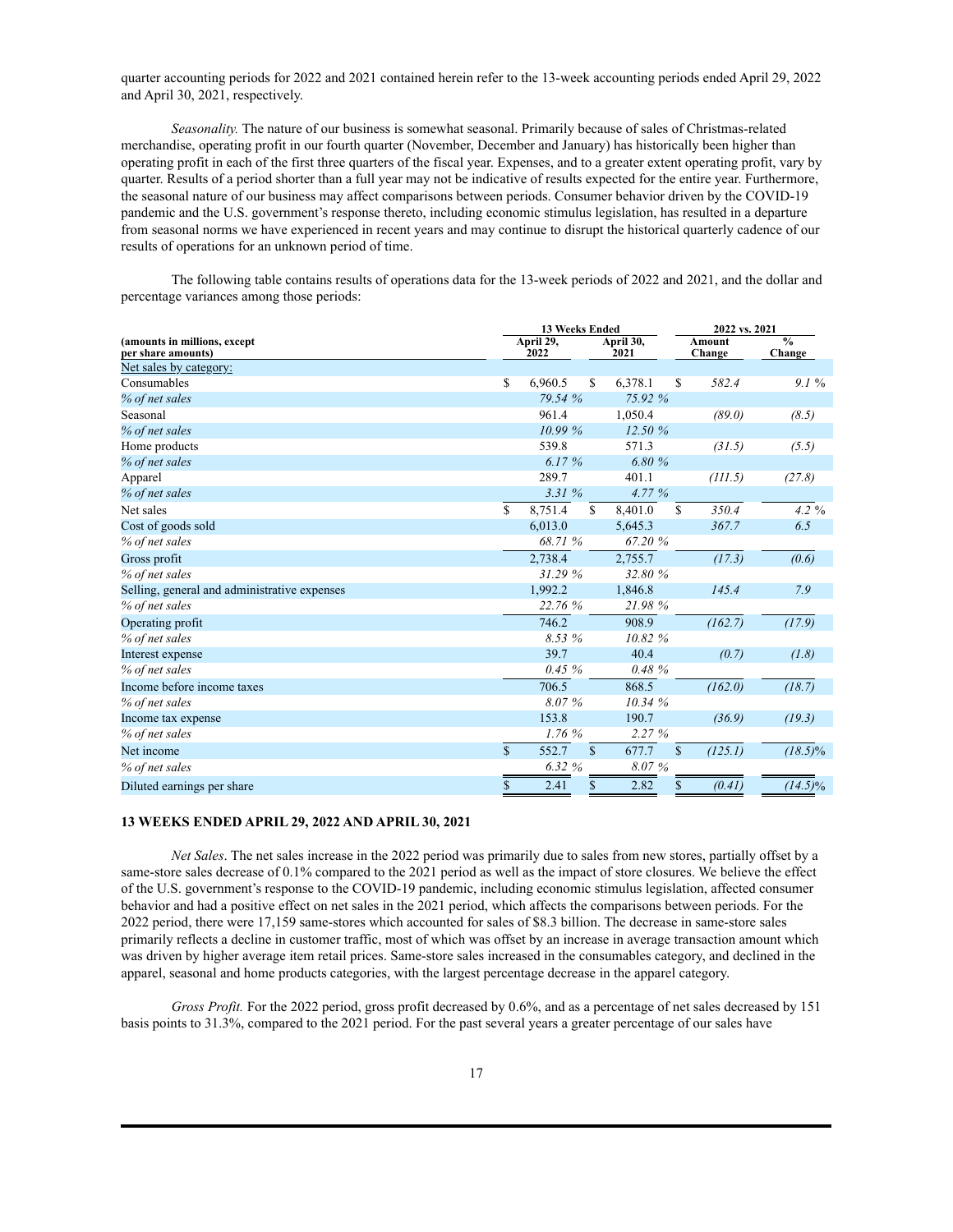come from our consumables category, which generally has a lower gross profit rate than our other product categories, creating downward pressure on our overall gross profit rate. However, beginning in early 2020 and continuing through early 2021, our non-consumables sales increased at a higher rate than consumables sales, altering the sales mix between consumables and non-consumables categories. Since that time, our sales growth and mix have shifted back to consumables, which contributed to the decrease in the gross profit rate in the current period. In addition, an increased LIFO provision, increased transportation costs, an increase in markdowns as a percentage of sales and increased distribution costs were key factors contributing to the decrease in the gross profit rate along with an increase in inventory damages. These factors were partially offset by higher inventory markups.

*Selling, General & Administrative Expenses ("SG&A").* SG&A was 22.8% as a percentage of net sales in the 2022 period compared to 22.0% in the comparable 2021 period, an increase of 78 basis points. The primary expenses that were a greater percentage of net sales in the current year period were retail labor, store occupancy costs, depreciation and amortization and utilities, partially offset by reductions in incentive compensation and winter storm related disaster expenses.

*Interest Expense*. Interest expense decreased by \$0.7 million to \$39.7 million in the 2022 period primarily due to lower interest rates.

*Income Taxes.* The effective income tax rate for the 2022 period was 21.8% compared to a rate of 22.0% for the 2021 period which represents a net decrease of 0.2 percentage points. The tax rate for the 2022 period was lower than the comparable 2021 period primarily due to a decrease in pre-tax earnings in the 2022 period compared to the 2021 period while rate impacting items, such as the benefits from stock-based compensation and federal tax credits, remained materially the same in amount in both the 2022 and 2021 periods.

### **Liquidity and Capital Resources**

At April 29, 2022, we had a \$2.0 billion unsecured revolving credit agreement (the "Revolving Facility"), \$4.0 billion aggregate principal amount of senior notes, and a commercial paper program that may provide borrowing availability in the form of commercial paper notes ("CP Notes") of up to \$2.0 billion. At April 29, 2022, we had total consolidated outstanding long-term obligations, including current portion, of \$4.8 billion, most of which was in the form of senior notes. All of our material borrowing arrangements are described in greater detail below. Our borrowing availability under the Revolving Facility may be effectively limited by our CP Notes as further described below.

We believe our cash flow from operations and existing cash balances, combined with availability under the Revolving Facility, the CP Notes and access to the debt markets, will provide sufficient liquidity to fund our current obligations, projected working capital requirements, capital spending, anticipated dividend payments and share repurchases for a period that includes the next twelve months as well as the next several years. However, our ability to maintain sufficient liquidity may be affected by numerous factors, many of which are outside of our control. Depending on our liquidity levels, conditions in the capital markets and other factors, we may from time to time consider the issuance of debt, equity or other securities, the proceeds of which could provide additional liquidity for our operations.

For the remainder of fiscal 2022, we anticipate potential combined borrowings under the Revolving Facility and our CP Notes to be a maximum of approximately \$1.5 billion outstanding at any one time.

#### *Revolving Credit Facility*

Our Revolving Facility consists of a \$2.0 billion senior unsecured revolving credit facility of which up to \$100.0 million is available for the issuance of letters of credit and which is scheduled to mature on December 2, 2026.

Borrowings under the Revolving Facility bear interest at a rate equal to an applicable interest rate margin plus, at our option, either (a) LIBOR or (b) a base rate (which is usually equal to the prime rate). The applicable interest rate margin for borrowings as of April 29, 2022 was 1.015% for LIBOR borrowings and 0.015% for base-rate borrowings. We must also pay a facility fee, payable on any used and unused commitment amounts of the Revolving Facility, and customary fees on letters of credit issued under the Revolving Facility. As of April 29, 2022, the facility fee rate was 0.11%. The applicable interest rate margins for borrowings, the facility fees and the letter of credit fees under the Revolving Facility are subject to adjustment from time to time based on our long-term senior unsecured debt ratings.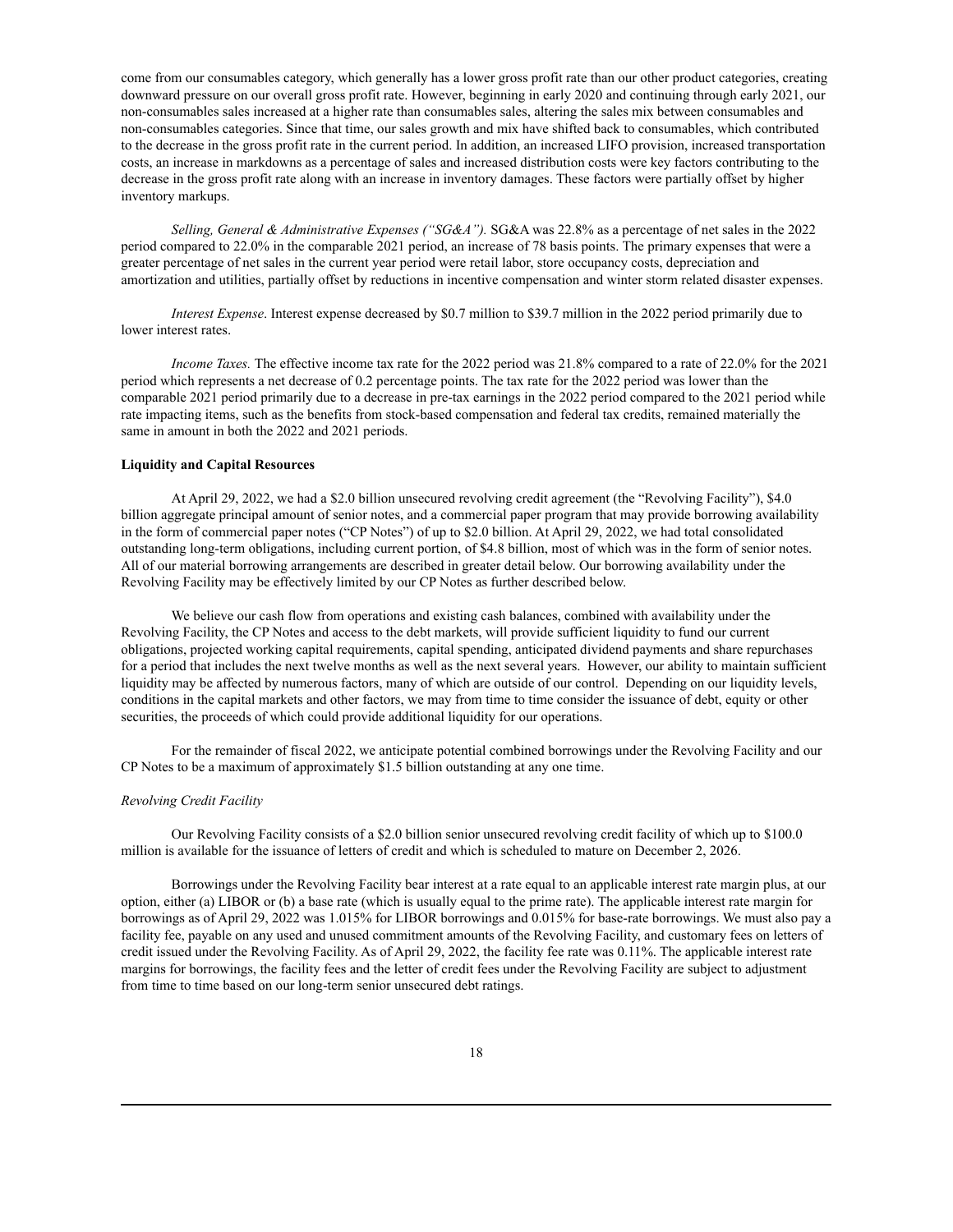The Revolving Facility contains a number of customary affirmative and negative covenants that, among other things, restrict, subject to certain exceptions, our (including our subsidiaries') ability to: incur additional liens; sell all or substantially all of our assets; consummate certain fundamental changes or change in our lines of business; and incur additional subsidiary indebtedness. The Revolving Facility also contains financial covenants that require the maintenance of a minimum fixed charge coverage ratio and a maximum leverage ratio. As of April 29, 2022, we were in compliance with all such covenants. The Revolving Facility also contains customary events of default.

As of April 29, 2022, under the Revolving Facility, we had no outstanding borrowings, outstanding letters of credit of \$1.3 million, and borrowing availability of approximately \$2.0 billion that, due to our intention to maintain borrowing availability related to the commercial paper program described below, could contribute incremental liquidity of \$1.0 billion at April 29, 2022. In addition, as of April 29, 2022 we had outstanding letters of credit of \$46.8 million which were issued pursuant to separate agreements.

#### *Commercial Paper*

We may issue the CP Notes from time to time in an aggregate amount not to exceed \$2.0 billion outstanding at any time. The CP Notes may have maturities of up to 364 days from the date of issue and rank equal in right of payment with all of our other unsecured and unsubordinated indebtedness. We intend to maintain available commitments under the Revolving Facility in an amount at least equal to the amount of CP Notes outstanding at any time. As of April 29, 2022, our condensed consolidated balance sheet reflected outstanding unsecured CP Notes of \$759.6 million, which had a weighted average borrowing rate of 0.65%. CP Notes totaling \$242.0 million were held by a wholly-owned subsidiary and are therefore not reflected on the condensed consolidated balance sheet.

### *Senior Notes*

In April 2013 we issued \$900.0 million aggregate principal amount of 3.25% senior notes due 2023 (the "2023 Senior Notes") at a discount of \$2.4 million, which are scheduled to mature on April 15, 2023. In October 2015 we issued \$500.0 million aggregate principal amount of 4.150% senior notes due 2025 (the "2025 Senior Notes") at a discount of \$0.8 million, which are scheduled to mature on November 1, 2025. In April 2017 we issued \$600.0 million aggregate principal amount of 3.875% senior notes due 2027 (the "2027 Senior Notes") at a discount of \$0.4 million, which are scheduled to mature on April 15, 2027. In April 2018 we issued \$500.0 million aggregate principal amount of 4.125% senior notes due 2028 (the "2028 Senior Notes") at a discount of \$0.5 million, which are scheduled to mature on May 1, 2028. In April 2020 we issued \$1.0 billion aggregate principal amount of 3.5% senior notes due 2030 (the "2030 Senior Notes") at a discount of \$0.7 million, which are scheduled to mature on April 3, 2030, and \$500.0 million aggregate principal amount of 4.125% senior notes due 2050 (the "2050 Senior Notes") at a discount of \$5.0 million, which are scheduled to mature on April 3, 2050. Collectively, the 2023 Senior Notes, 2025 Senior Notes, 2027 Senior Notes, 2028 Senior Notes, 2030 Senior Notes and 2050 Senior Notes comprise the "Senior Notes", each of which were issued pursuant to an indenture as supplemented and amended by supplemental indentures relating to each series of Senior Notes (as so supplemented and amended, the "Senior Indenture"). Interest on the 2023 Senior Notes and the 2027 Senior Notes is payable in cash on April 15 and October 15 of each year. Interest on the 2025 and 2028 Senior Notes is payable in cash on May 1 and November 1 of each year. Interest on the 2030 and 2050 Senior Notes is payable in cash on April 3 and October 3 of each year.

We may redeem some or all of the Senior Notes at any time at redemption prices set forth in the Senior Indenture. Upon the occurrence of a change of control triggering event, which is defined in the Senior Indenture, each holder of our Senior Notes has the right to require us to repurchase some or all of such holder's Senior Notes at a purchase price in cash equal to 101% of the principal amount thereof, plus accrued and unpaid interest, if any, to, but excluding, the repurchase date.

The Senior Indenture contains covenants limiting, among other things, our ability (subject to certain exceptions) to consolidate, merge, or sell or otherwise dispose of all or substantially all of our assets; and our ability and the ability of our subsidiaries to incur or guarantee indebtedness secured by liens on any shares of voting stock of significant subsidiaries.

The Senior Indenture also provides for events of default which, if any of them occurs, would permit or require the principal of and accrued interest on our Senior Notes to become or to be declared due and payable, as applicable.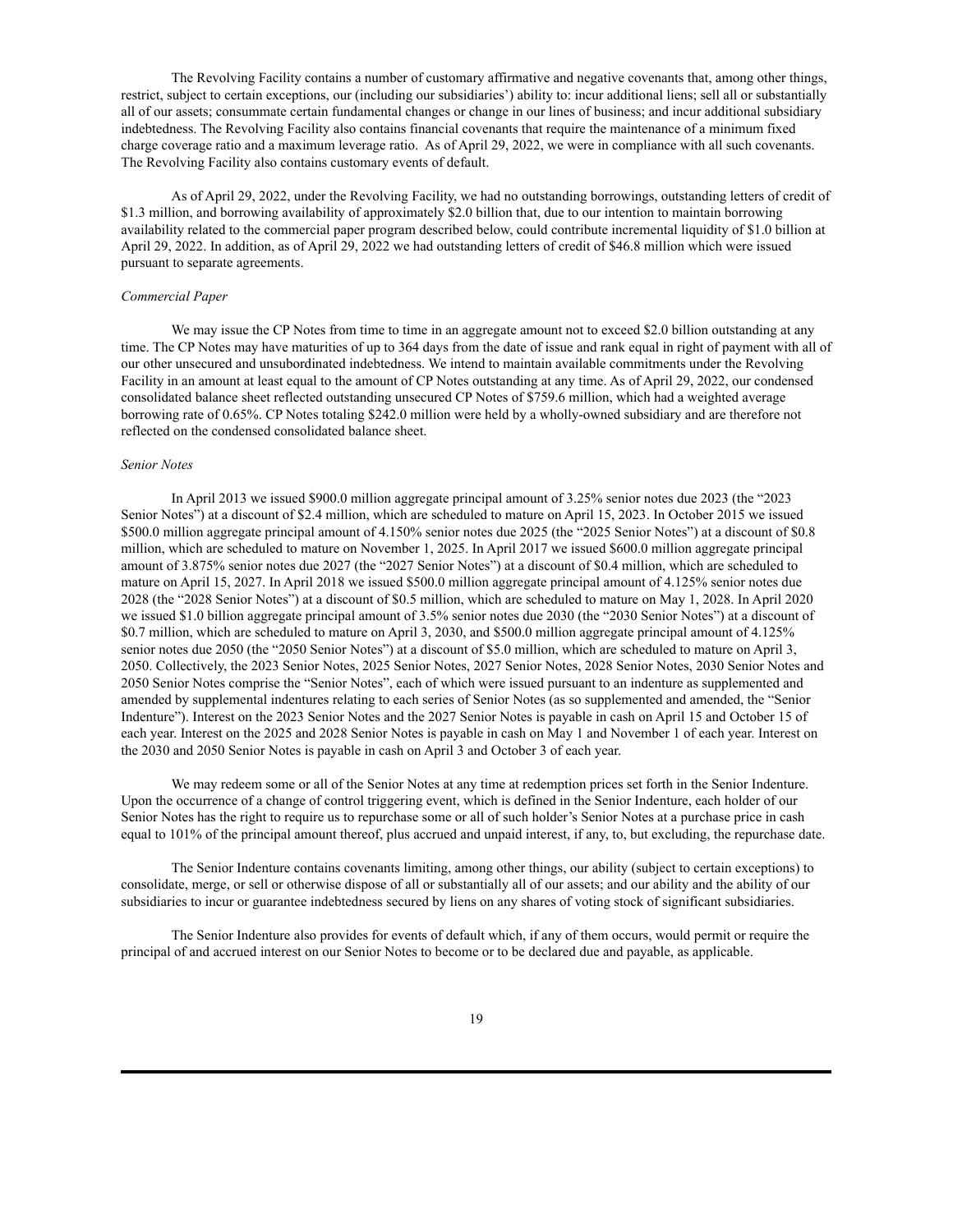### *Current Financial Condition / Recent Developments*

Our inventory balance represented approximately 54% of our total assets exclusive of operating lease assets, goodwill and other intangible assets as of April 29, 2022. Our ability to effectively manage our inventory balances can have a significant impact on our cash flows from operations during a given fiscal year. Inventory purchases are often somewhat seasonal in nature, such as the purchase of warm-weather or Christmas-related merchandise. Efficient management of our inventory has been and continues to be an area of focus for us.

As discussed in Note 7 to the unaudited condensed consolidated financial statements, we are involved in various legal matters, some of which could potentially result in material cash payments. Adverse developments in these matters could materially and adversely affect our liquidity.

Our senior unsecured debt is rated "Baa2," by Moody's with a stable outlook and "BBB" by Standard & Poor's with a stable outlook, and our commercial paper program is rated "P-2" by Moody's and "A-2" by Standard and Poor's. Our current credit ratings, as well as future rating agency actions, could (i) impact our ability to finance our operations on satisfactory terms; (ii) affect our financing costs; and (iii) affect our insurance premiums and collateral requirements necessary for our self-insured programs. There can be no assurance that we will maintain or improve our current credit ratings.

Unless otherwise noted, all references to the 2022 and 2021 periods in the discussion of cash flows from operating, investing and financing activities below refer to the 13-week periods ended April 29, 2022 and April 30, 2021, respectively.

*Cash flows from operating activities.* Cash flows from operating activities were \$449.5 million in the 2022 period, which represents a \$253.5 million decrease compared to the 2021 period. Changes in merchandise inventories, resulted in a \$538.9 million decrease in the 2022 period as compared to an increase of \$135.7 million in the 2021 period, representing a significant contributor to the reduction in cash flows from operating activities as further discussed below. Changes in accounts payable resulted in a \$172.1 million increase in the 2022 period compared to a \$295.2 million decrease in the 2021 period, due primarily to the timing of inventory receipts and payments. Changes in accrued expenses and other liabilities resulted in a \$116.4 million decrease in the 2022 period compared to a \$136.7 million decrease in the 2021 period. Net income decreased \$125.1 million in the 2022 period compared to the 2021 period. Changes in income taxes in the 2022 period compared to the 2021 period are primarily due to lower accruals for income taxes due to lower pre-tax earnings and the timing of payments for income taxes.

On an ongoing basis, we closely monitor and manage our inventory balances, and they may fluctuate from period to period based on new store openings, the timing of purchases, and other factors. Total merchandise inventories increased by 8% in the 2022 period and decreased by 3% in the 2021 period, with changes in our four inventory categories as follows: consumables increased by 5% compared to an 1% decrease; seasonal increased 13% compared to a 6% decrease; home products increased by 23% compared to a 3% decrease; and apparel was unchanged compared to a 10% decrease.

*Cash flows from investing activities*. Significant components of property and equipment purchases in the 2022 period included the following approximate amounts: \$112 million for improvements, upgrades, remodels and relocations of existing stores; \$107 million related to store facilities, primarily for leasehold improvements, fixtures and equipment in new stores; \$47 million for distribution and transportation-related capital expenditures; and \$9 million for information systems upgrades and technology-related projects. The timing of new, remodeled and relocated store openings along with other factors may affect the relationship between such openings and the related property and equipment purchases in any given period. During the 2022 period, we opened 239 new stores and remodeled or relocated 564 stores.

Significant components of property and equipment purchases in the 2021 period included the following approximate amounts: \$126 million for improvements, upgrades, remodels and relocations of existing stores; \$74 million related to store facilities, primarily for leasehold improvements, fixtures and equipment in new stores; \$66 million for distribution and transportation-related capital expenditures; and \$11 million for information systems upgrades and technology-related projects. During the 2021 period, we opened 260 new stores and remodeled or relocated 576 stores.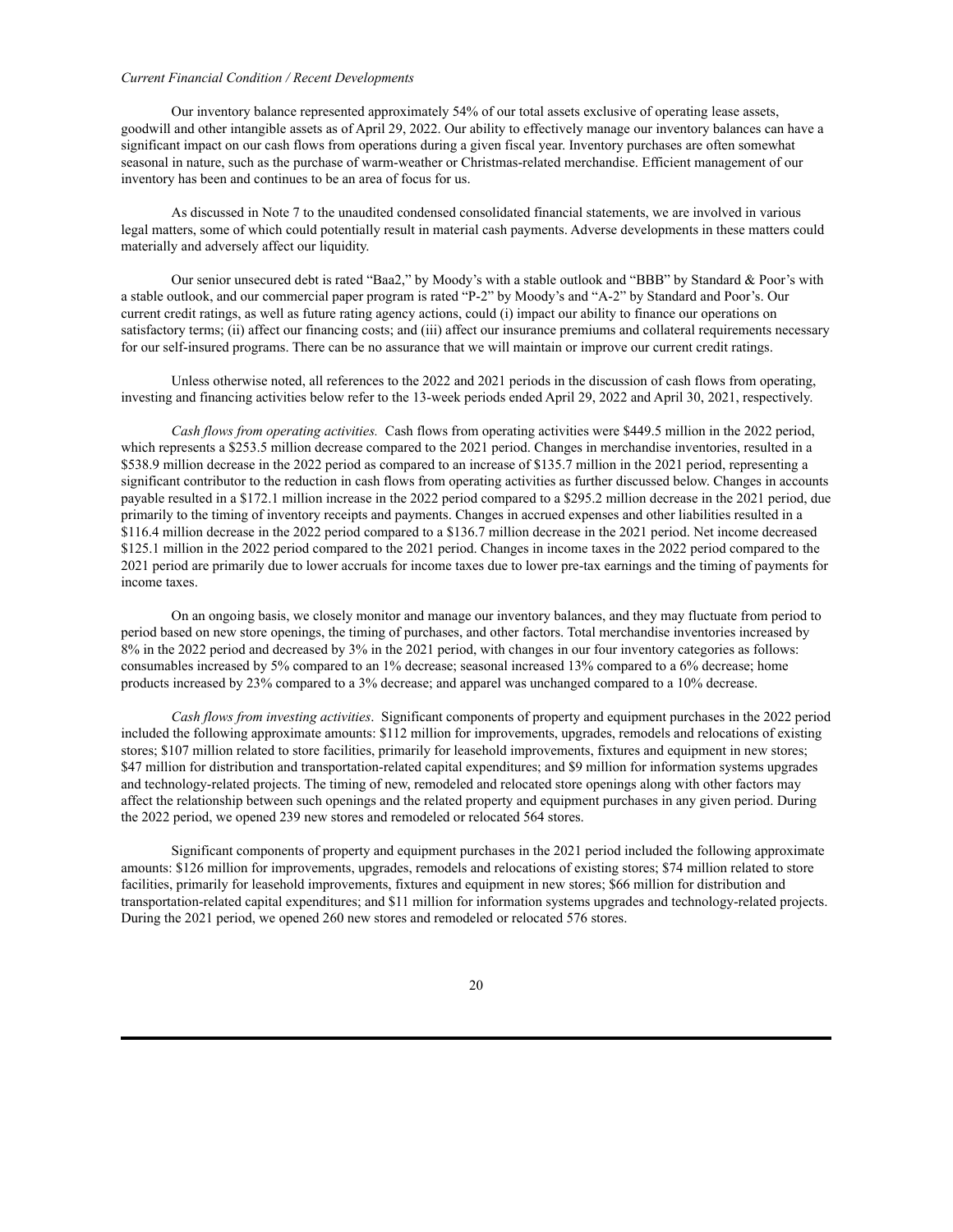Capital expenditures for 2022 are currently projected to be in the range of \$1.4 billion to \$1.5 billion. Such projection is higher than in recent years due in part to inflationary pressure on commodity prices affecting certain of our capital costs. We anticipate funding 2022 capital requirements with a combination of some or all of the following: existing cash balances, cash flows from operations, availability under our Revolving Facility and/or the issuance of additional CP Notes. We plan to continue to invest in store growth through the development of new stores and the remodel or relocation of existing stores. Capital expenditures in 2022 are anticipated to support our store growth as well as our remodel and relocation initiatives, including capital outlays for leasehold improvements, fixtures and equipment; the construction of new stores; costs to support and enhance our supply chain initiatives including new and existing distribution center facilities and our private fleet; technology and other strategic initiatives; as well as routine and ongoing capital requirements.

*Cash flows from financing activities*. Net commercial paper borrowings increased by \$705.3 million in the 2022 period and were unchanged in the 2021 period. Also during the 2022 and 2021 periods, we repurchased 3.4 million and 5.0 million shares of our common stock at a total cost of \$0.7 billion and \$1.0 billion, respectively, and paid cash dividends of \$125.3 million and \$99.8 million, respectively.

#### *Share Repurchase Program*

As of April 29, 2022 our common stock repurchase program had a total remaining authorization of approximately \$1.38 billion. The authorization allows repurchases from time to time in open market transactions, including pursuant to trading plans adopted in accordance with Rule 10b5-1 of the Securities Exchange Act of 1934, as amended, or in privately negotiated transactions. The timing, manner and number of shares repurchased will depend on a variety of factors, including price, market conditions, compliance with the covenants and restrictions under our debt agreements and other factors. The repurchase program has no expiration date and may be modified or terminated from time to time at the discretion of our Board of Directors. For more about our share repurchase program, see Note 9 to the condensed consolidated financial statements contained in Part I, Item 1 of this report and Part II, Item 2 of this report.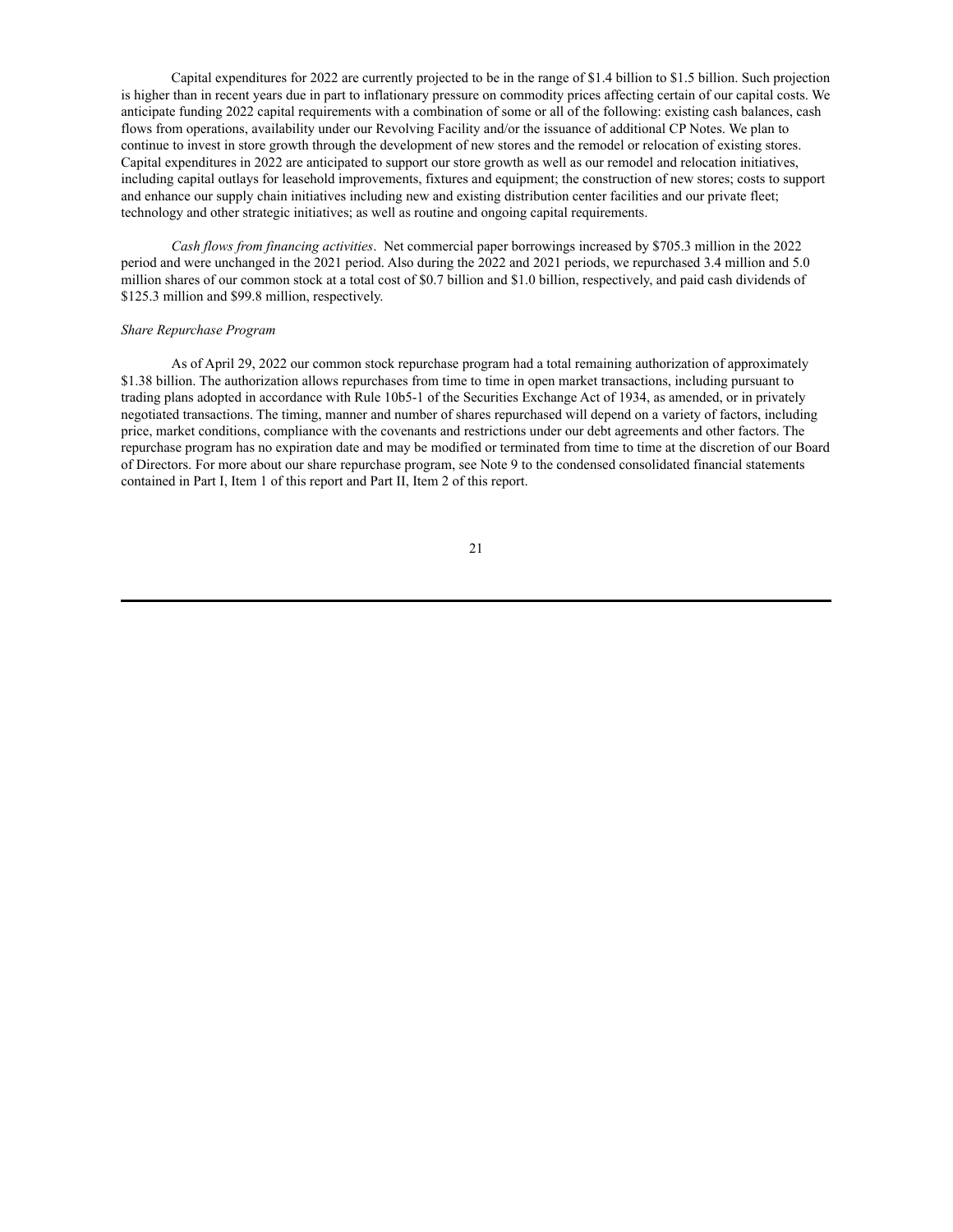## <span id="page-22-0"></span>**ITEM 3. QUANTITATIVE AND QUALITATIVE DISCLOSURES ABOUT MARKET RISK.**

There have been no material changes to the disclosures relating to this item from those set forth in our Annual Report on Form 10-K for the fiscal year ended January 28, 2022.

## <span id="page-22-1"></span>**ITEM 4. CONTROLS AND PROCEDURES.**

*(a) Disclosure Controls and Procedures*. Under the supervision and with the participation of our management, including our principal executive officer and principal financial officer, we conducted an evaluation of our disclosure controls and procedures, as such term is defined under Rule  $13a-15(e)$  or Rule  $15d-15(e)$  promulgated under the Securities Exchange Act of 1934, as amended (the "Exchange Act"), as of the end of the period covered by this report. Based on this evaluation, our principal executive officer and our principal financial officer concluded that our disclosure controls and procedures were effective as of the end of the period covered by this report.

*(b) Changes in Internal Control Over Financial Reporting*. There have been no changes in our internal control over financial reporting (as defined in Exchange Act Rule 13a-15(f) or Rule 15d-15(f)) during the quarter ended April 29, 2022 that have materially affected, or are reasonably likely to materially affect, our internal control over financial reporting.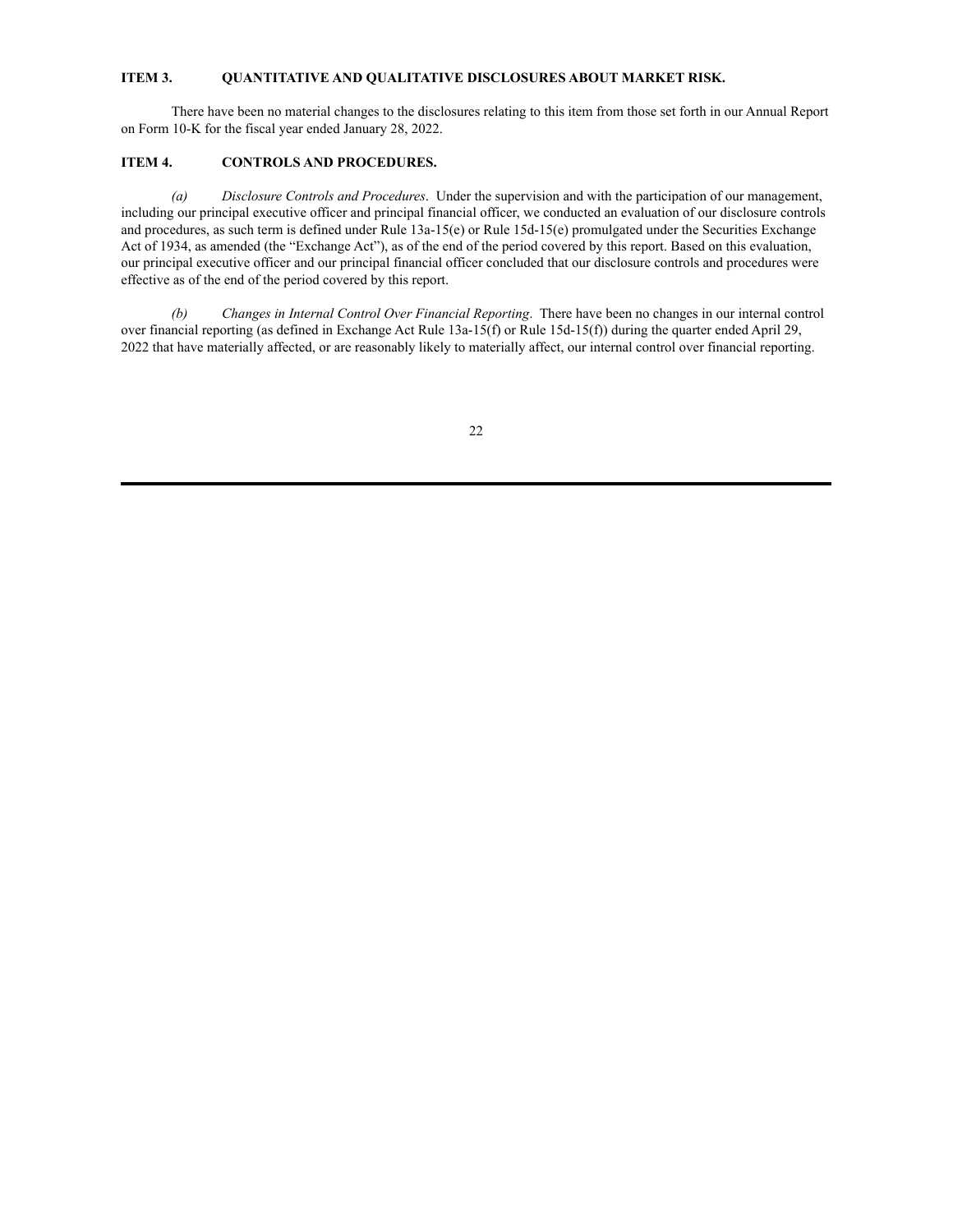### **PART II—OTHER INFORMATION**

## <span id="page-23-1"></span><span id="page-23-0"></span>**ITEM 1. LEGAL PROCEEDINGS.**

The information contained in Note 7 to the unaudited condensed consolidated financial statements under the heading "Legal proceedings" contained in Part I, Item 1 of this report is incorporated herein by this reference.

## <span id="page-23-2"></span>**ITEM 1A. RISK FACTORS.**

There have been no material changes to the disclosures relating to this item from those set forth in our Annual Report on Form 10-K for the fiscal year ended January 28, 2022.

### <span id="page-23-3"></span>**ITEM 2. UNREGISTERED SALES OF EQUITY SECURITIES AND USE OF PROCEEDS.**

The following table contains information regarding purchases of our common stock made during the quarter ended April 29, 2022 by or on behalf of Dollar General or any "affiliated purchaser," as defined by Rule 10b-18(a)(3) of the Exchange Act:

#### **Issuer Purchases of Equity Securities**

| Period            | <b>Total Number</b><br>of Shares<br>Purchased | Average<br><b>Price Paid</b><br>per Share | <b>Total Number</b><br>of Shares<br>Purchased<br>as Part of Publicly<br><b>Announced Plans</b><br>or Programs(a) | Approximate<br><b>Dollar Value</b><br>of Shares that May<br><b>Yet Be Purchased</b><br><b>Under the Plans</b><br>or Programs(a) |
|-------------------|-----------------------------------------------|-------------------------------------------|------------------------------------------------------------------------------------------------------------------|---------------------------------------------------------------------------------------------------------------------------------|
| 01/29/22-02/28/22 | 860,794                                       | 200.30<br>S.                              | 860,794                                                                                                          | \$1,957,232,000                                                                                                                 |
| 03/01/22-03/31/22 | 1,574,751                                     | S.<br>220.54                              | 1.574.751                                                                                                        | 1,609,934,000<br>S                                                                                                              |
| 04/01/22-04/29/22 | 956.816                                       | S.<br>237.31                              | 956.816                                                                                                          | \$1,382,872,000                                                                                                                 |
| Total             | 3,392,361                                     | 220.13<br>S.                              | 3.392.361                                                                                                        | \$1,382,872,000                                                                                                                 |

(a) On September 5, 2012, the Company announced a program permitting the Company to repurchase a portion of its outstanding shares not to exceed a dollar maximum established by the Company's Board of Directors. The program was most recently amended on December 1, 2021 to increase the repurchase authorization by \$2.0 billion, bringing the cumulative total value of authorized share repurchases under the program since its inception to \$14.0 billion. Under the authorization, repurchases may be made from time to time in open market transactions, including pursuant to trading plans adopted in accordance with Rule 10b5-1 of the Exchange Act, or in privately negotiated transactions. The timing, manner and number of shares repurchased will depend on a variety of factors, including price, market conditions, compliance with the covenants and restrictions under the Company's debt agreements and other factors. This repurchase authorization has no expiration date.

## <span id="page-23-4"></span>**ITEM 6. EXHIBITS.**

See the Exhibit Index to this report immediately before the signature page hereto, which Exhibit Index is incorporated by reference as if fully set forth herein.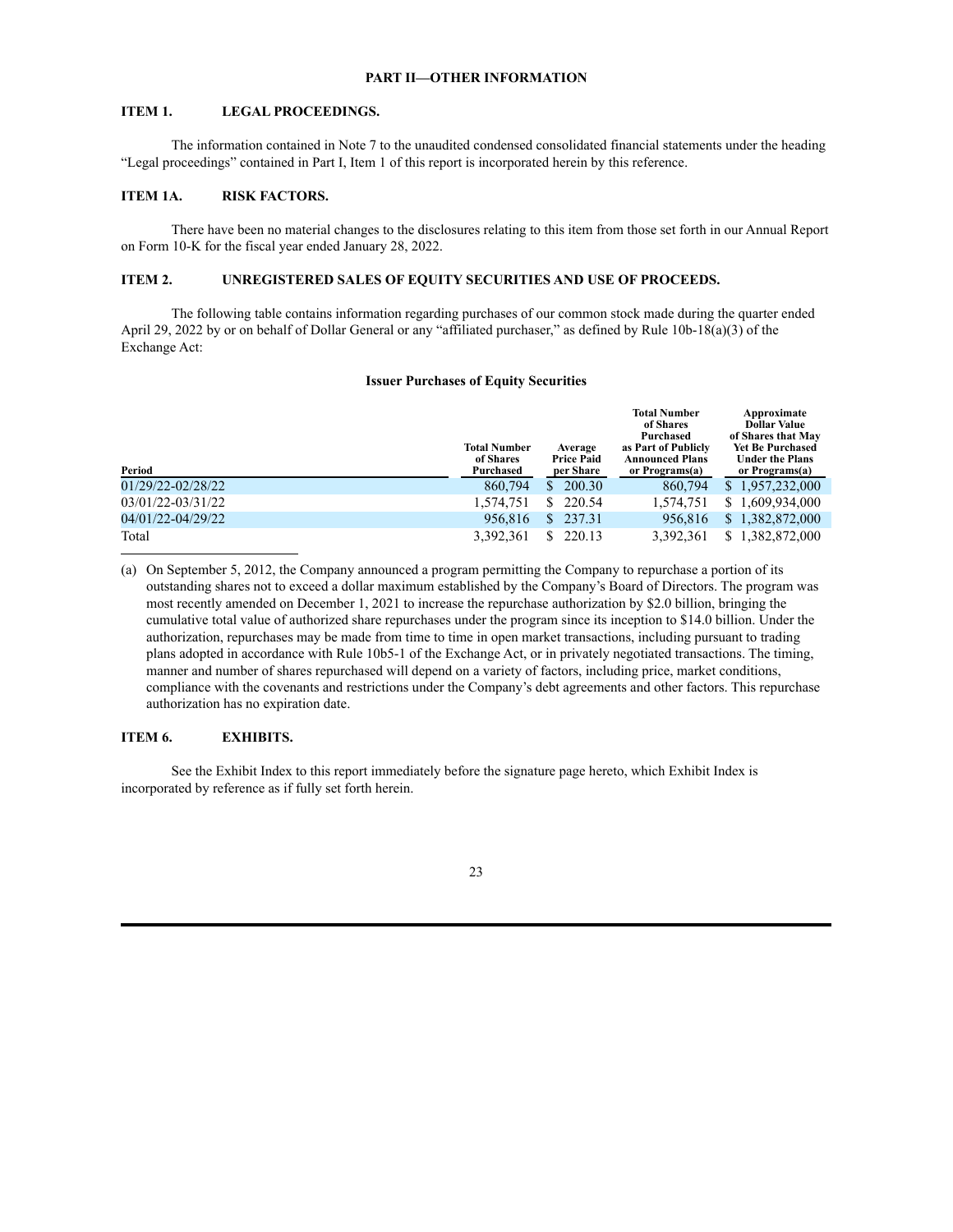### **CAUTIONARY DISCLOSURE REGARDING FORWARD-LOOKING STATEMENTS**

<span id="page-24-0"></span>We include "forward-looking statements" within the meaning of the federal securities laws, including the Private Securities Litigation Reform Act, throughout this report, particularly under "Management's Discussion and Analysis of Financial Condition and Results of Operations" included in Part I, Item 2, and "Note 7. Commitments and Contingencies" included in Part I, Item 1, among others. You can identify these statements because they are not limited to historical fact or they use words such as "may," "will," "can," "should," "could," "would," "expect," "believe," "anticipate," "project," "predict," "plan," "estimate," "outlook," "future," "aim," "goal," "seek," "strive," "intend," "improve," "position," "opportunities," "ongoing," "likely," "scheduled," "potential," "subject to," "focused on," "long-term," "uncertain," or "continue," and similar expressions that concern our strategies, plans, initiatives, intentions, outlook or beliefs about future occurrences or results. For example, forward-looking statements include all statements relating to, among others, our estimated and projected expenditures, cash flows, results of operations, financial condition and liquidity; our expectations regarding economic and competitive market conditions and customer behavior; our plans and objectives for, and expectations regarding, future operations, growth and initiatives, including but not limited to the number of planned store openings, remodels and relocations, store formats or concepts, progress of our strategic (including our non-consumables and digital initiatives, DG Fresh, Fast Track, and pOpshelf), merchandising, margin enhancing, and distribution/transportation efficiency (including self-distribution and our private fleet) initiatives, in-stock position, and international expansion plans; trends in sales of consumable and non-consumable products, customer traffic and average transaction amount; level of future costs and expenses; expectations regarding inflationary and labor pressures, fuel prices, other supply chain challenges, and commodity costs; potential future stock repurchases and cash dividends; anticipated borrowing under the Revolving Facility and our commercial paper program; potential impact of the COVID-19 pandemic; potential impact of legal or regulatory changes or governmental assistance or stimulus programs and our responses thereto, including the potential increase of federal, state and/or local minimum wage rates/salary levels, as well as changes to SNAP benefits and unemployment benefits; or expected outcome or effect of pending or threatened legal disputes, litigation or audits.

Forward-looking statements are subject to risks, uncertainties and other factors that may change at any time and may cause our actual results to differ materially from those that we expected. We derive many of these statements from our operating budgets and forecasts as of the date of this document, which are based on many detailed assumptions that we believe are reasonable. However, it is very difficult to predict the effect of known factors on future results, and we cannot anticipate all factors that could affect future results that may be important to you. Important factors that could cause actual results to differ materially from the expectations expressed in or implied by our forward-looking statements include, but are not limited to:

- risks related to the COVID-19 pandemic and associated governmental responses, including but not limited to, the effects on our supply chain, distribution network, store and distribution center growth, store and distribution center closures, transportation and distribution costs, SG&A expenses, share repurchase activity, and cybersecurity risk profile, as well as the effects on domestic and foreign economies, the global supply chain, labor availability and customers' spending patterns;
- economic factors, including but not limited to employment levels; inflation; pandemics; higher fuel, energy, healthcare and housing costs, interest rates, consumer debt levels, and tax rates; tax law changes that negatively affect credits and refunds; lack of available credit; decreases in, or elimination of, government stimulus programs or subsidies such as unemployment and food/nutrition assistance programs; commodity rates; transportation, lease and insurance costs; wage rates (including the heightened possibility of increased federal, state and/or local minimum wage rates); foreign exchange rate fluctuations; measures or events that create barriers to or increase the costs of international trade (including increased import duties or tariffs); and changes in laws and regulations and their effect on, as applicable, customer spending and disposable income, our ability to execute our strategies and initiatives, our cost of goods sold, our SG&A expenses (including real estate costs), and our sales and profitability;
- failure to achieve or sustain our strategies and initiatives, including those relating to merchandising, real estate and new store development, international expansion, store formats and concepts, digital, marketing, health services, shrink, sourcing, private brand, inventory management, supply chain, store operations, expense reduction, technology, pOpshelf, DG Fresh, Fast Track and DG Media Network;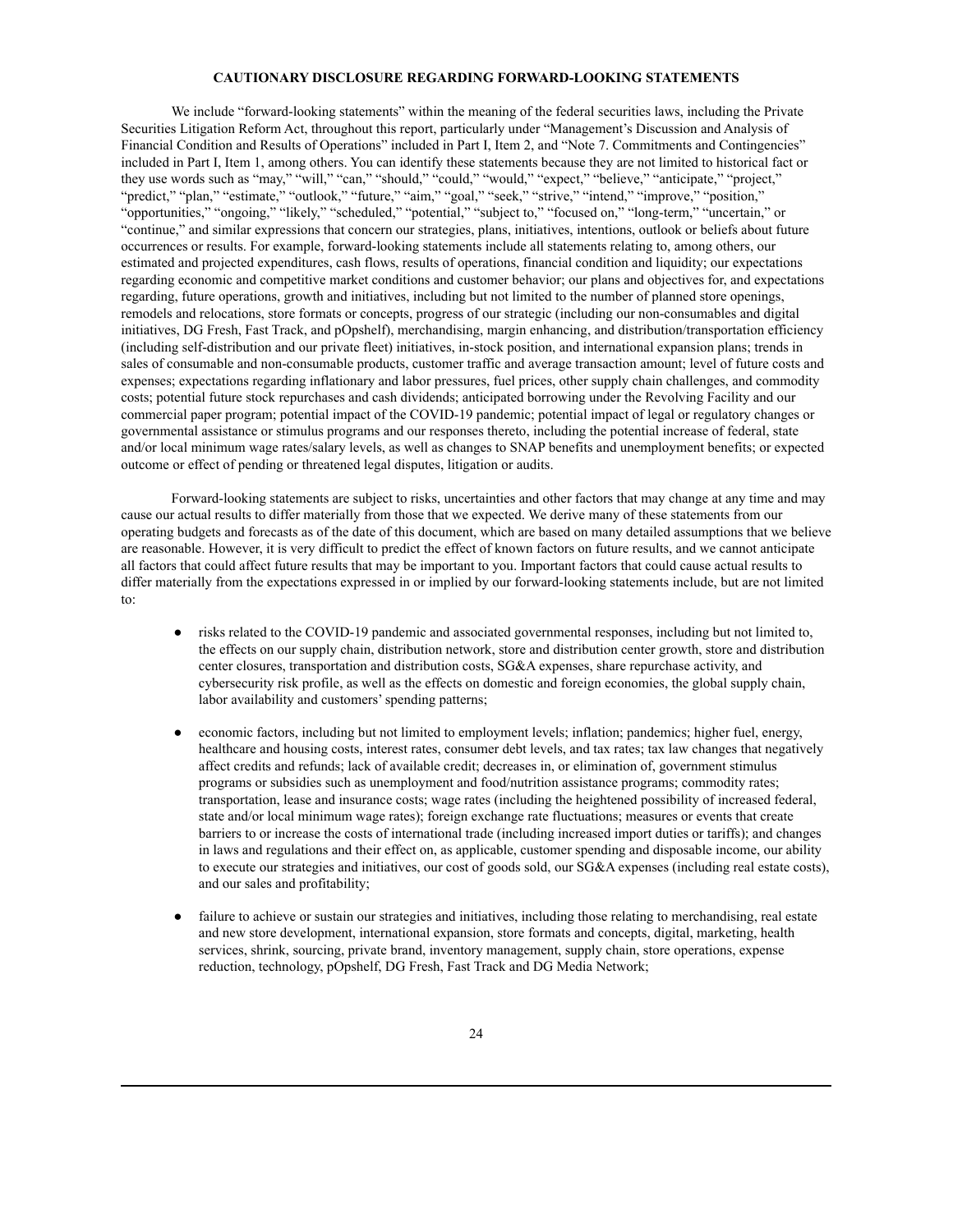- competitive pressures and changes in the competitive environment and the geographic and product markets where we operate, including, but not limited to, pricing, promotional activity, expanded availability of mobile, web-based and other digital technologies, and alliances or other business combinations;
- failure to timely and cost-effectively execute our real estate projects or to anticipate or successfully address the challenges imposed by our expansion, including into new countries or domestic markets, states, or urban or suburban areas;
- levels of inventory shrinkage;
- failure to successfully manage inventory balances;
- failure to maintain the security of our business, customer, employee or vendor information or to comply with privacy laws, or our or one of our vendors falling victim to a cyberattack (which risk is heightened as a result of the current conflict between Russia and Ukraine) that prevents us from operating all or a portion of our business;
- damage or interruption to our information systems as a result of external factors, staffing shortages or challenges in maintaining or updating our existing technology or developing or implementing new technology;
- a significant disruption to our distribution network, the capacity of our distribution centers or the timely receipt of inventory, or delays in constructing, opening or staffing new distribution centers;
- risks and challenges associated with sourcing merchandise from suppliers, including, but not limited to, those related to international trade (for example, disruptive political events like the current conflict between Russia and Ukraine);
- natural disasters, unusual weather conditions (whether or not caused by climate change), pandemic outbreaks or other health crises, political or civil unrest, acts of war, violence or terrorism, and disruptive global political events (for example, the current conflict between Russia and Ukraine);
- product liability, product recall or other product safety or labeling claims;
- incurrence of material uninsured losses, excessive insurance costs or accident costs;
- failure to attract, develop and retain qualified employees while controlling labor costs (including the heightened possibility of increased federal, state and/or local minimum wage rates/salary levels) and other labor issues;
- loss of key personnel or inability to hire additional qualified personnel;
- risks associated with our private brands, including, but not limited to, our level of success in improving their gross profit rate;
- seasonality of our business;
- failure to protect our reputation;
- the impact of changes in or noncompliance with governmental regulations and requirements (including, but not limited to, those dealing with the sale of products, including without limitation, product and food safety, marketing or labeling; information security and privacy; labor and employment; employee wages and benefits (including the heightened possibility of increased federal, state and/or local minimum wage rates/salary levels); health and safety; imports and customs; bribery; climate change; and environmental compliance, as well as tax laws (including those related to the federal, state or foreign corporate tax rate), the interpretation of existing tax laws, or our failure to sustain our reporting positions negatively affecting our tax rate) and developments in or outcomes of private actions, class actions, multi-district litigation,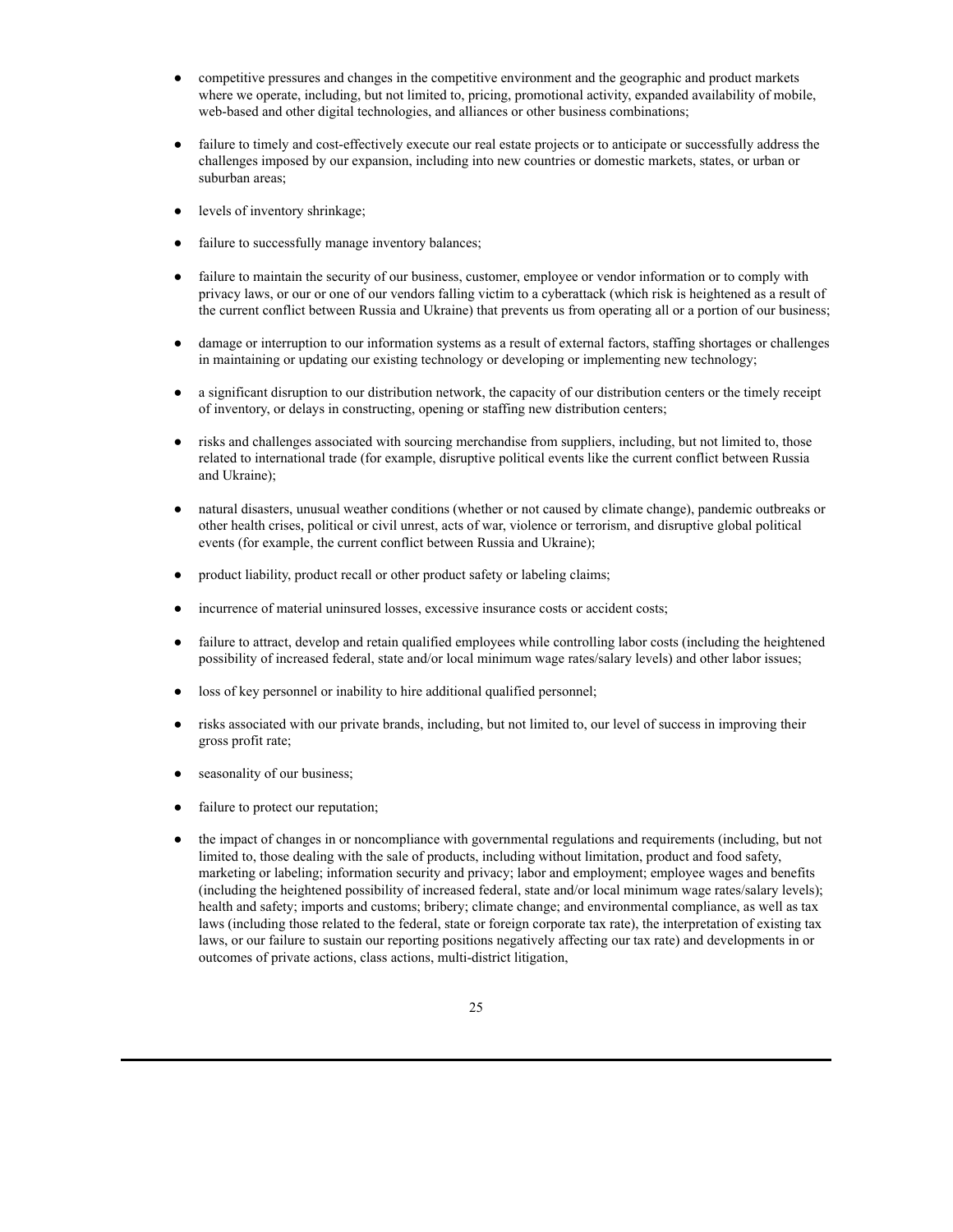arbitrations, derivative actions, administrative proceedings, regulatory actions or other litigation or of inquiries from federal, state and local agencies, regulatory authorities, attorneys general, committees, subcommittees and members of the U.S. Congress, and other local, state, federal and international governmental authorities;

- new accounting guidance or changes in the interpretation or application of existing guidance;
- deterioration in market conditions, including market disruptions, limited liquidity and interest rate fluctuations, or changes in our credit profile;
- factors disclosed under "Risk Factors" in Part I, Item 1A of our Form 10-K for the fiscal year ended January 28, 2022; and
- factors disclosed elsewhere in this document (including, without limitation, in conjunction with the forwardlooking statements themselves) and other factors.

All forward-looking statements are qualified in their entirety by these and other cautionary statements that we make from time to time in our other Securities and Exchange Commission filings and public communications. You should evaluate forward-looking statements in the context of these risks, uncertainties and other factors and are cautioned to not place undue reliance on such forward-looking statements. These factors may not contain all of the material factors that are important to you. We cannot assure you that we will realize the results or developments we anticipate or, even if substantially realized, that they will result in the consequences or affect us or our operations in the way we expect. The forward-looking statements in this report are made only as of the date hereof. We undertake no obligation, and specifically disclaim any duty, to update or revise any forward-looking statement as a result of new information, future events or circumstances, or otherwise, except as otherwise required by law.

You should also be aware that while we do, from time to time, communicate with securities analysts and others, it is against our policy to disclose to them any material, nonpublic information or other confidential commercial information. Accordingly, shareholders should not assume that we agree with any statement or report issued by any securities analyst regardless of the content of the statement or report. Furthermore, we have a policy against confirming projections, forecasts or opinions issued by others. Thus, to the extent that reports issued by securities analysts contain any projections, forecasts or opinions, such reports are not our responsibility.

### **EXHIBIT INDEX**

<span id="page-26-0"></span>

| 3.1  | Amended and Restated Charter of Dollar General Corporation (effective May 28, 2021) (incorporated by<br>reference to Exhibit 3.1 to Dollar General Corporation's Current Report on Form 8-K dated May 26, 2021,<br>filed with the Securities and Exchange Commission (the "SEC") on June 1, 2021 (file no. 001-11421))                                                                                                                                 |
|------|--------------------------------------------------------------------------------------------------------------------------------------------------------------------------------------------------------------------------------------------------------------------------------------------------------------------------------------------------------------------------------------------------------------------------------------------------------|
| 3.2  | <u>Amended and Restated Bylaws of Dollar General Corporation (effective May 28, 2021) (incorporated by</u><br>reference to Exhibit 3.2 to Dollar General Corporation's Current Report on Form 8-K dated May 26, 2021,<br>filed with the SEC on June $1, 2021$ (file no. 001-11421))                                                                                                                                                                    |
| 10.1 | Form of Restricted Stock Unit Award Agreement (approved May 24, 2022) for awards beginning May 2022 to<br>non-employee directors of Dollar General Corporation pursuant to the Dollar General Corporation 2021 Stock<br><b>Incentive Plan</b>                                                                                                                                                                                                          |
| 10.2 | Form of Stock Option Award Agreement (approved May 24, 2022) for awards beginning May 2022 to certain<br>newly hired and promoted employees of Dollar General Corporation pursuant to the Dollar General<br><b>Corporation 2021 Stock Incentive Plan</b>                                                                                                                                                                                               |
| 10.3 | Form of Stock Option Award Agreement (approved March 15, 2022) for annual awards beginning March 2022<br>to certain employees of Dollar General Corporation pursuant to the Dollar General Corporation 2021 Stock<br>Incentive Plan (incorporated by reference to Exhibit 10.9 to Dollar General Corporation's Annual Report on<br>Form 10-K for the fiscal year ended January 28, 2022, filed with the SEC on March 18, 2022 (file no. 001-<br>11421) |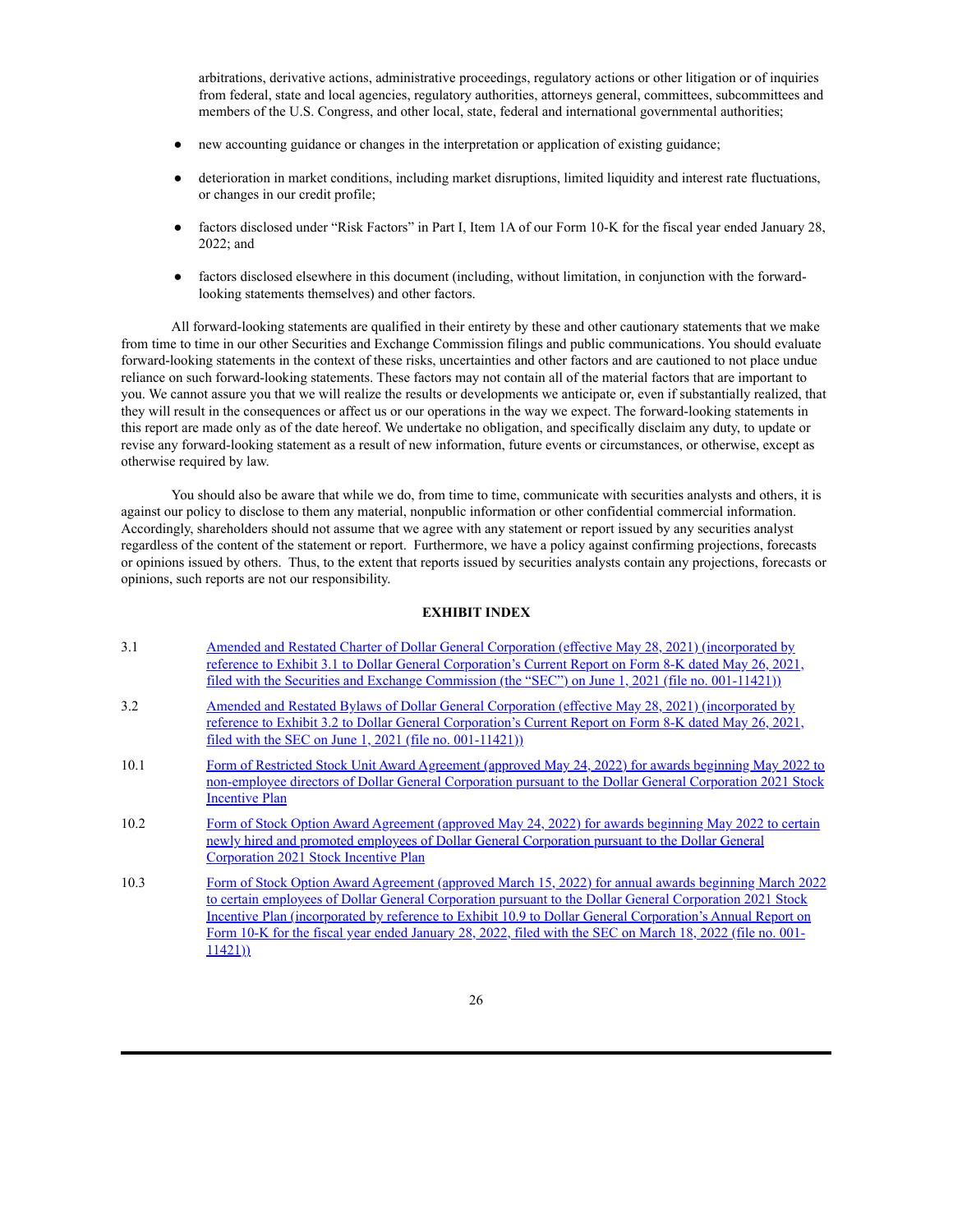| 10.4 | Form of Performance Share Unit Award Agreement (approved March 15, 2022) for awards beginning March<br>2022 to certain employees of Dollar General Corporation pursuant to the Dollar General Corporation 2021<br>Stock Incentive Plan (incorporated by reference to Exhibit 10.19 to Dollar General Corporation's Annual<br>Report on Form 10-K for the fiscal year ended January 28, 2022, filed with the SEC on March 18, 2022 (file<br>$\underline{no}$ . 001-11421))                                                                                                                                        |
|------|------------------------------------------------------------------------------------------------------------------------------------------------------------------------------------------------------------------------------------------------------------------------------------------------------------------------------------------------------------------------------------------------------------------------------------------------------------------------------------------------------------------------------------------------------------------------------------------------------------------|
| 10.5 | Form of Restricted Stock Unit Award Agreement (approved March 15, 2022) for awards beginning March<br>2022 to certain employees of Dollar General Corporation pursuant to the Dollar General Corporation 2021<br>Stock Incentive Plan (incorporated by reference to Exhibit 10.22 to Dollar General Corporation's Annual<br>Report on Form 10-K for the fiscal year ended January 28, 2022, filed with the SEC on March 18, 2022 (file<br>no. $001-11421$ )                                                                                                                                                      |
| 10.6 | Form of Dollar General Corporation Teamshare Incentive Program for Named Executives Officers for use<br>beginning fiscal year 2022 (incorporated by reference to Exhibit 10.39 to Dollar General Corporation's Annual<br>Report on Form 10-K for the fiscal year ended January 28, 2022, filed with the SEC on March 18, 2022 (file<br>no. $001-11421$ )                                                                                                                                                                                                                                                         |
| 15   | Letter re unaudited interim financial information                                                                                                                                                                                                                                                                                                                                                                                                                                                                                                                                                                |
| 31   | Certifications of CEO and CFO under Exchange Act Rule 13a-14(a)                                                                                                                                                                                                                                                                                                                                                                                                                                                                                                                                                  |
| 32   | Certifications of CEO and CFO under 18 U.S.C. 1350                                                                                                                                                                                                                                                                                                                                                                                                                                                                                                                                                               |
| 101  | Interactive data files for Dollar General Corporation's Quarterly Report on Form 10-Q for the fiscal quarter<br>ended April 29, 2022, formatted in Inline XBRL: (i) the Condensed Consolidated Balance Sheets; (ii) the<br>Condensed Consolidated Statements of Income (unaudited); (iii) the Condensed Consolidated Statements of<br>Comprehensive Income (unaudited); (iv) the Condensed Consolidated Statements of Shareholders' Equity<br>(unaudited); (v) the Condensed Consolidated Statements of Cash Flows (unaudited); and (vi) the Notes to<br>Condensed Consolidated Financial Statements (unaudited) |

104 The cover page from Dollar General Corporation's Quarterly Report on Form 10-Q for the fiscal quarter ended April 29, 2022 (formatted in Inline XBRL and contained in Exhibit 101)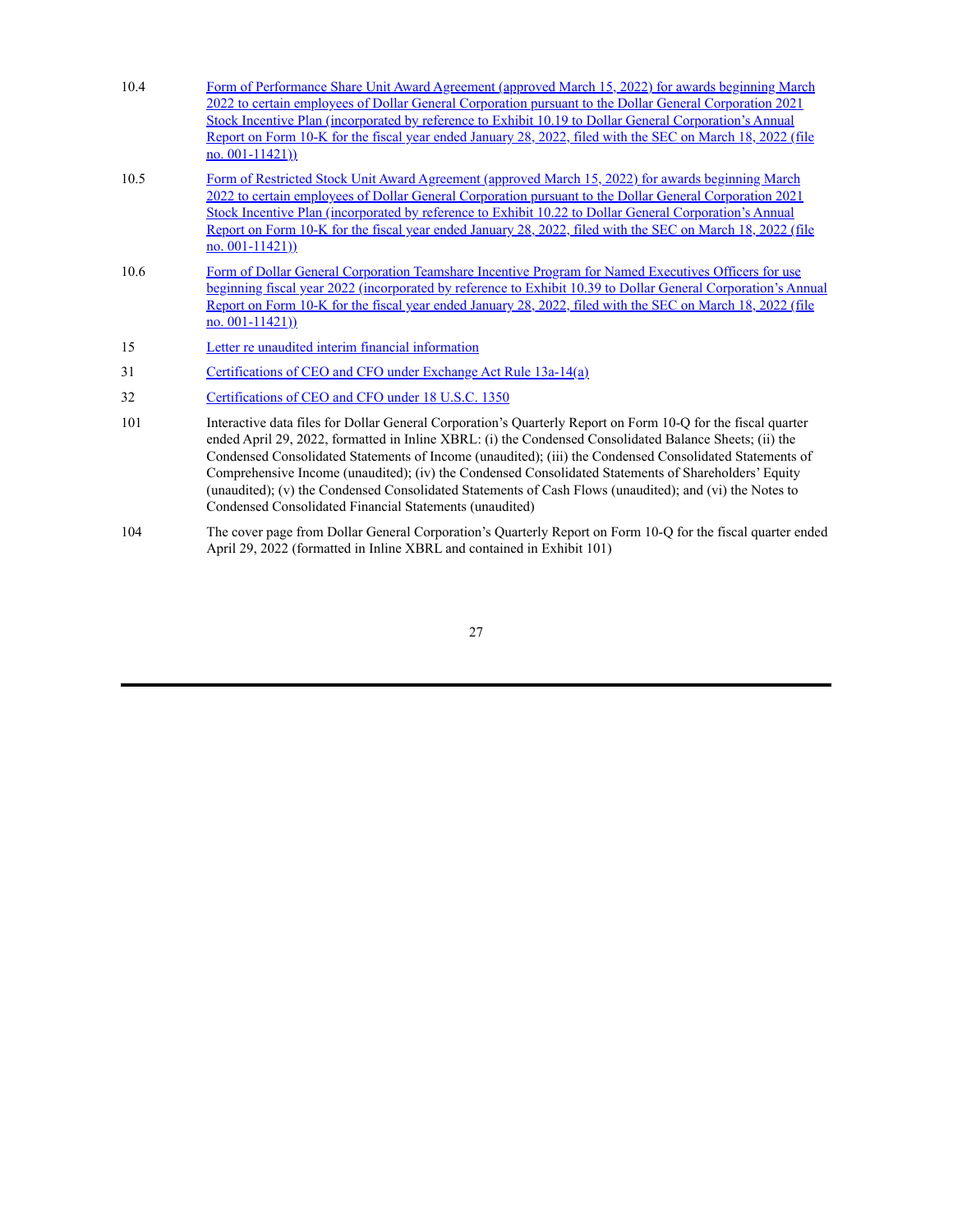## **SIGNATURE**

<span id="page-28-0"></span>Pursuant to the requirements of the Securities Exchange Act of 1934, the Registrant has duly caused this report to be signed on its behalf by the undersigned thereunto duly authorized, both on behalf of the Registrant and in his capacity as principal financial officer of the Registrant.

DOLLAR GENERAL CORPORATION

Date: May 26, 2022 By: /s/ John W. Garratt

John W. Garratt Executive Vice President & Chief Financial Officer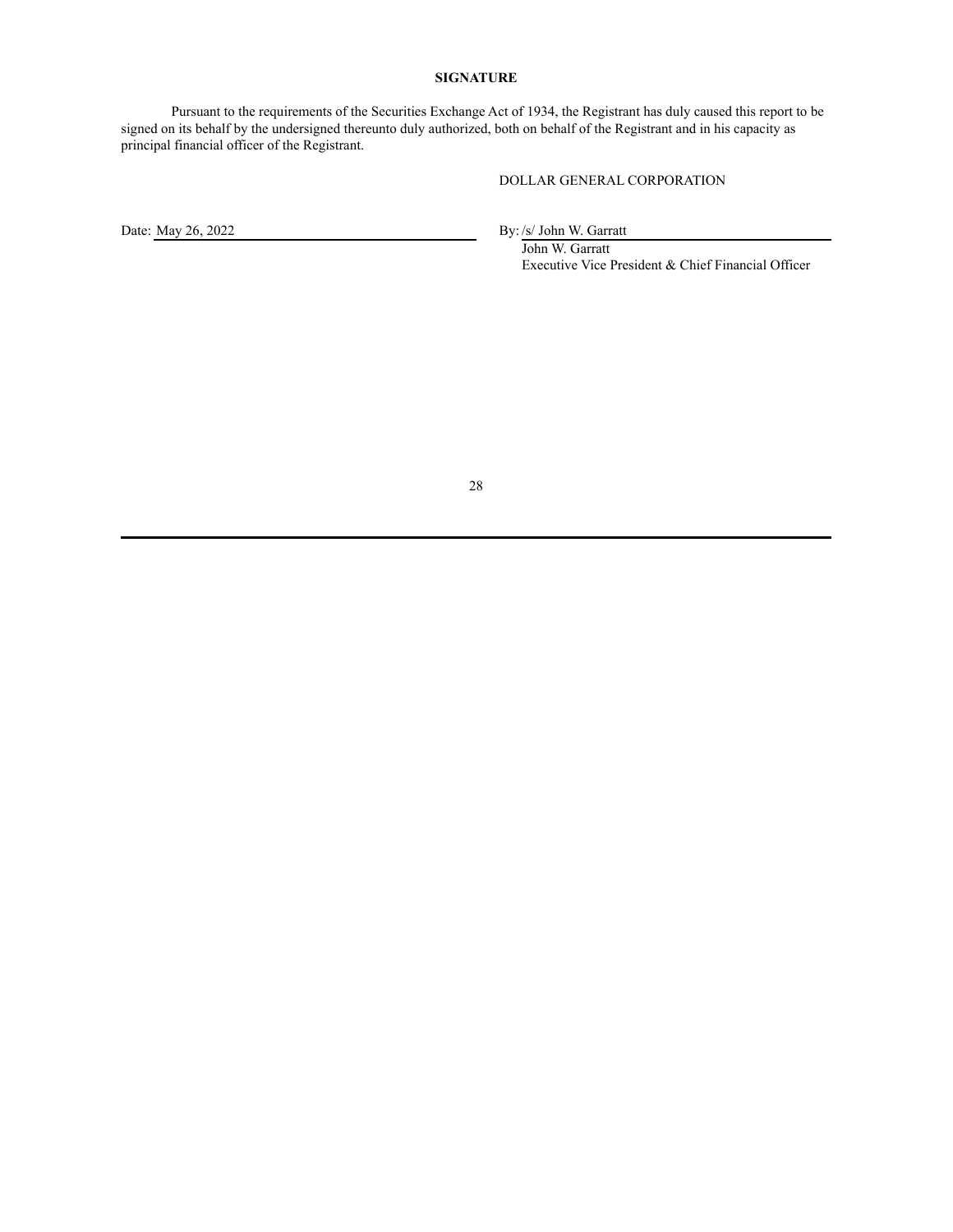# <span id="page-29-0"></span>**[Form of Non-Employee Director RSU Award Agreement for use beginning May 2022]**

# **DOLLAR GENERAL CORPORATION RESTRICTED STOCK UNIT AWARD AGREEMENT**

THIS AGREEMENT (this "Agreement"), dated as of [Date] (the "Grant Date"), is made by and between Dollar General Corporation, a Tennessee corporation (hereinafter referred to as the "Company"), and the individual whose name is set forth on the signature page hereof, who is a Non-Employee Director of the Company (hereinafter referred to as the "Grantee"). Any capitalized terms used but not otherwise defined in this Agreement shall have the meaning set forth in the Dollar General Corporation 2021 Stock Incentive Plan, as such Plan may be amended from time to time (the "Plan").

WHEREAS, the Company wishes to carry out the Plan, the terms of which are hereby incorporated by reference and made a part of this Agreement; and

WHEREAS, the Compensation Committee (or a duly authorized subcommittee thereof) of the Board appointed to administer the Plan (the "Committee") or the Board has determined that it would be to the advantage and in the best interests of the Company and its shareholders to grant the Restricted Stock Units provided for herein to the Grantee, and has advised the Company thereof and instructed the undersigned officer to issue said Restricted Stock Units.

NOW, THEREFORE, in consideration of the mutual covenants herein contained and other good and valuable consideration, receipt and sufficiency of which are hereby acknowledged, the parties hereto do hereby agree as follows:

1. Grant of the Restricted Stock Units. For good and valuable consideration, on and as of the Grant Date the Company hereby grants to the Grantee [\_\_\_\_\_\_\_\_\_\_\_] Restricted Stock Units on the terms and conditions set forth in this Agreement. Each "Restricted Stock Unit" represents the right to receive one Share upon satisfaction of the vesting and other conditions set forth in this Agreement. The Restricted Stock Units shall vest and become nonforfeitable in accordance with Section 2 hereof.

2. Vesting.

(a) Except as otherwise provided in Section 2(b) below, the Restricted Stock Units shall become vested and nonforfeitable on the first anniversary of the Grant Date (the "Vesting Date"), so long as the Grantee continues to serve as a member of the Board through the Vesting Date and the Restricted Stock Units have not been previously forfeited.

(b) Notwithstanding Section 2(a) above, but subject to Section 2(e) of this Agreement, to the extent the Restricted Stock Units have not been previously terminated, been forfeited or become vested and nonforfeitable (i) if the Grantee ceases to serve as a member of the Board due to the Grantee's death, Disability (as defined below) or voluntary departure from the Board other than a voluntary departure as contemplated under Section 2(e) of this Agreement, then 100% of the Restricted Stock Units that would have become vested and nonforfeitable on the Vesting Date if the Grantee had remained a member of the Board through such date will become vested and nonforfeitable upon such death, Disability or voluntary departure from the Board; and (ii) 100% of the unvested Restricted Stock Units shall become immediately vested and nonforfeitable immediately prior to a Change in Control so long as the Grantee serves as a member of the Board up to the date of the Change in Control.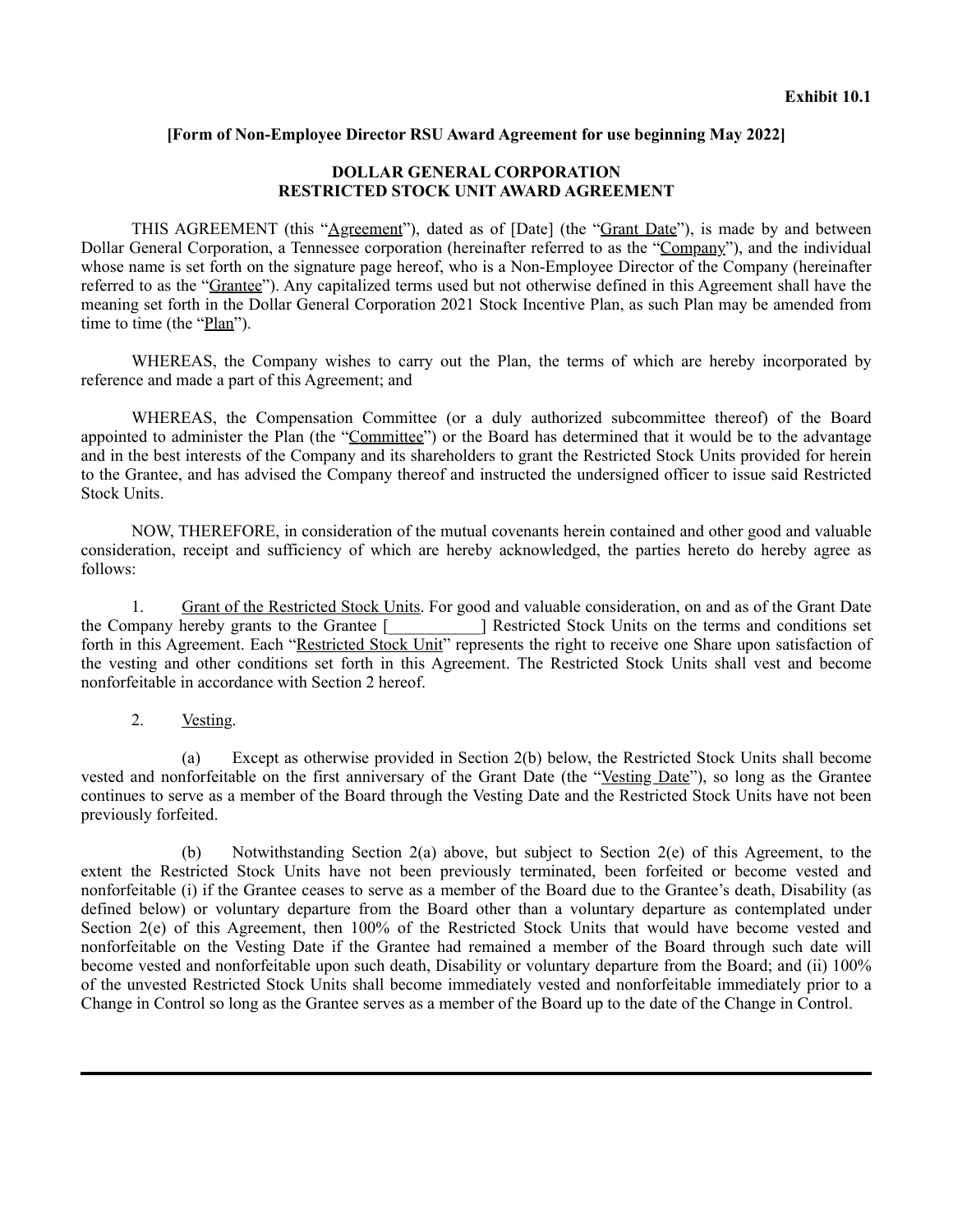(c) For the purposes of this Agreement, Disability shall have the meaning as provided under Section  $409A(a)(2)(C)(i)$  of the Code.

(d) For purposes of this Agreement, a Change in Control (as defined in the Plan) will be deemed to have occurred with respect to the Grantee only if an event relating to the Change in Control constitutes a change in ownership or effective control of the Company or a change in the ownership of a substantial portion of the assets of the Company within the meaning of Treas. Reg. Section 1.409A-3(i)(5).

(e) Notwithstanding any other provision of this Agreement, if at the Company's annual meeting of shareholders to be held on [date of applicable annual meeting] the Grantee does not receive at least a majority of votes cast in favor of the Grantee's re-election to the Company's Board (a "Re-Election Failure"), the Restricted Stock Units shall be forfeited immediately upon the acceptance by the Board of the Grantee's resignation from the Board as a result of such Re-Election Failure; provided, however, that no such forfeiture shall occur as a result of a Re-Election Failure if the Board determines to reject the Grantee's resignation from the Board as a result of the Re-Election Failure.

# 3. Entitlement to Receive Common Stock.

Shares corresponding to the number of Restricted Stock Units that become vested and nonforfeitable in accordance with Section 2 ("RSU Shares") shall be paid to the Grantee or, if deceased, the Grantee's estate on the Vesting Date or, if earlier, upon the Grantee's death or Disability, upon a Change in Control, or upon termination of Board service (but only to the extent the RSU Shares are vested at the time of termination pursuant to Section 2). *However*, if the Grantee has made a timely and valid irrevocable election to defer receipt of all or any portion of the vested RSU Shares in accordance with the provisions of the RSU Award Deferral Election Form provided to the Grantee and returned it to the Company [*for a Grantee receiving an Award under the Plan for the first time:* prior to the Grant Date] [*for a Grantee receiving an annual Award:* prior to December 31 of the calendar year preceding the Grant Date] (such shares, the "Deferred Shares"), any such Deferred Shares shall instead be paid on the date so elected by the Grantee pursuant to such RSU Award Deferral Election Form, or, if earlier, upon the Grantee's death or Disability or upon a Change in Control.

(b) On any date on which any RSU Shares or Deferred Shares are to be paid to the Grantee in accordance with Section 3(a) above, the Company shall deliver to the Grantee or the Grantee's legal representative or, if the Grantee is deceased, the Grantee's designated beneficiary, or, if none, the Grantee's personal representative, a Share certificate or evidence of the issuance of such RSU Shares or Deferred Shares on the Company's books and records, and such RSU Shares or Deferred Shares shall be registered in the name of the Grantee.

(c) The RSU Shares or Deferred Shares may be either previously authorized but unissued Shares or issued Shares, which have then been reacquired by the Company. Such Shares shall be fully paid and nonassessable.

(d) Only whole Shares shall be delivered in payment of a vested Restricted Stock Unit. To the extent a vested Restricted Stock Unit (including any additional Restricted Stock Units or Deferred Shares credited from dividends pursuant to Section 4 below) includes a fractional share, on the date the RSU Shares or Deferred Shares are to be paid to the Grantee, such fractional Share shall be paid to the Grantee or the Grantee's legal representative or, if the Grantee is deceased, the Grantee's designated beneficiary, or if none, the Grantee's personal representative, in cash, in an amount that equals the Fair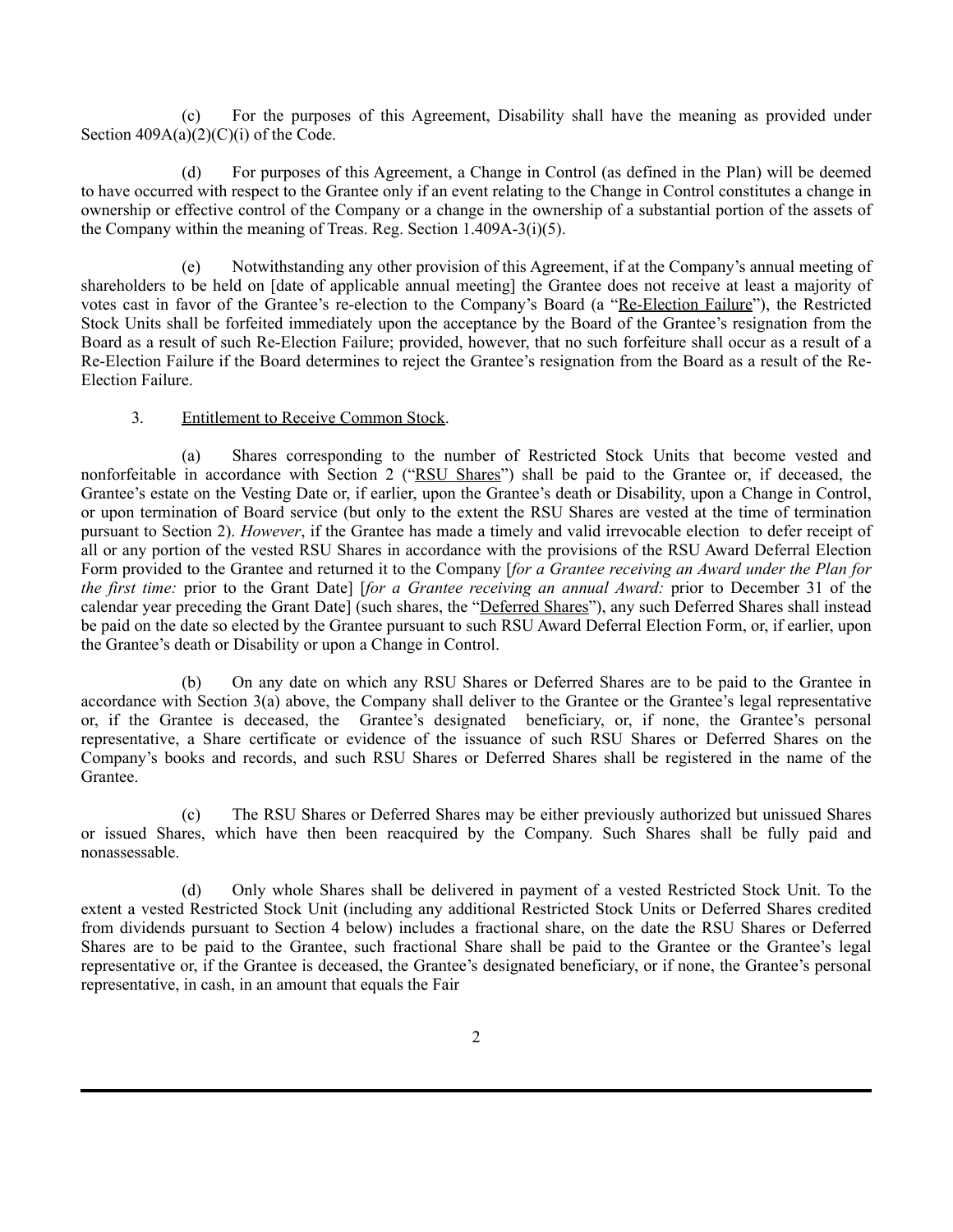Market Value of such fractional Share on such payment date or, if such payment date falls on a weekend, holiday or other non-trading day, the Fair Market Value of such fractional Share on the most recent trading date prior to such payment date.

4. Dividend Equivalents. In the event that the Company pays any ordinary dividend (whether in cash, Shares or other property) on its Shares, on the date such dividend is paid to shareholders the Grantee shall be credited, based on the number of unvested Restricted Stock Units held by the Grantee and the number of Deferred Shares (if any) that the Grantee is entitled to receive, in each case as of the record date of such dividend, with additional Restricted Stock Units or Deferred Shares, as applicable, that reflect the amount of such dividend (or if such dividend is paid in Shares or other property, the fair value of the dividend, as determined in good faith by the Board). Any such additional Restricted Stock Units or Deferred Shares, as applicable, shall be subject to all terms and conditions of this Agreement.

5. Transferability. None of (a) the Restricted Stock Units prior to becoming vested pursuant to Section 2, (b) the RSU Shares or Deferred Shares prior to delivery pursuant to Section 3, or (c) any interest or right therein or part thereof (i) shall be liable for the debts, contracts or engagements of the Grantee or his or her successors in interest or (ii) shall be subject in any manner to disposition by transfer, alienation, sale, pledge, encumbrance, hypothecation, assignment, charge or any other means whether any such disposition be voluntary or involuntary or by operation of law by judgment, levy, attachment, garnishment or any other legal or equitable proceedings (including bankruptcy), and any attempted disposition thereof shall be null and void and of no effect; provided, however, that this Section 5 shall not prevent transfers by will or by the applicable laws of descent and distribution or other transfers authorized in limited circumstances by the Committee (or its Delegee).

6. Grantee's Continued Service on the Board. Nothing in this Agreement, in the Plan, or in any other agreement entered into by the Company and the Grantee guarantees that the Grantee will, or shall confer upon the Grantee any right to, continue to serve as a member of the Board for any specified period of time.

7. Adjustments to Restricted Stock Units and Deferred Shares. The Restricted Stock Units (and any RSU Shares and Deferred Shares due to be delivered hereunder) shall be subject to the adjustment provisions of Sections 8 and 9 of the Plan.

8. Taxes. The Grantee shall have full responsibility, and the Company shall have no responsibility, for satisfying any liability for any federal, state or local income or other taxes required by law to be paid with respect to such Restricted Stock Units, including upon the vesting of the Restricted Stock Units and the delivery of any RSU Shares or Deferred Shares. The Grantee is hereby advised to seek his or her own tax counsel regarding the taxation of the grant and vesting of the Restricted Stock Units hereunder (and the tax consequences of any deferral election made in respect of the delivery of any Deferred Shares).

9. Limitation on Obligations. The Restricted Stock Units shall not be secured by any specific assets of the Company or any of its Subsidiaries, nor shall any assets of the Company or any of its Subsidiaries be designated as attributable or allocated to the satisfaction of the Company's obligations under this Agreement. In addition, the Company shall not be liable to the Grantee for damages relating to any delays in issuing the Share certificates or electronic delivery thereof to the Grantee (or the Grantee's designated entities), any loss of the certificates, or any mistakes or errors in the issuance or registration of the certificates or in the certificates themselves.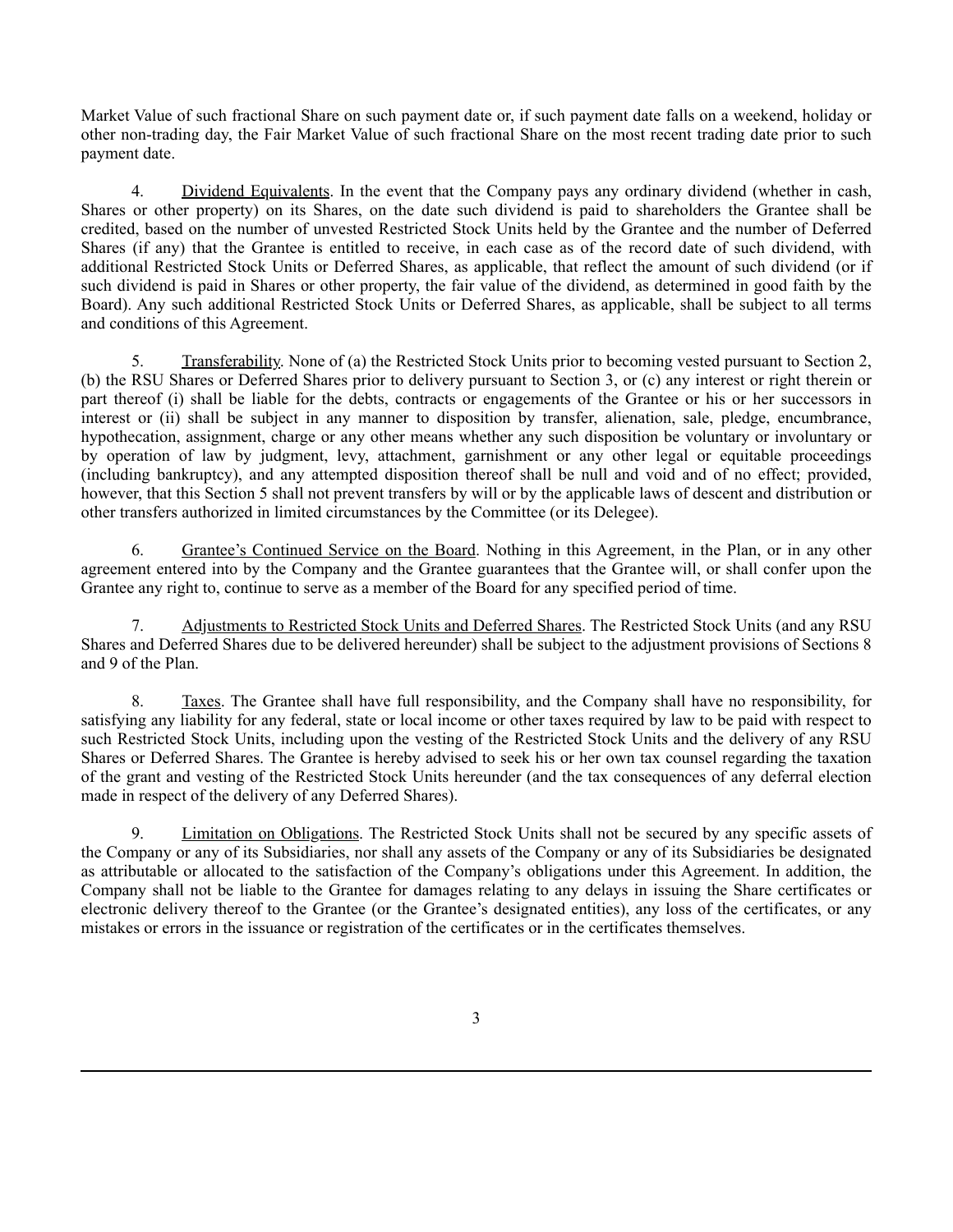10. Securities Laws. The Company may require the Grantee to make or enter into such written representations, warranties and agreements, in a form satisfactory to the Committee (or its Delegee), as the Committee (or its Delegee) may reasonably request in order to comply with applicable securities laws, including without limitation written representations stating that the RSU Shares or Deferred Shares are being acquired for the Grantee's own account, for investment and without any present intention of distributing or reselling said RSU Shares or Deferred Shares or any of them except as may be permitted under the Securities Act of 1933, as amended (the "Act"), and then-applicable rules and regulations thereunder, and that the Grantee will indemnify the Company against and hold it free and harmless from any loss, damage, expense or liability resulting to the Company if any sale or distribution of the RSU Shares or Deferred Shares by such person is contrary to the representation and agreement referred to above; provided, however, that the Committee (or its Delegee) may, in its reasonable discretion, take whatever additional actions it deems reasonably necessary to ensure the observance and performance of such representation and agreement and to effect compliance with the Act and any other federal or state securities laws or regulations. The Restricted Stock Units, the RSU Shares and the Deferred Shares shall be subject to all applicable laws, rules and regulations and to such approvals of any governmental agencies as may be required.

11. Notices. Any notice to be given under the terms of this Agreement to the Company shall be addressed to the Company in care of its General Counsel or his or her designee, and any notice to be given to the Grantee shall be addressed to the Grantee at the last address of the Grantee known to the Company unless otherwise directed by the Grantee. By a notice given pursuant to this Section 11, either party may hereafter designate a different address for the provision of notices under this Agreement. Any notice, which is required to be given to the Grantee, shall, if the Grantee is then deceased, be given to the Grantee's personal representative if such representative has previously informed the Company of his or her status and address by written notice under this Section 11. Any notice shall have been deemed duly given when: (a) delivered in person; (b) enclosed in a properly sealed envelope or wrapper addressed as aforesaid, deposited (with postage prepaid) in a post office or branch post office regularly maintained by the United States Postal Service; or (c) enclosed in a properly sealed envelope or wrapper addressed as aforesaid, deposited (with fees prepaid) in an office regularly maintained by FedEx, UPS, or comparable non-public mail carrier.

12. Governing Law. The laws of the State of Delaware shall govern the interpretation, validity and performance of the terms of this Agreement regardless of the law that might be applied under principles of conflicts of laws. This Agreement and the Restricted Stock Units are subject to all present and future applicable provisions of the Code. If any provision of this Agreement conflicts with any such Code provision, the Committee shall modify this Agreement so as to comply, or if for any reason modification cannot be made, that provision of this Agreement shall be void and of no effect. The provisions of Section 10(c) of the Plan are hereby incorporated by reference. Notwithstanding the foregoing, the Company shall not be liable to the Grantee in the event this Agreement or any payment or benefit hereunder fails to be exempt from, or comply with, Section 409A of the Code.

13. Titles; Pronouns. Titles are provided herein for convenience only and are not to serve as a basis for interpretation or construction of this Agreement. The masculine pronoun shall include the feminine and neuter, and the singular the plural, where the context so indicates.

14. Applicability of the Plan. The Restricted Stock Units and the RSU Shares or Deferred Shares issued to the Grantee upon payment of the Restricted Stock Units shall be subject to all terms and provisions of the Plan, to the extent applicable to restricted stock units and Shares. In the event of any conflict between this Agreement and the Plan, the terms of the Plan shall control.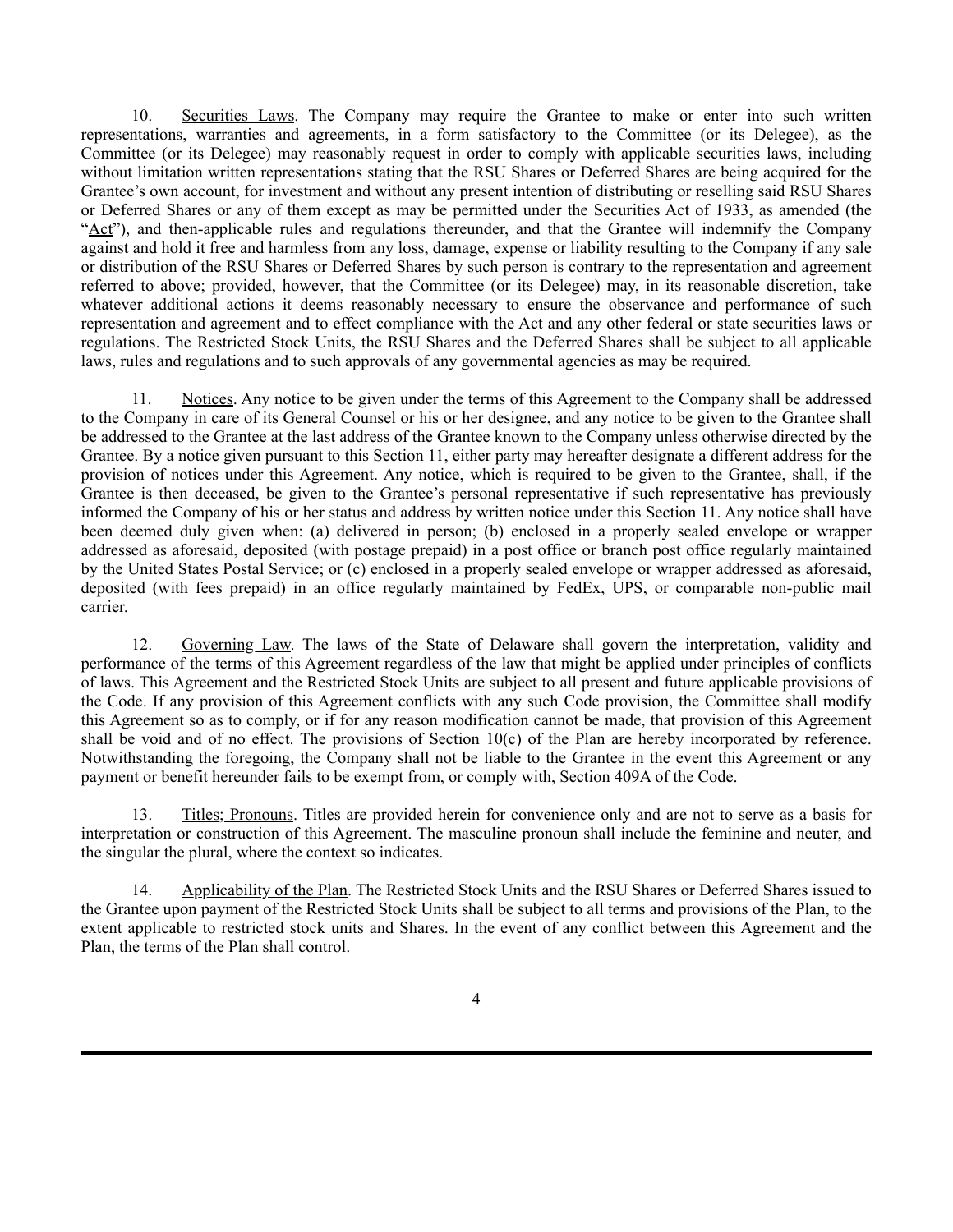15. Amendment. This Agreement may only be amended pursuant to Section 10 of the Plan.

16. Administration. The Committee shall have the power to interpret the Plan and this Agreement and to adopt such rules for the administration, interpretation and application of the Plan, this Agreement and the Restricted Stock Units as are consistent therewith and to interpret or revoke any such rules. All actions taken and all interpretations and determinations made by the Committee shall be final and binding upon the Grantee, the Company and all other interested persons. No member of the Committee shall be personally liable for any action taken or determination or interpretation made in good faith with respect to the Plan, this Agreement or the Restricted Stock Units. In its absolute discretion, the Board may at any time and from time to time exercise any and all rights and duties of the Committee under the Plan and this Agreement.

17. Rights as Shareholder. The Grantee shall not be, nor have any of the rights or privileges of, a shareholder of the Company in respect of any RSU Shares or Deferred Shares issuable upon the payment of a vested Restricted Stock Unit or any portion thereof unless and until certificates representing such RSU Shares or Deferred Shares shall have been issued by the Company to the Grantee (or book entry representing such RSU Shares or Deferred Shares has been made with the appropriate registered book-entry custodian).

18. Arbitration. In the event of any controversy among the parties hereto arising out of, or relating to, this Agreement which cannot be settled amicably by the parties, such controversy shall be finally, exclusively and conclusively settled by mandatory arbitration conducted within a reasonable period by a single arbitrator in an arbitral forum to be selected by the parties and subject to the Federal Rules of Procedure and Evidence. Such arbitration process shall take place within the Nashville, Tennessee metropolitan area, unless otherwise mutually agreed by the parties. The decision of the arbitrator shall be final and binding upon all parties hereto and shall be rendered pursuant to a written decision, which contains a detailed recital of the arbitrator's reasoning. Judgment upon the award rendered may be entered in any court having jurisdiction thereof. Each party shall bear its own legal fees and expenses, unless otherwise determined by the arbitrator, and each party shall bear an equal portion of the arbitrator's and arbitral forum's fees

19. Clawback. As a condition of receiving the Restricted Stock Units, the Grantee acknowledges and agrees that the Grantee's rights, payments, and benefits with respect to the Restricted Stock Units shall be subject to any reduction, cancellation, forfeiture or recoupment, in whole or in part, upon the occurrence of certain specified events, as may be required by any rule or regulation of the Securities and Exchange Commission or by any applicable national exchange, or by any other applicable law, rule or regulation or as set forth in a separate "clawback" or recoupment policy as may be adopted from time to time by the Board or the Committee. In the event the Grantee no longer owns the RSU Shares or Deferred Shares at the time of required recoupment, the Grantee agrees to the recoupment of cash equal to the Fair Market Value of the RSU Shares or Deferred Shares on the date the RSU Shares or Deferred Shares were sold.

20. Consent to Electronic Delivery. The Grantee hereby consents to and agrees to electronic delivery of this Agreement, the RSU Shares, the Deferred Shares, Plan documents, proxy materials, annual reports and other related documents. The Committee (or its Delegee) has established procedures for electronic delivery and acceptance of Plan documents (including documents relating to any programs adopted under the Plan and this Agreement). The Grantee hereby consents to such procedures and agrees that his or her electronic acceptance is the same as, and shall have the same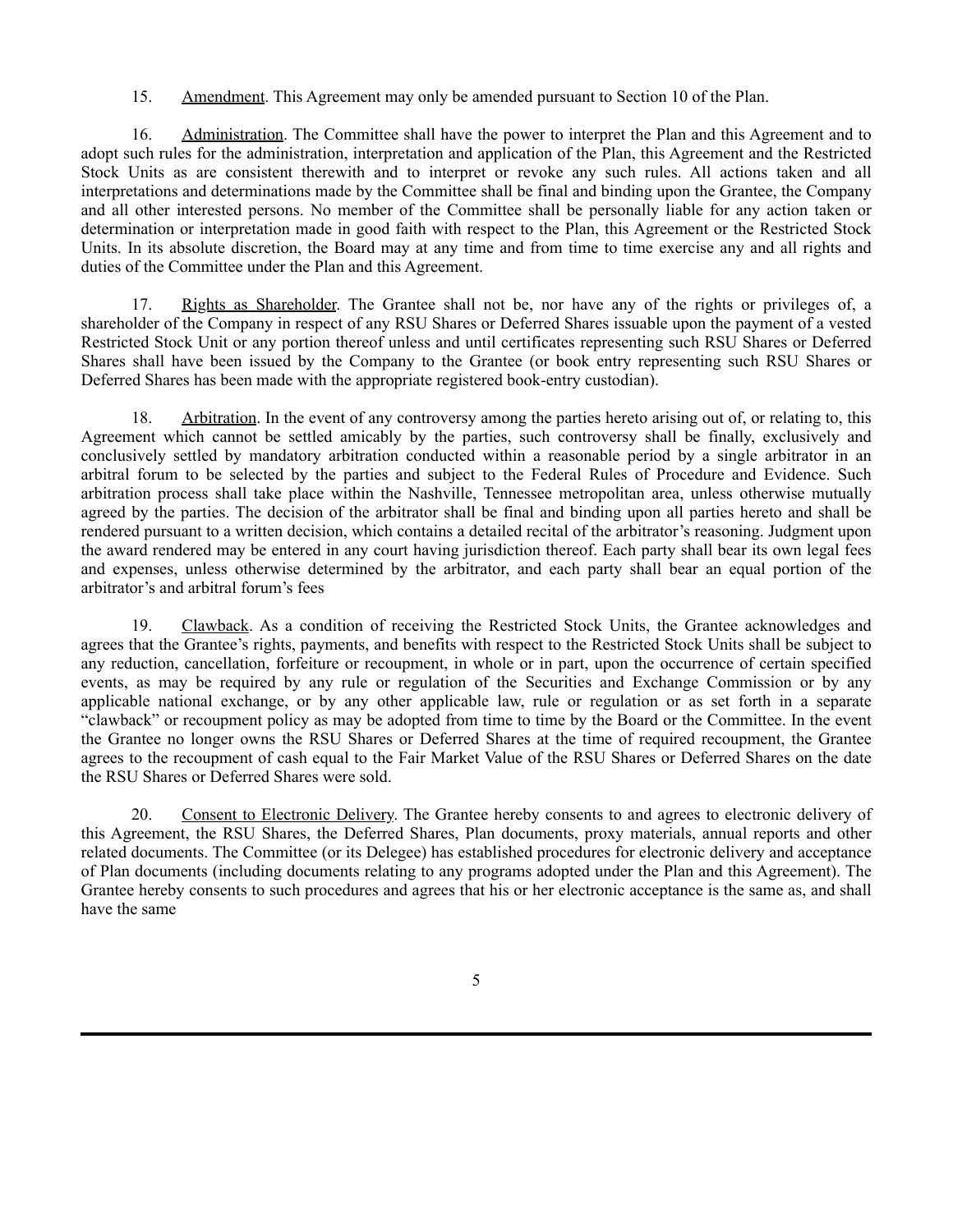force and effect as, his or her manual signature. The Grantee hereby consents and agrees that any such procedures and delivery may be effected by a third party designated by the Committee (or its Delegee) to provide administrative services related to the Plan.

21. Signature in Counterparts. This Agreement may be signed in counterparts, each of which shall be an original, with the same effect as if the signatures thereto and hereto were upon the same instrument.

22. Definitions. Whenever the following terms are used in this Agreement, they shall have the meaning specified below unless the context clearly indicates to the contrary.

- (a) *Act*. "Act" shall have the meaning set forth in Section 10 of this Agreement.
- (b) *Agreement*. "Agreement" shall have the meaning set forth in the Preamble to this Agreement.
- (c) *Company*. "Company" shall have the meaning set forth in the Preamble to this Agreement.

(d) *Delegee*. "Delegee" shall mean any Committee member or members, officer of the Company or any other person or persons to whom the Committee or an officer has delegated any of its authority or duties under the Plan; provided, however, that no such delegation shall give non-Committee members authority with respect to non-ministerial actions under the Plan that affect individuals who are subject to the reporting and other provisions of Section 16 of the Exchange Act or any successor provision.

| Agreement.      | (e) | <i>Deferred Shares.</i> "Deferred Shares" shall have the meaning set forth in Section 3(a) of this      |
|-----------------|-----|---------------------------------------------------------------------------------------------------------|
|                 | (f) | <i>Grant Date.</i> "Grant Date" shall have the meaning set forth in the Preamble to this Agreement.     |
|                 | (g) | <i>Grantee.</i> "Grantee" shall have the meaning set forth in the Preamble to this Agreement.           |
|                 | (h) | <i>Plan.</i> "Plan" shall have the meaning set forth in the Preamble to this Agreement.                 |
| this Agreement. | (i) | <i>Re-Election Failure.</i> "Re-Election Failure" shall have the meaning set forth in Section $2(e)$ of |
| this Agreement. | (j) | Restricted Stock Unit. "Restricted Stock Unit" shall have the meaning set forth in Section 1 of         |

(k) *RSU Shares*. "RSU Shares" shall have the meaning set forth in Section 3(a) of this Agreement.

(l) *Vesting Date*. "Vesting Date" shall have the meaning set forth in Section 2(a) of this

Agreement.

[*Signatures on next page.*]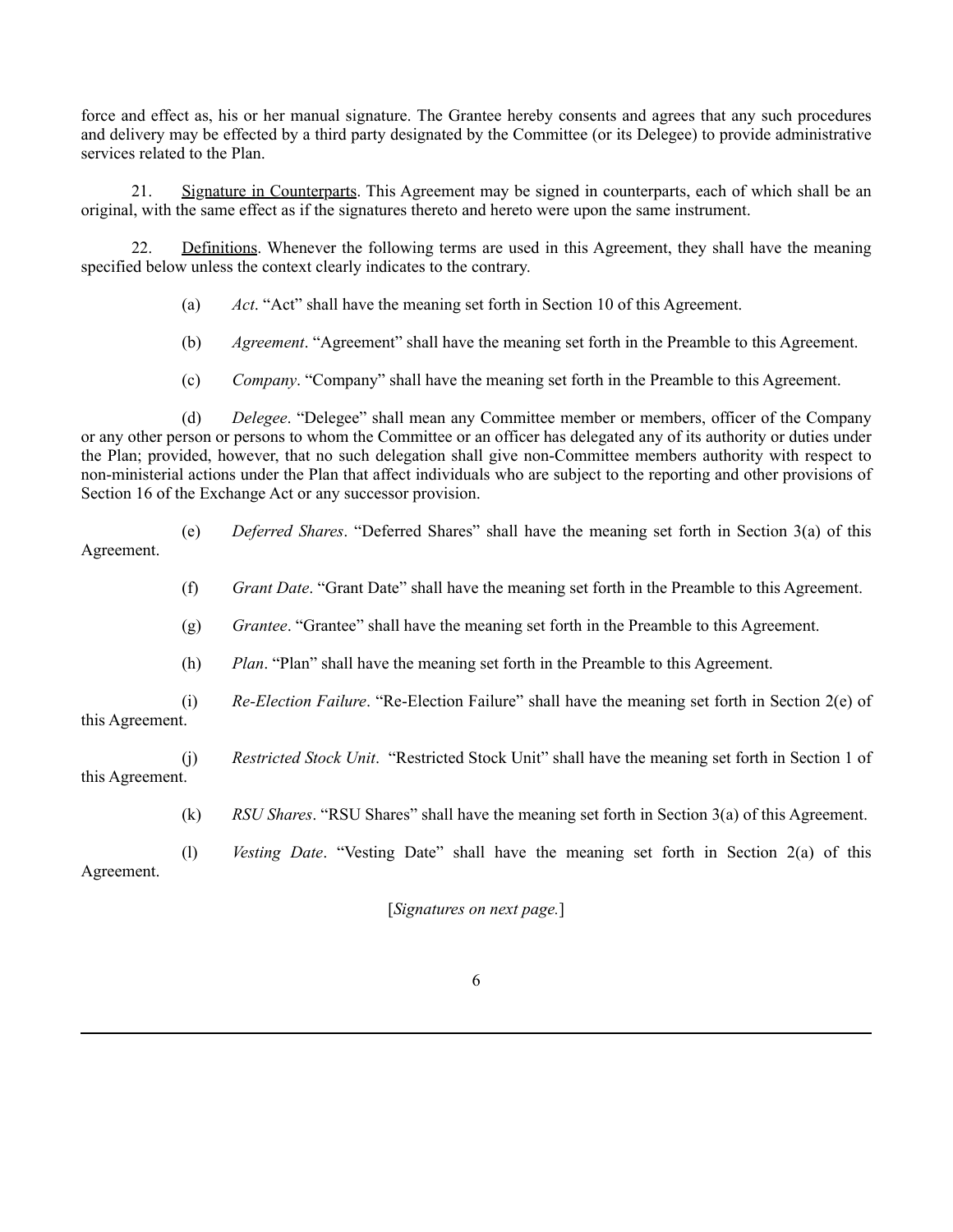IN WITNESS WHEREOF, the parties hereto have executed this Agreement as of the date first above written.

# DOLLAR GENERAL CORPORATION

| By:            |  |  |
|----------------|--|--|
| Name:          |  |  |
| Title:         |  |  |
| <b>GRANTEE</b> |  |  |
| [Name]         |  |  |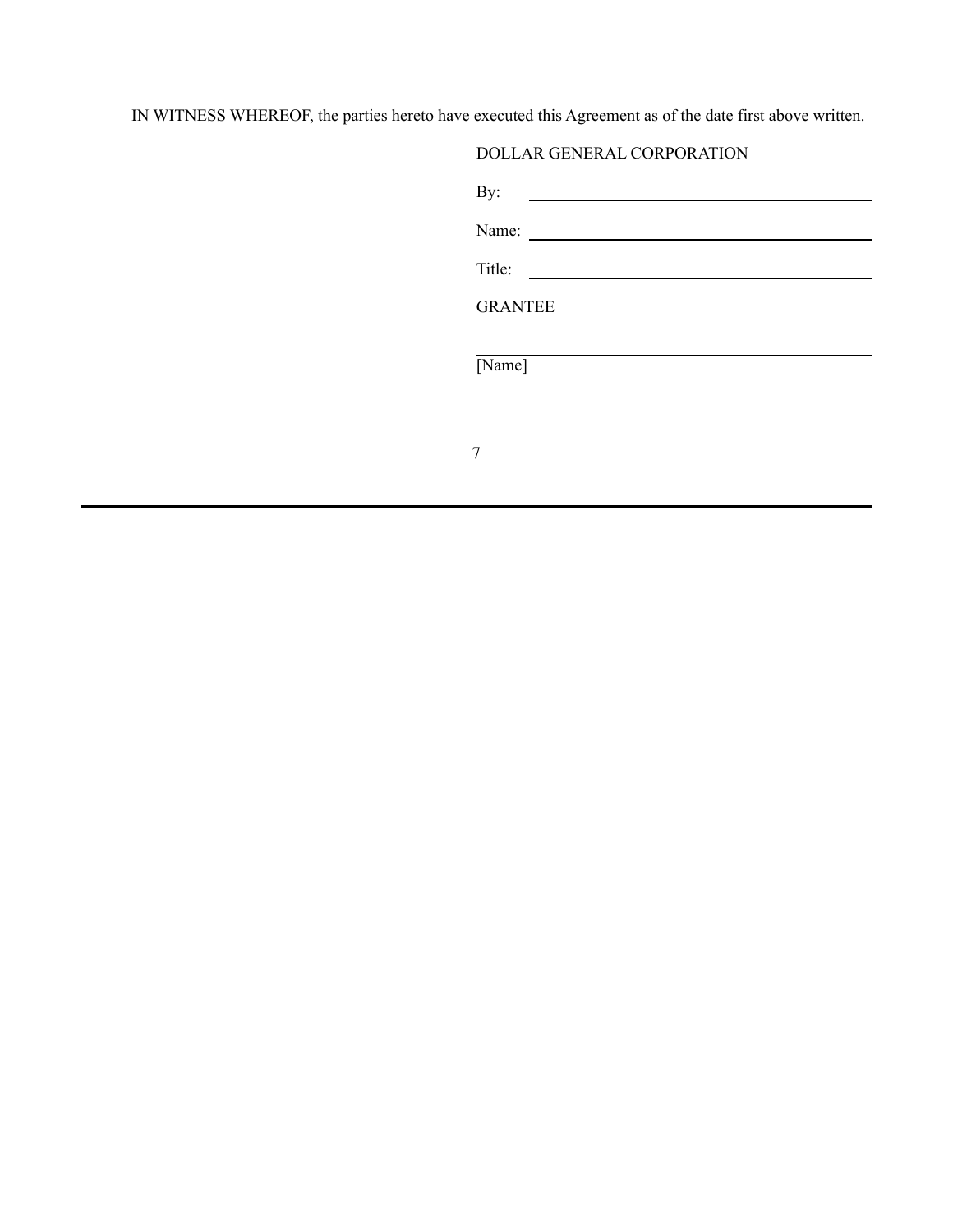# <span id="page-36-0"></span>**[Form of New Hire/Promotion Option Award Agreement for use beginning May 24, 2022]**

# **Grant Details**

| Participant Name:       |                                      |
|-------------------------|--------------------------------------|
| Employee Number:        |                                      |
| Grant Type:             | Options (NQ)                         |
| Grant Date:             | $\mathbf{I}$                         |
| <b>Expiration Date:</b> | $\Box$                               |
| Exercise Price:         | $\overline{\phantom{a}}$<br>L        |
| Total Awarded:          |                                      |
|                         | <b>Vest Schedule – Options (NQ):</b> |
| <b>Vest Date</b>        | <b>Vest Quantity</b>                 |
|                         |                                      |
|                         |                                      |
|                         |                                      |
|                         |                                      |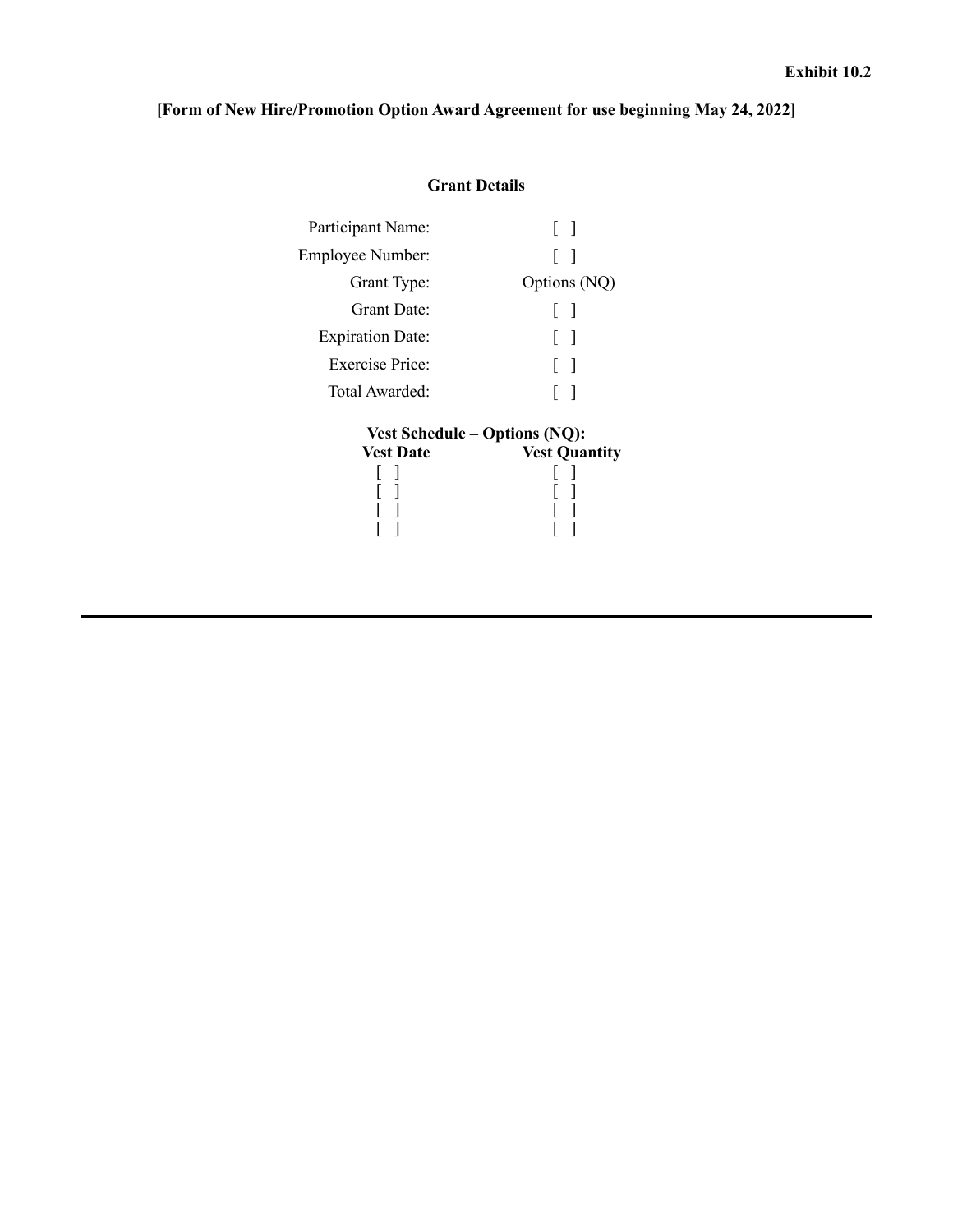# **DOLLAR GENERAL CORPORATION STOCK OPTION AWARD AGREEMENT**

THIS AGREEMENT (including any applicable appendix hereto, this "Agreement"), dated as of the date indicated (the "Grant Date") on the Grant Details page (as defined below) above, is made by and between Dollar General Corporation, a Tennessee corporation (hereinafter referred to as the "Company"), and the individual whose name is indicated on the Grant Details page, who is an employee of the Company or a Subsidiary of the Company who the Committee (as defined below) has determined to be a Key Employee (hereinafter referred to as the "Optionee"). Any capitalized terms used but not otherwise defined in this Agreement shall have the meaning set forth in the Dollar General Corporation 2021 Stock Incentive Plan, as such Plan may be amended from time to time (the "Plan").

WHEREAS, the Company wishes to carry out the Plan, the terms of which are hereby incorporated by reference and made a part of this Agreement; and

WHEREAS, the Compensation Committee (or a duly authorized subcommittee thereof) of the Board of the Company appointed to administer the Plan (the "Committee") or the Board of the Company has determined that it would be to the advantage and in the best interests of the Company and its shareholders to grant the nonqualified Option provided for herein to the Optionee, and has advised the Company thereof and instructed the undersigned officer to issue said Option.

NOW, THEREFORE, in consideration of the mutual covenants herein contained and other good and valuable consideration, receipt and sufficiency of which are hereby acknowledged, the parties hereto do hereby agree as follows:

# **ARTICLE I DEFINITIONS**

Whenever the following terms are used in this Agreement, they shall have the meaning specified below unless the context clearly indicates to the contrary.

# **Section 1.1. Cause**

"Cause" shall mean (a) "Cause" as such term may be defined in any employment agreement between the Optionee and the Company or any of its Subsidiaries that is in effect at the time of termination of employment; or (b) if there is no such employment agreement in effect, "Cause" as such term may be defined in any change-in-control agreement between the Optionee and the Company or any of its Subsidiaries that is in effect at the time of termination of employment; or (c) if there is no such employment or change-in-control agreement, with respect to the Optionee: (i) any act of the Optionee involving fraud or dishonesty, or any willful failure to perform reasonable duties assigned to the Optionee; (ii) any material breach by the Optionee of any securities or other law or regulation or any Company policy governing trading or dealing with stock, securities, public debt instruments, bonds, investments or the like or with inappropriate disclosure or "tipping" relating to any stock, securities, public debt instruments, bonds, investments or the like; (iii) any material or substantive violation of the Company's Code of Business Conduct and Ethics (or the equivalent code in place at the time) or any violation of the Company's policies and procedures related to asset protection controls and other protocols; (iv) other than as required by law, the carrying out by the Optionee of any activity, or the Optionee making any public statement, which prejudices or reduces the good name and standing of the Company or any of its subsidiaries or affiliates or would bring any one of these into public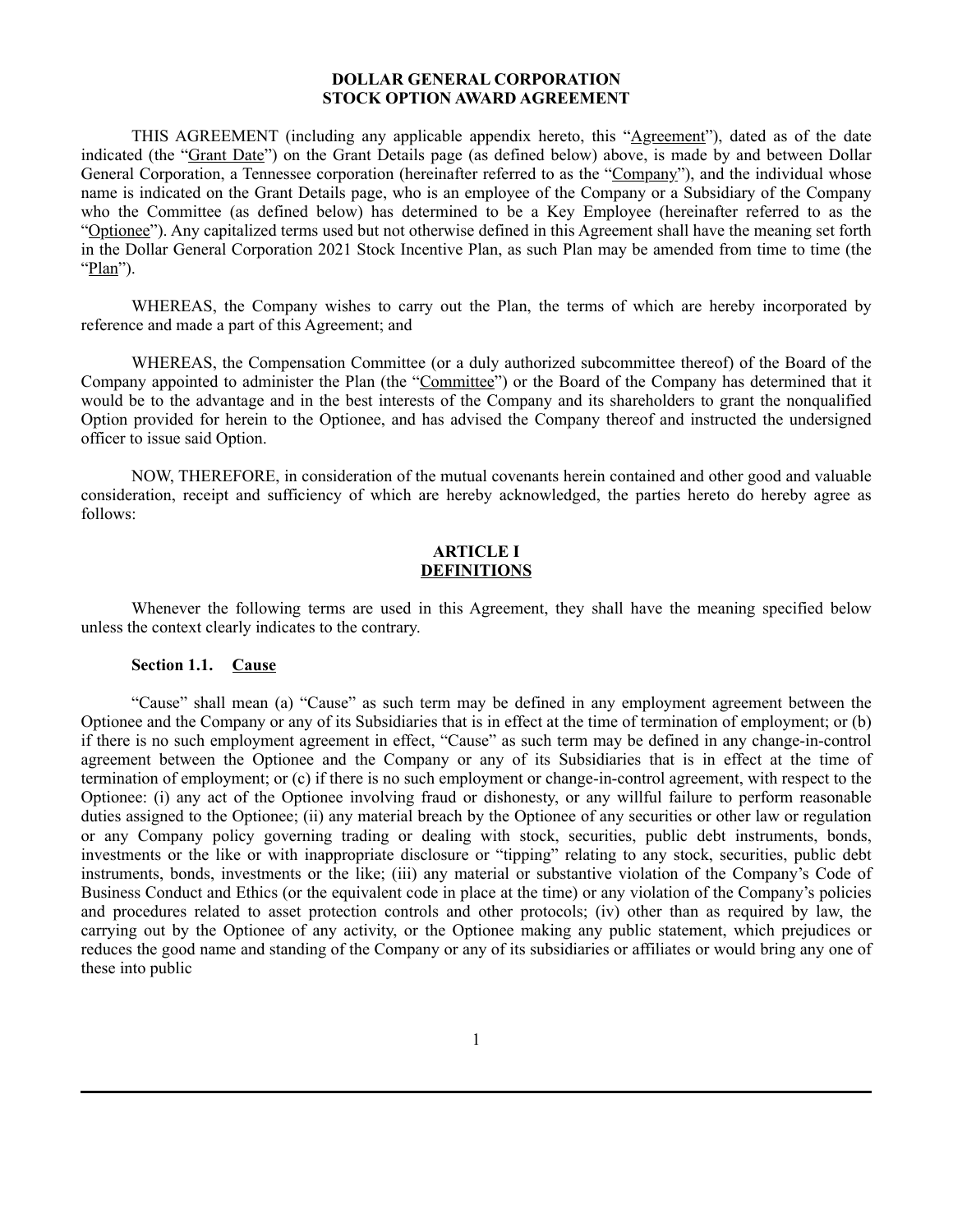contempt or ridicule; (v) attendance by the Optionee at work in a state of intoxication or the Optionee otherwise being found in possession at the Optionee's place of work of any prohibited drug or substance, possession of which would amount to a criminal offense, or any other violation of the Company's drug and alcohol policy; (vi) any assault or other act of violence by the Optionee; or (vii) the Optionee being indicted for any crime constituting (A) any felony whatsoever or (B) any misdemeanor that would preclude employment by the Company or any Subsidiary that employs the Optionee under the Company's or any such Subsidiary's hiring policy.

# **Section 1.2. Delegee**

"Delegee" shall mean any Committee member or members, officer of the Company or any other person or persons to whom the Committee or an officer has delegated any of its authority or duties under the Plan; provided, however, that no such delegation shall give non-Committee members authority with respect to non-ministerial actions under the Plan that affect individuals who are subject to the reporting and other provisions of Section 16 of the Exchange Act or any successor provision.

## **Section 1.3. Disability Termination**

"Disability Termination" shall mean the Optionee's employment with the Company and all Subsidiaries is involuntarily terminated by the Company or any Subsidiary that employs the Optionee other than with Cause at a time when the Optionee is eligible for and receiving benefits under the Company's long-term disability plan.

# **Section 1.4. Good Reason**

"Good Reason" shall mean (a) "Good Reason" as such term may be defined in any employment agreement between the Optionee and the Company or any of its Subsidiaries that is in effect at the time of termination of employment; or (b) if there is no such employment agreement in effect, "Good Reason" as such term may be defined in any change-in-control agreement between the Optionee and the Company or any of its Subsidiaries that is in effect at the time of the termination of employment; or (c) if there is no such employment or change-in-control agreement, with respect to the Optionee: (i) a material diminution in the Optionee's base salary unless such action is in connection with across-the-board base salary reductions affecting 100 percent of employees of the Company or its Subsidiaries at the same grade level; or (ii) a material diminution in the Optionee's authority, duties or responsibilities. To qualify as a termination due to Good Reason under this Agreement, the Optionee must have provided written notice to the Company in accordance with Section 5.3 of this Agreement of the existence of the circumstances providing grounds for termination for Good Reason within thirty (30) days of the initial existence of such grounds and must have given the Company or any Subsidiary that employs the Optionee at least thirty (30) days from receipt of such notice to cure the condition constituting Good Reason. Such termination of employment must have become effective no later than one year after the initial existence of the condition constituting Good Reason.

# **Section 1.5. Grant Details Page**

"Grant Details page" shall mean the Grant Details page attached to the front of this Agreement that indicates, among other things, the Grant Date, the name of the Optionee, the Exercise Price and the aggregate number of Shares for which the Option is exercisable, all of which information is hereby incorporated by reference and made a part of this Agreement.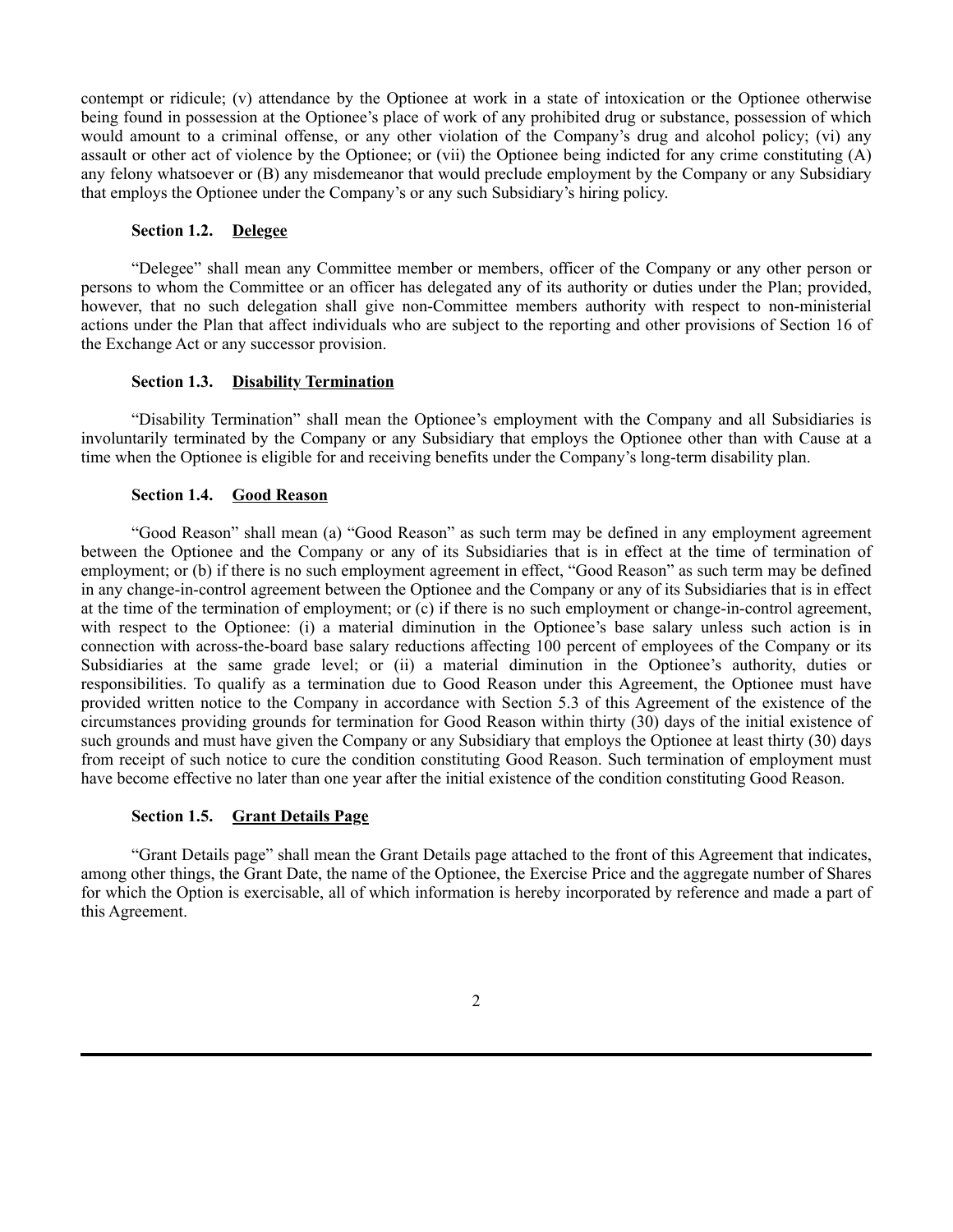# **Section 1.6. Option**

"Option" shall mean the right and option to purchase, on the terms and conditions set forth herein, all or any part of an aggregate of the number of Shares indicated on the Grant Details page.

## **Section 1.7. Qualifying Termination**

"Qualifying Termination" shall mean, except as provided otherwise in this Section 1.7, the Optionee's employment with the Company and all Subsidiaries is involuntarily terminated by the Company or any Subsidiary that employs the Optionee other than with Cause or terminated by the Optionee for Good Reason other than when Cause to terminate exists, in each case within two (2) years following a Change in Control. In no event shall a Qualifying Termination include the Retirement, death, Disability Termination or any other termination of the Optionee not specifically covered by the preceding sentence.

## **Section 1.8. Retirement**

"Retirement" shall mean the voluntary termination of the Optionee's employment with the Company and all Subsidiaries on or after (a) reaching the minimum age of fifty-five (55) and (b) achieving five (5) consecutive years of service; provided, however, that the sum of the Optionee's age plus years of service (counting whole years only) must equal at least sixty-five (65) and provided further that there is no basis for the Company or any Subsidiary that employs the Optionee to terminate the Optionee with Cause at the time of the Optionee's voluntary termination.

# **ARTICLE II GRANT OF OPTION**

## **Section 2.1. Grant of Option**

For good and valuable consideration, on and as of the Grant Date the Company irrevocably grants to the Optionee the Option on the terms and conditions set forth in this Agreement.

## **Section 2.2. Exercise Price**

Subject to Section 2.4, the exercise price of the Shares covered by the Option (the "Exercise Price") shall be as indicated on the Grant Details page, which shall be the Fair Market Value on the Grant Date.

## **Section 2.3. No Guarantee of Employment**

Nothing in this Agreement or in the Plan shall confer upon the Optionee any right to continue in the employ of the Company or any Subsidiary or shall interfere with or restrict in any way the rights of the Company and its Subsidiaries, which are hereby expressly reserved, to terminate the employment of the Optionee at any time and for any reason whatsoever, with or without Cause, subject to the applicable provisions of, if any, the Optionee's employment agreement with the Company or any Subsidiary that employs the Optionee or offer letter provided by the Company or any Subsidiary that employs the Optionee to the Optionee.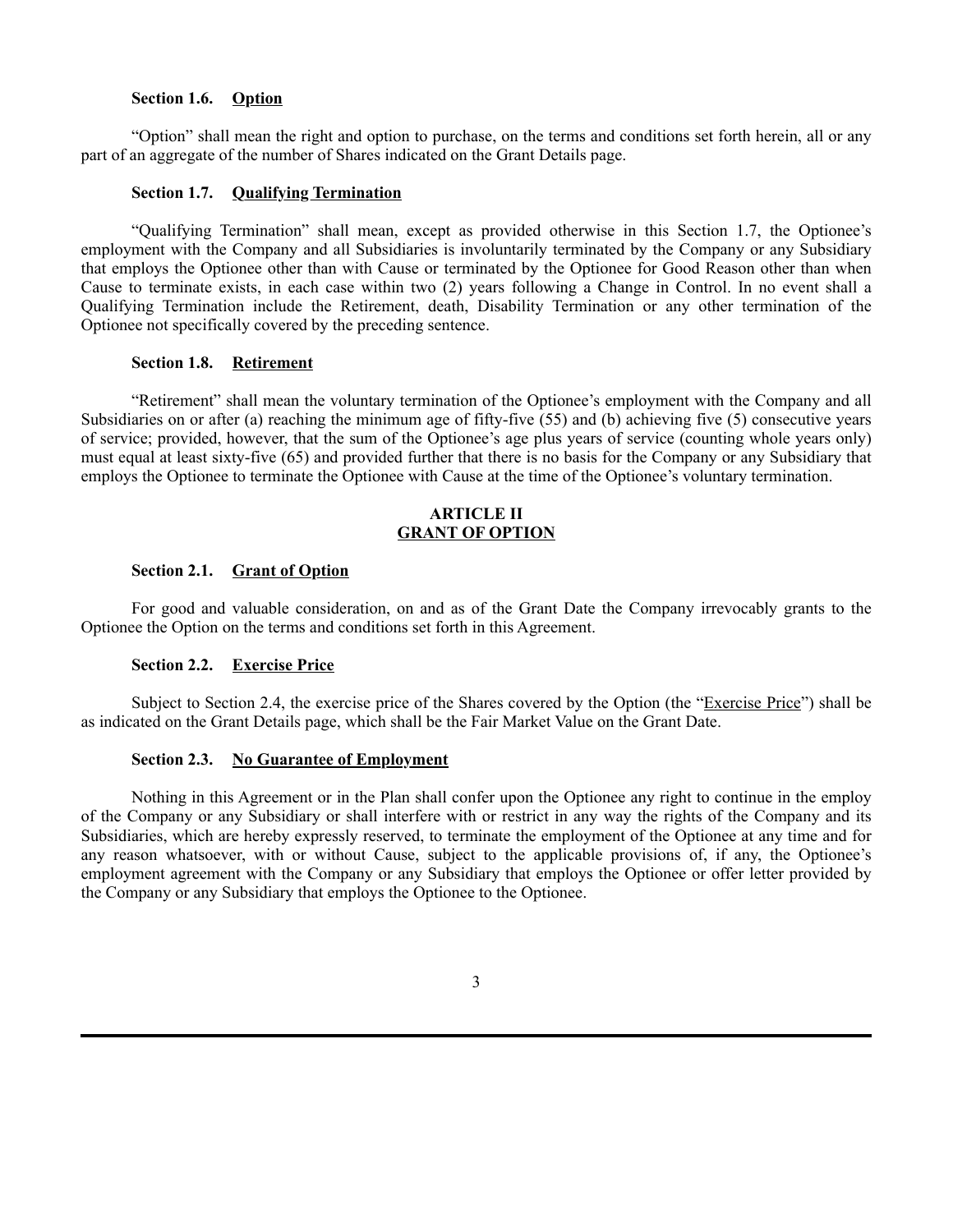# **Section 2.4. Adjustments to Option**

The Option shall be subject to the adjustment provisions of Sections 8 and 9 of the Plan, provided, however, that in the event of the payment of an extraordinary dividend by the Company to its shareholders: the Exercise Price of the Option shall be reduced by the amount of the dividend paid, but only to the extent the Committee determines it is permitted under applicable tax laws and it does not have adverse tax consequences to the Optionee under Section 409A of the Code; and, if such reduction cannot be fully effected due to such tax laws and it will not have adverse tax consequences to the Optionee, then the Company shall pay to the Optionee a cash payment, on a per Share basis, equal to the balance of the amount of the dividend not permitted to be applied to reduce the Exercise Price of the applicable Option as follows: (a) for each Share subject to a vested Option, immediately upon the date of such dividend payment; and (b) for each Share subject to an unvested Option, on the date on which such Option becomes vested and exercisable with respect to such Share.

# **ARTICLE III PERIOD OF EXERCISABILITY**

# **Section 3.1. Commencement of Exercisability**

(a) Except as otherwise provided in Section 3.1(b), (c) or (d) below, so long as the Optionee continues to be employed by the Company or a Subsidiary, the Option shall become vested and exercisable with respect to twenty-five percent (25%) of the Shares subject to the Option on each of the first four (4) anniversaries of the Grant Date (each such date, a "Vesting Date"). To the extent this vesting schedule results in the vesting of fractional Shares, the fractional Shares shall be combined into one Share and be exercisable on the earliest Vesting Date.

(b) Notwithstanding Section 3.1(a) above, upon the earliest occurrence of (i) the Optionee's death, or (ii) the Optionee's Disability Termination, the Option shall become immediately vested and exercisable with respect to one hundred percent (100%) of the Shares subject to the unvested Option immediately prior to such event (but only to the extent the Option has not otherwise terminated, been forfeited or become exercisable).

(c) Notwithstanding Section 3.1(a) above, in the event the Optionee experiences a Qualifying Termination, the Option shall become immediately vested and exercisable on the date of such Qualifying Termination with respect to one hundred percent (100%) of the Shares subject to the unvested Option (but only to the extent the Option has not otherwise terminated, been forfeited or become exercisable).

(d) Notwithstanding Section 3.1(a) above, in the event of the Optionee's Retirement, that portion of the Option that would have become vested and exercisable within the one (1) year period following the Optionee's Retirement date if the Optionee had remained employed with the Company or a Subsidiary shall remain outstanding following the Optionee's Retirement date and shall become vested and exercisable on the anniversary of the Grant Date that falls within the one (1) year period following the Optionee's Retirement date (but only to the extent such portion of the Option has not otherwise terminated, been forfeited or become exercisable); provided, however, that if during such one (1) year period the Optionee dies, such portion of the Option shall instead become immediately vested and exercisable (but only to the extent such portion of the Option has not otherwise terminated, been forfeited or become exercisable) upon such death.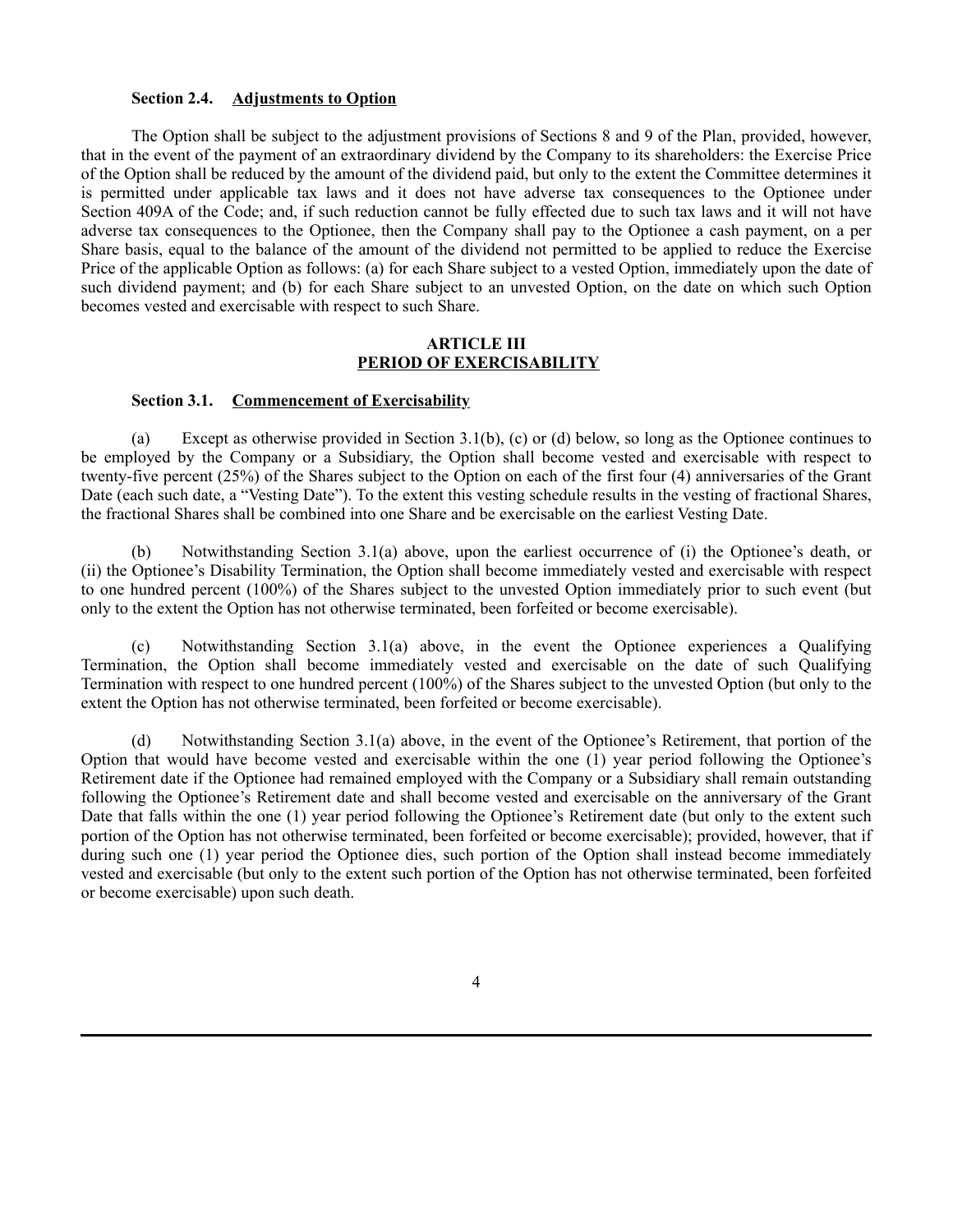(e) No Option shall become vested or exercisable as to any additional Shares following the Optionee's termination of employment for any reason, and any portion of the Option which is unexercisable as of the Optionee's termination of employment shall immediately terminate and be forfeited without payment therefor, in each case except as otherwise provided in Section 3.1(b), (c) or (d) above.

# **Section 3.2. Expiration of Option**

The Optionee may not exercise the Option to any extent after the first to occur of the following events:

(a) The tenth anniversary of the Grant Date;

(b) The fifth anniversary of the date of the Optionee's termination of employment with the Company and all Subsidiaries by reason of Retirement;

(c) The first anniversary of the date of the Optionee's termination of employment with the Company and all Subsidiaries by reason of death or due to a Disability Termination;

(d) The third anniversary of the date of the Optionee's Qualifying Termination;

(e) Ninety (90) days after the date of the Optionee's involuntary termination of employment by the Company and all Subsidiaries without Cause that is not a Disability Termination or a Qualifying Termination;

(f) Ninety (90) days after the date of the Optionee's voluntary termination of employment with the Company and all Subsidiaries by the Optionee that is not a Qualifying Termination or Retirement;

(g) Immediately upon the date of the Optionee's termination of employment by the Company and all Subsidiaries with Cause; or

(h) At the discretion of the Company, if the Committee so determines pursuant to Section 9 of the Plan.

# **ARTICLE IV EXERCISE OF OPTION**

# **Section 4.1. Person Eligible to Exercise**

Any exercisable portion of the Option or the entire Option, if then wholly exercisable, may be exercised prior to the time when the Option or portion thereof becomes unexercisable under Section 3.2: (a) during the lifetime of the Optionee, only by the Optionee (or his or her duly authorized legal representative or guardian appointed for or by the Optionee) and (b) after the death of the Optionee, only by the Optionee's legatees, personal representatives or distributees.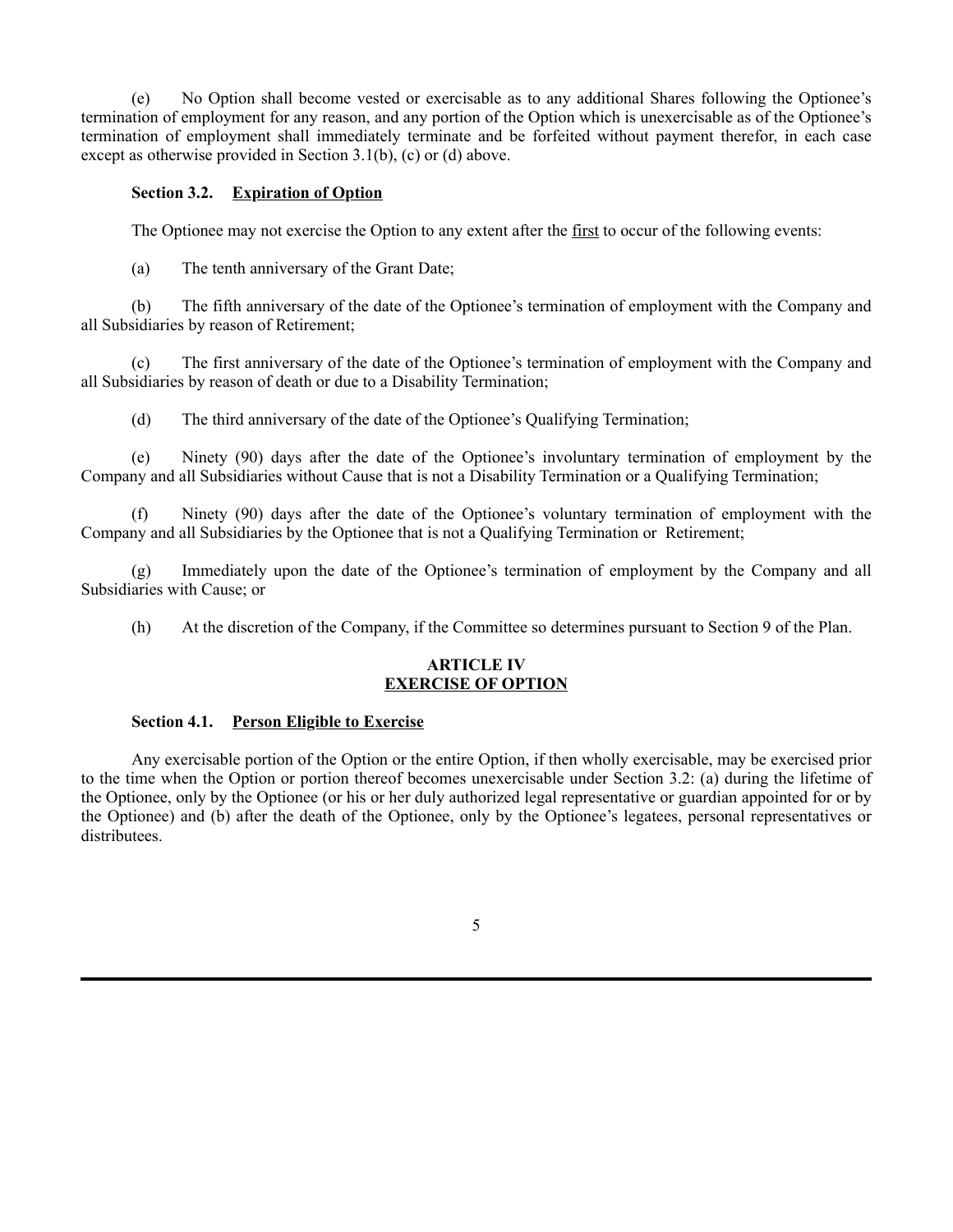# **Section 4.2. Exercise**

Any exercisable portion of the Option or the entire Option, if then wholly exercisable, may be exercised in whole or in part at any time prior to the time when the Option or portion thereof becomes unexercisable under Section 3.2; provided, however, that any partial exercise shall be for whole Shares only.

## **Section 4.3. Manner of Exercise**

Any exercisable portion of the Option or the entire Option, if then wholly exercisable, may be exercised from time to time solely by delivering through the electronic or telephonic system maintained by the third party designated by the Committee (or its Delegee) to administer the Plan (the "Stock Plan Award Administrator") (or such other method approved by the Committee (or its Delegee)) all of the following prior to the time when the Option or such portion becomes unexercisable under Section 3.2:

(a) Written notice from the Optionee or the other person then entitled to exercise the Option or portion thereof, stating the number of Shares with respect to which the Option is being exercised, in such form as the Committee (or its Delegee) shall establish;

(b) Full payment of the Exercise Price for the number of Shares with respect to which the Option is being exercised (i) in cash, (ii) by surrendering Shares (valued at Fair Market Value on the date of exercise) owned by the Optionee, (iii) by withholding Shares (valued at Fair Market Value on the date of exercise) otherwise issuable upon the exercise of the Option, (iv) by broker-assisted exercise (in accordance with rules established by the Committee or its Delegee), or (v) a combination of any of the above methods, in each case unless determined otherwise by the Committee (or its Delegee), in accordance with applicable law and the requirements established by the Committee (or its Delegee) from time to time;

(c) Full payment to satisfy the minimum withholding tax obligation with respect to which such Option or portion thereof is exercised, unless otherwise determined by the Committee (or its Delegee), in similar methods as provided in Section 4.3(b) and in accordance with applicable law and the requirements established by the Committee (or its Delegee) from time to time;

A bona fide written representation and agreement, in a form satisfactory to the Committee (or its Delegee), signed or acknowledged by the Optionee or other person then entitled to exercise such Option or portion thereof, stating that the Shares are being acquired for his or her own account, for investment and without any present intention of distributing or reselling said Shares or any of them except as may be permitted under the Securities Act of 1933, as amended (the "Act"), and then applicable rules and regulations thereunder, and that the Optionee or other person then entitled to exercise such Option or portion thereof will indemnify the Company against and hold it free and harmless from any loss, damage, expense or liability resulting to the Company if any sale or distribution of the Shares by such person is contrary to the representation and agreement referred to above; provided, however, that the Committee (or its Delegee) may, in its reasonable discretion, take whatever additional actions it deems reasonably necessary to ensure the observance and performance of such representation and agreement and to effect compliance with the Act and any other federal or state securities laws or regulations; and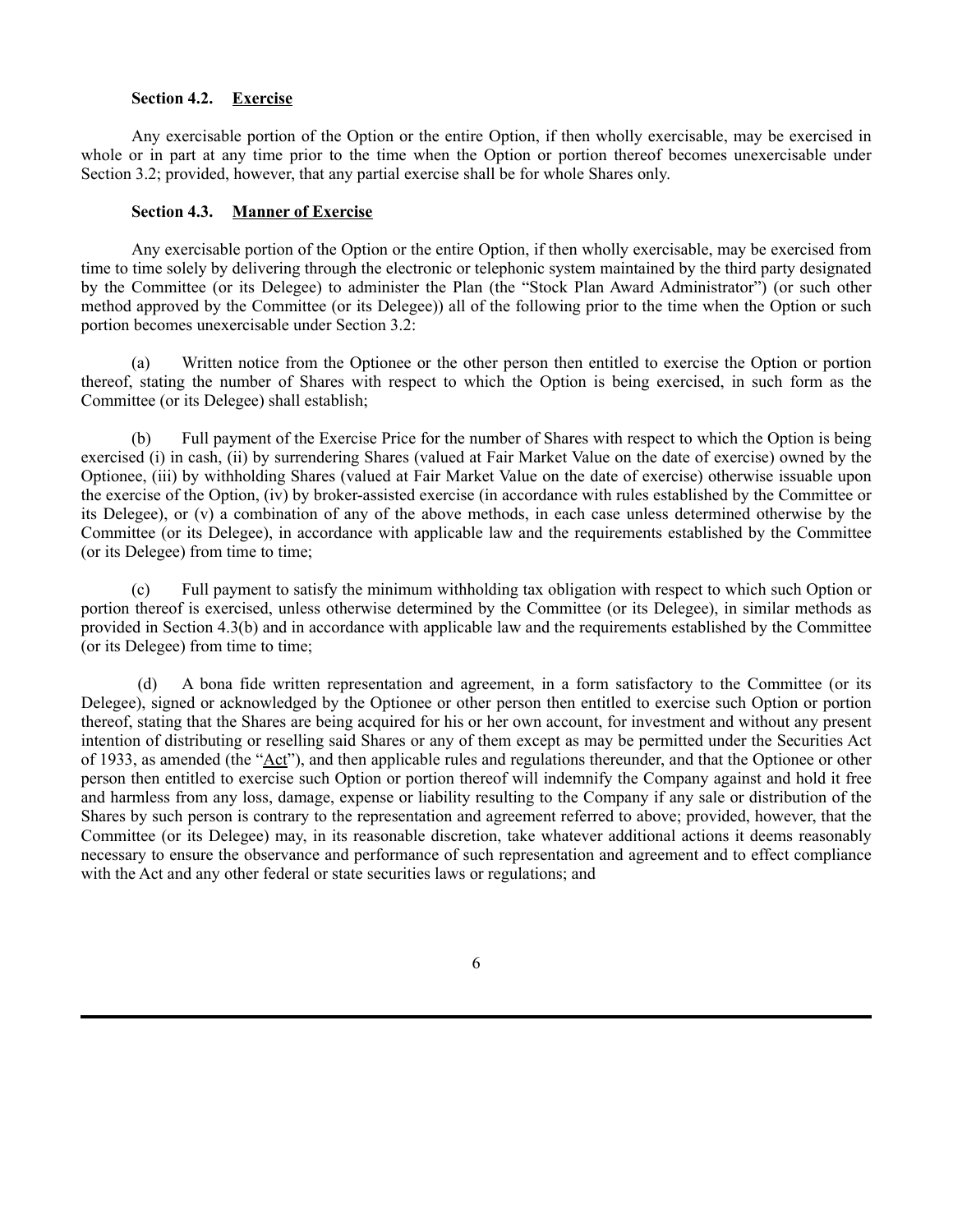(e) In the event the Option or portion thereof shall be exercised pursuant to Section 4.1 by any person or persons other than the Optionee, appropriate proof of the right of such person or persons to exercise the Option.

Without limiting the generality of the foregoing, the Committee (or its Delegee) may require an opinion of counsel acceptable to it to the effect that any subsequent transfer of Shares acquired on exercise of the Option does not violate the Act, and may issue stop-transfer orders covering such Shares. The Committee (or its Delegee) may cause a legend or legends to be placed on any Share certificates evidencing Shares issued on exercise of the Option, or if such Shares are issued in book-entry or electronic form, otherwise denote such Shares, to make appropriate reference to the provisions of subsection (d) above and the agreements herein. The written representation and agreement referred to in subsection (d) above shall, however, not be required if the Shares to be issued pursuant to such exercise have been registered under the Act, and such registration is then effective in respect of such Shares.

For purposes of this Section 4.3, a written notice includes notice submitted through the electronic or telephonic system maintained by the Stock Plan Award Administrator or through other means pursuant to procedures approved by the Committee (or its Delegee), and a representation or agreement is considered acknowledged if it is signed or submitted electronically or telephonically in accordance with approved procedures and such electronic or telephonic acknowledgement will have the same force and effect as a manual signature.

Notwithstanding the above, the Committee (or its Delegee) may approve alternative procedures for exercise and for payment of the related exercise price and withholding amounts provided such alternative procedures are established in writing prior to the date of exercise.

# **Section 4.4. Conditions to Issuance of Stock Certificates**

The Shares deliverable upon the exercise of the Option, or any portion thereof, may be either previously authorized but unissued Shares or issued Shares, which have then been reacquired by the Company. Such Shares shall be fully paid and nonassessable. The Company shall not be required to issue or deliver any certificate or certificates for Shares purchased (if certificated), or to register the issuance of such Shares on its books and records (if not certificated), upon the exercise of the Option or portion thereof prior to fulfillment of all of the following conditions:

(a) The obtaining of approval or other clearance from any state or federal governmental agency which the Committee (or its Delegee) shall, in its reasonable and good faith discretion, determine to be necessary or advisable; and

(b) The lapse of such reasonable period of time following the exercise of the Option as the Committee (or its Delegee) may from time to time establish for reasons of administrative convenience or as may otherwise be required by applicable law.

# **Section 4.5. Rights as Shareholder**

Except as otherwise provided in Section 2.4 of this Agreement, the Optionee shall not be, nor have any of the rights or privileges of, a shareholder of the Company in respect of any Shares purchasable upon the exercise of the Option or any portion thereof unless and until certificates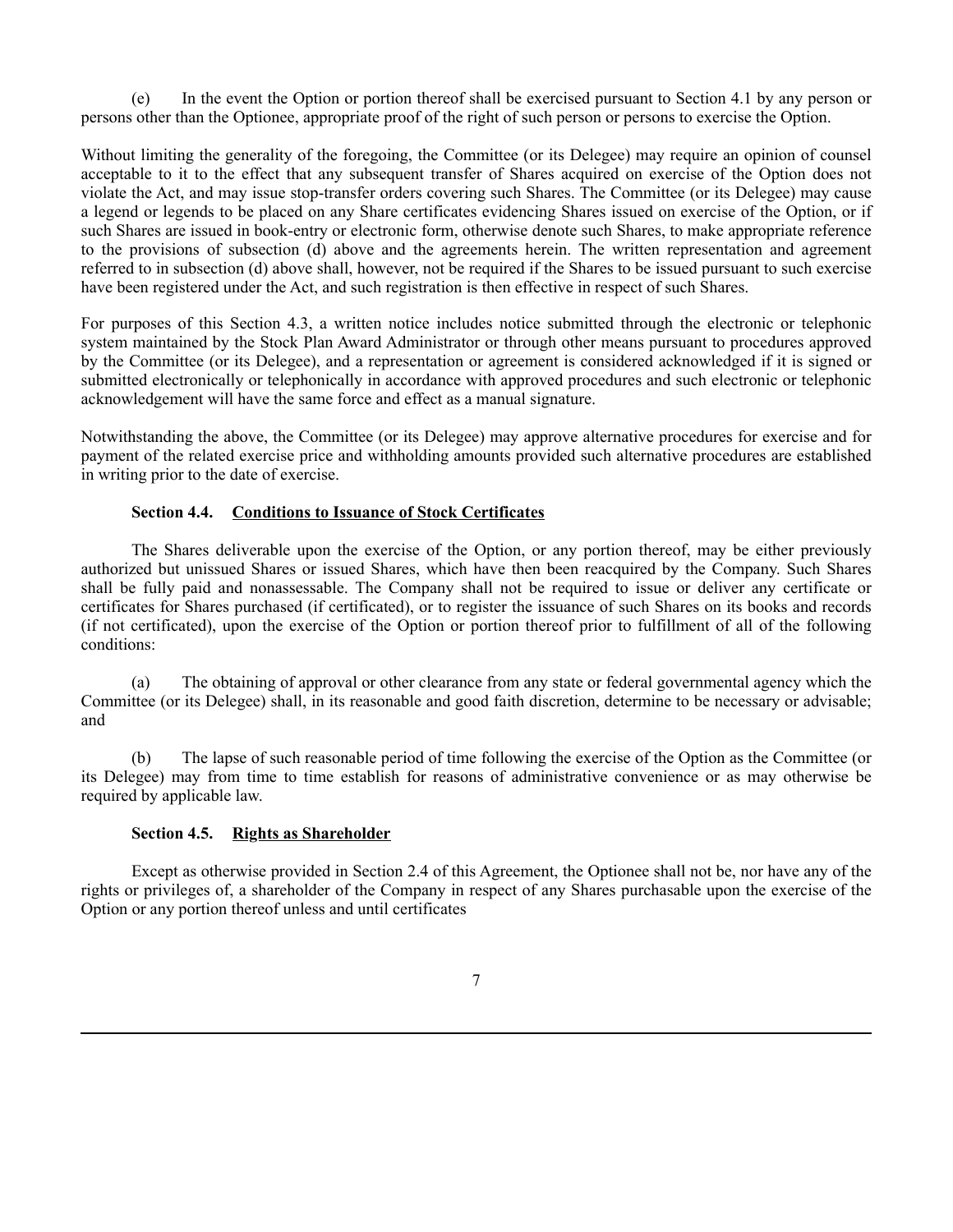representing such Shares shall have been issued by the Company to the Optionee (or book entry representing such Shares has been made with the appropriate registered book-entry custodian).

# **ARTICLE V MISCELLANEOUS**

### **Section 5.1. Administration**

The Committee shall have the power to interpret the Plan and this Agreement and to adopt such rules for the administration, interpretation and application of the Plan, this Agreement and the Option as are consistent therewith and to interpret or revoke any such rules. All actions taken and all interpretations and determinations made by the Committee shall be final and binding upon the Optionee, the Company and all other interested persons. No member of the Committee shall be personally liable for any action taken or determination or interpretation made in good faith with respect to the Plan, this Agreement or the Option. In its absolute discretion, the Board may at any time and from time to time exercise any and all rights and duties of the Committee under the Plan and this Agreement.

## **Section 5.2. Option Not Transferable**

Neither the Option nor any interest or right therein or part thereof (a) shall be liable for the debts, contracts or engagements of the Optionee or his or her successors in interest or (b) shall be subject in any manner to disposition by transfer, alienation, anticipation sale, pledge, encumbrance, hypothecation, assignment, charge or any other means whether any such disposition be voluntary or involuntary or by operation of law by judgment, levy, attachment, garnishment or any other legal or equitable proceedings (including bankruptcy), and any attempted disposition thereof shall be null and void and of no effect; provided, however, that this Section 5.2 shall not prevent transfers by will or by the applicable laws of descent and distribution or other transfers authorized in limited circumstances by the Committee (or its Delegee).

## **Section 5.3. Notices**

Except as otherwise provided in Section 4.3, any notice to be given under the terms of this Agreement to the Company shall be addressed to the Company in care of its General Counsel or his or her designee, and any notice to be given to the Optionee shall be addressed to the Optionee at the last address of the Optionee known to the Company unless otherwise directed by the Optionee. By a notice given pursuant to this Section 5.3, either party may hereafter designate a different address for the provision of notices under this Agreement. Any notice, which is required to be given to the Optionee, shall, if the Optionee is then deceased, be given to the Optionee's personal representative if such representative has previously informed the Company of his or her status and address by written notice under this Section 5.3. Except for notice under Section 4.3, any notice shall have been deemed duly given when (a) delivered in person; (b) enclosed in a properly sealed envelope or wrapper addressed as aforesaid, deposited (with postage prepaid) in a post office or branch post office regularly maintained by the United States Postal Service; or (c) enclosed in a properly sealed envelope or wrapper addressed as aforesaid, deposited (with fees prepaid) in an office regularly maintained by FedEx, UPS, or comparable non-public mail carrier.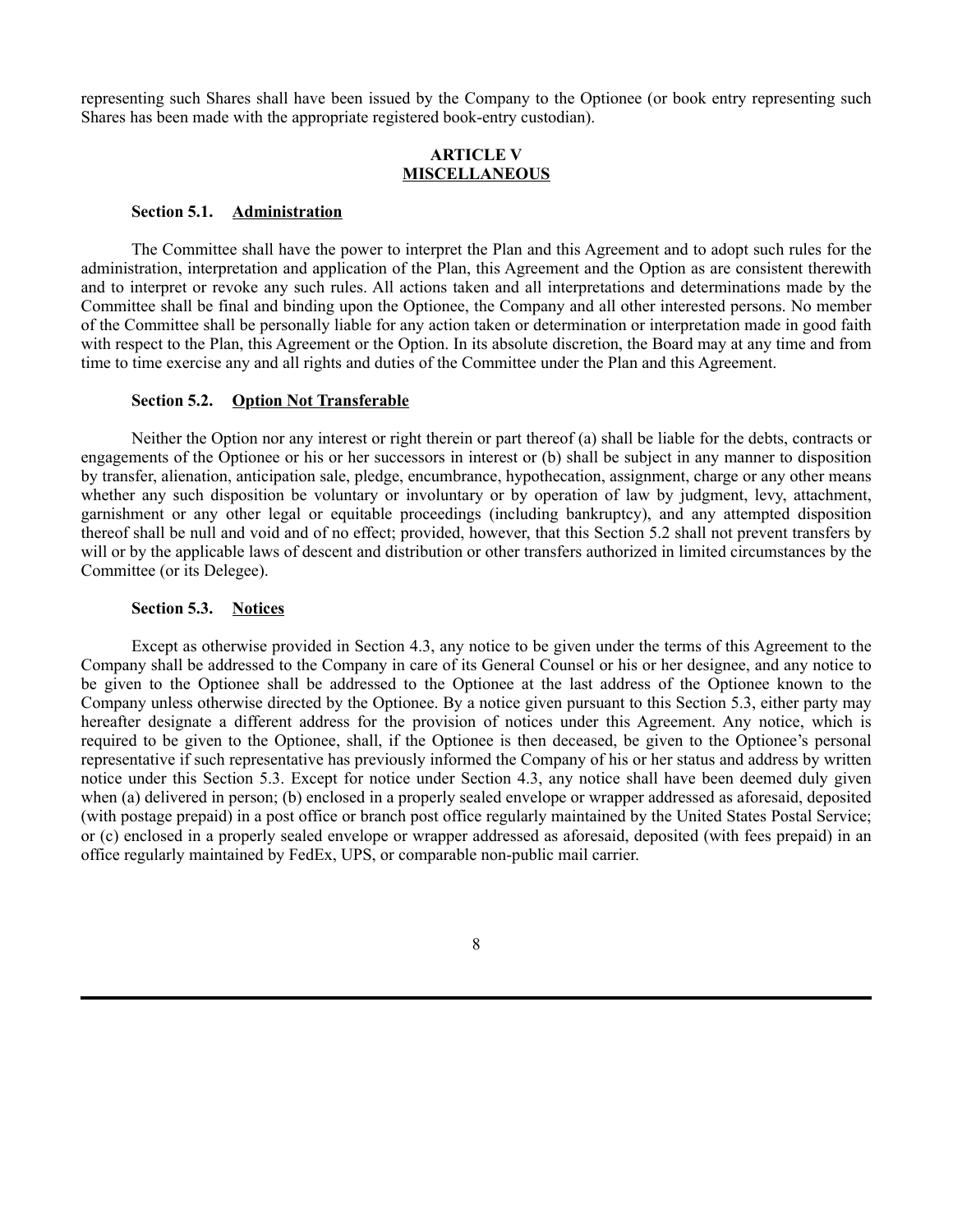## **Section 5.4. Titles; Pronouns**

Titles are provided herein for convenience only and are not to serve as a basis for interpretation or construction of this Agreement. The masculine pronoun shall include the feminine and neuter, and the singular the plural, where the context so indicates.

# **Section 5.5. Applicability of the Plan**

The Option and the Shares issued to the Optionee upon exercise of the Option shall be subject to all of the terms and provisions of the Plan to the extent applicable to an Option and Shares; provided, however, that the provisions in Section 10(c) of the Plan applicable to termination of employment, including the provisions related to a "separation from service," shall not apply to this Agreement. In the event of any conflict between this Agreement and the Plan, the terms of the Plan shall control.

## **Section 5.6. Amendment**

This Agreement may only be amended pursuant to Section 10 of the Plan.

## **Section 5.7. Governing Law**

The laws of the State of Delaware shall govern the interpretation, validity and performance of the terms of this Agreement regardless of the law that might be applied under principles of conflicts of laws. This Agreement and the Option are subject to all present and future applicable provisions of the Code. If any provision of this Agreement conflicts with any such Code provision, the Committee shall modify this Agreement so as to comply, or if for any reason modification cannot be made, that provision of this Agreement shall be void and of no effect.

# **Section 5.8. Arbitration**

In the event of any controversy among the parties hereto arising out of, or relating to, this Agreement which cannot be settled amicably by the parties, such controversy shall be finally, exclusively and conclusively settled by mandatory arbitration conducted within a reasonable period by a single arbitrator in an arbitral forum to be selected by the parties and subject to the Federal Rules of Procedure and Evidence. Such arbitration process shall take place within the Nashville, Tennessee metropolitan area, unless otherwise mutually agreed by the parties. The decision of the arbitrator shall be final and binding upon all parties hereto and shall be rendered pursuant to a written decision, which contains a detailed recital of the arbitrator's reasoning. Judgment upon the award rendered may be entered in any court having jurisdiction thereof. Each party shall bear its own legal fees and expenses, unless otherwise determined by the arbitrator, and each party shall bear an equal portion of the arbitrator's and arbitral forum's fees.

# **Section 5.9. Clawback**

As a condition of receiving the Option, the Optionee acknowledges and agrees that the Optionee's rights, payments, and benefits with respect to the Option shall be subject to any reduction, cancellation, forfeiture or recoupment, in whole or in part, upon the occurrence of certain specified events, or as may be required by any rule or regulation of the Securities and Exchange Commission or by any applicable national exchange, or by any other applicable law, rule or regulation or as set forth in a separate "clawback" or recoupment policy as may be adopted from time to time by the Board or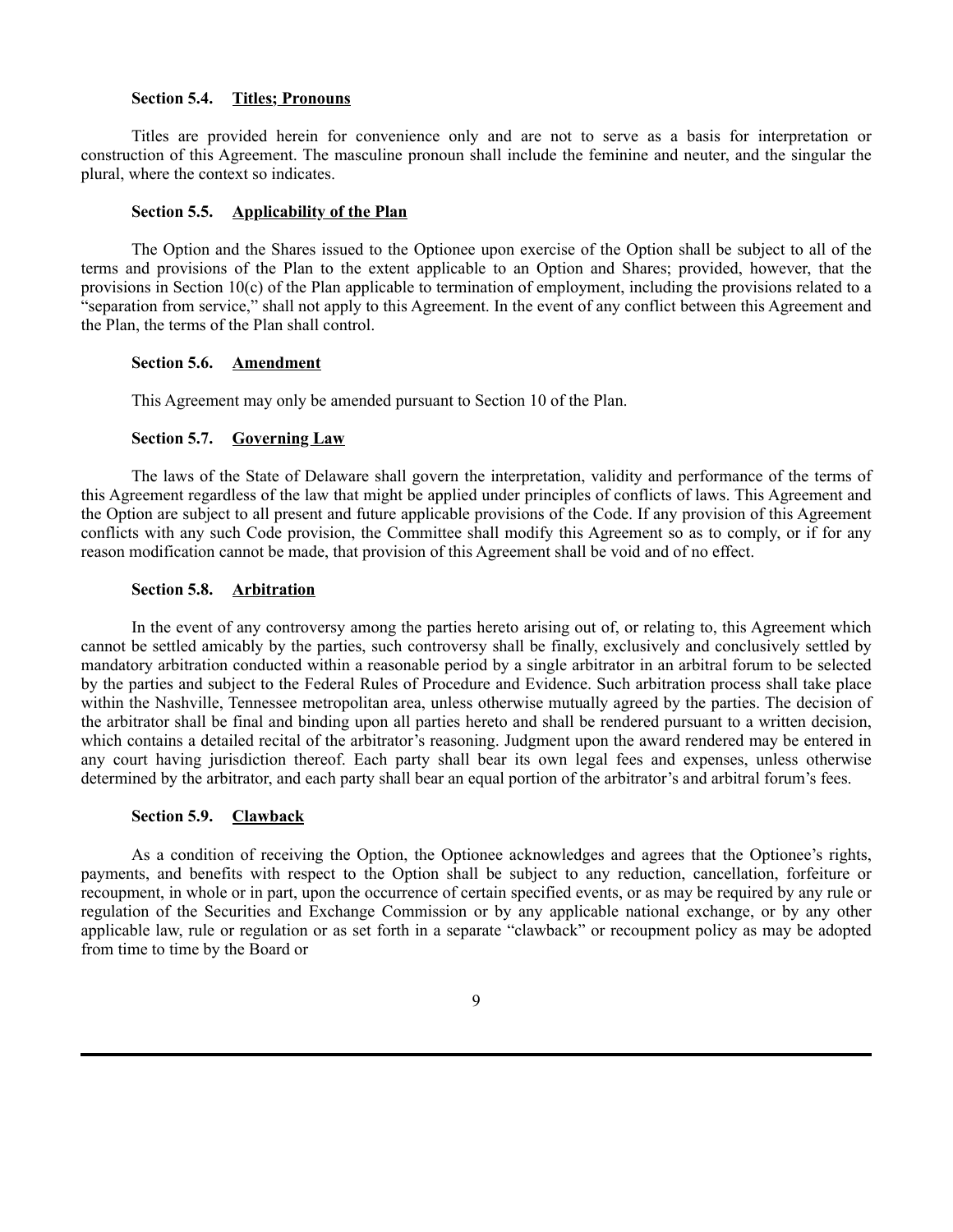the Committee. In the event the Optionee no longer owns the Shares issued upon exercise of the Option at the time of required recoupment, the Optionee agrees to the recoupment of cash equal to the Fair Market Value of the Shares on the date the Shares were sold.

## **Section 5.10. Consent to Electronic Delivery**

The Optionee hereby consents to and agrees to electronic delivery of this Agreement, the Shares, Plan documents, proxy materials, annual reports and other related documents. The Committee (or its Delegee) has established procedures for electronic delivery and acceptance of Plan documents (including documents relating to any programs adopted under the Plan and this Agreement). The Optionee hereby consents to such procedures and agrees that his or her electronic acceptance is the same as, and shall have the same force and effect as, his or her manual signature. The Optionee hereby consents and agrees that any such procedures and delivery may be effected by a third party designated by the Committee (or its Delegee) to provide administrative services related to the Plan.

# **Section 5.11. Option and Agreement Acceptance**

The Optionee must accept the Option and this Agreement through the electronic or telephonic system maintained by the Stock Plan Award Administrator by no later than sixty (60) days after the Grant Date (or such later date as the Committee (or its Delegee) may accept). If the Optionee does not timely accept, or if the Optionee declines, the Option, the Option will be canceled *ab initio* and the Optionee will not be entitled to any benefits from the Option nor any compensation or benefits in lieu of the canceled award.

IN WITNESS WHEREOF, this Agreement has been executed and delivered by the Company.

## DOLLAR GENERAL CORPORATION

| By:    |  |
|--------|--|
| Name:  |  |
| Title: |  |

# ADDRESS:

Dollar General Corporation 100 Mission Ridge Goodlettsville, TN 37072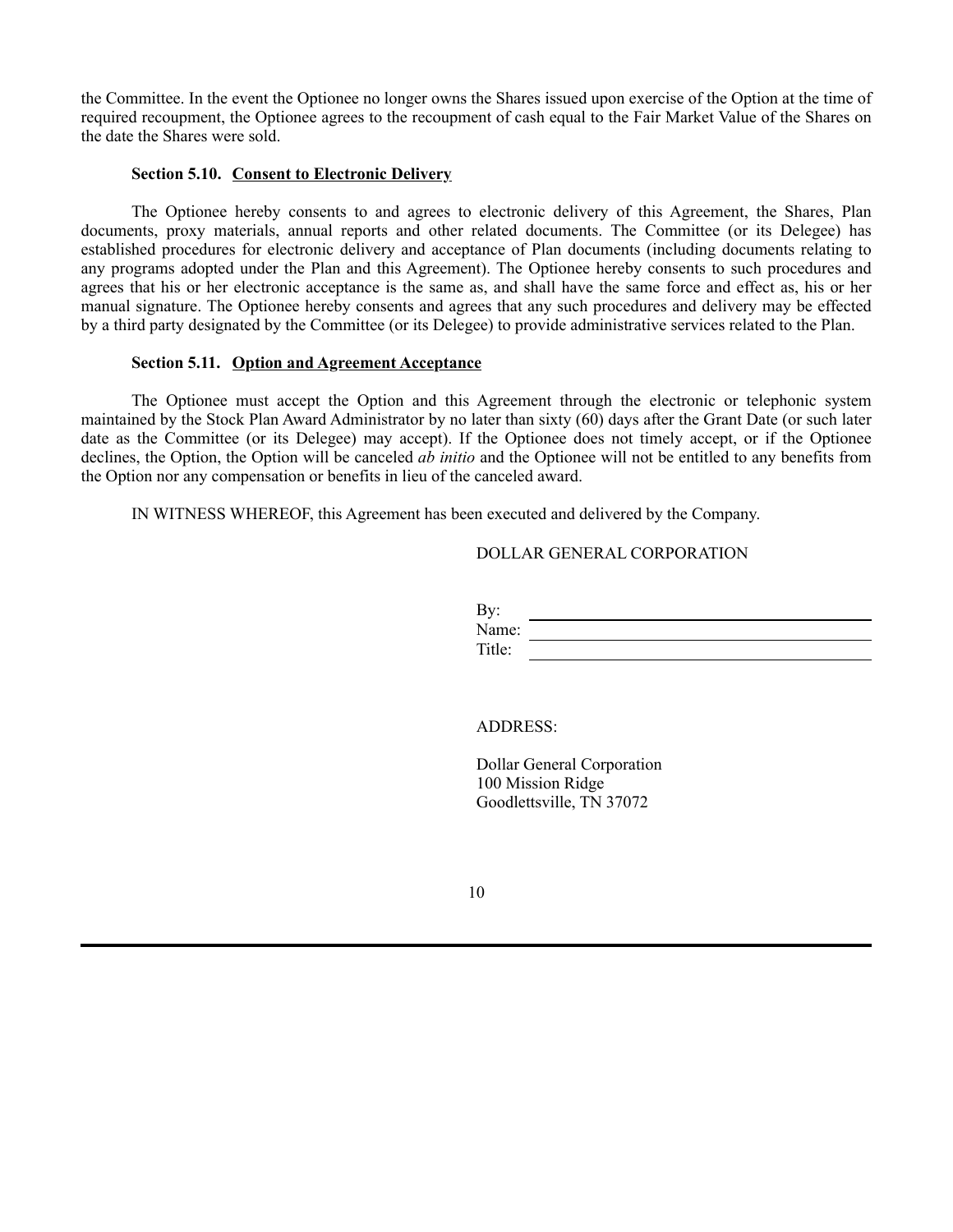# **HONG KONG APPENDIX**

**Restriction on Sale**. In the event Shares are issued to the Optionee within six (6) months of the Grant Date, the Optionee agrees that he or she will not dispose of any such Shares prior to the six (6)-month anniversary of the Grant Date.

**Securities Law Information**. *Warning: The contents of this document have not been reviewed by any regulatory authority in Hong Kong. The Optionee should exercise caution in relation to the offer. If the Optionee is in any doubt about any of the contents of this document, the Optionee should obtain independent professional advice. Neither the grant of the Option nor the issuance of Shares upon exercise of the Option constitutes a public offering of securities under Hong Kong law and is available only to employees of the Company and its Subsidiaries. The Agreement, the Plan and other incidental communication materials distributed in connection with the Option (i) have not been prepared in accordance with and are not intended to constitute a "prospectus" for a public offering of securities under the applicable securities legislation in Hong Kong, and (ii) are intended only for the personal use of each eligible employee of the Company or its Subsidiaries and may not be distributed to any other person.*

# **MEXICO APPENDIX**

**Acknowledgment**. By participating in the Plan, the Optionee acknowledges that the Optionee has received a copy of the Plan, has reviewed the Plan in its entirety and fully understands and accepts all provisions of the Plan. The Optionee further acknowledges that (i) the Optionee's participation in the Plan does not constitute an acquired right; (ii) the Plan and the Optionee's participation in the Plan are offered by the Company on a wholly discretionary basis; (iii) the Optionee's participation in the Plan is voluntary; and (iv) the Company and its Subsidiaries are not responsible for any decrease in the value of the underlying Shares.

**Labor Law Policy and Acknowledgment**. By participating in the Plan, the Optionee expressly recognizes that the Company, with its principal executive offices at 100 Mission Ridge, Goodlettsville, Tennessee 37072, U.S.A., is solely responsible for the administration of the Plan and that the Optionee's participation in the Plan and acquisition of Shares do not constitute an employment relationship between the Optionee and the Company since the Optionee is participating in the Plan on a wholly commercial basis. Based on the foregoing, the Optionee expressly recognizes that the Plan and the benefits that the Optionee may derive from participation in the Plan do not establish any rights between the Optionee and the Subsidiary employing the Optionee (the "Employer"), and do not form part of the employment conditions and/or benefits provided by the Employer, and that any modification of the Plan or its termination shall not constitute a change or impairment of the terms and conditions of the Optionee's employment with the Employer.

The Optionee further understands that the Optionee's participation in the Plan is as a result of a unilateral and discretionary decision of the Company. Therefore, the Company reserves the absolute right to amend and/or discontinue the Optionee's participation at any time without any liability to the Optionee.

Finally, the Optionee hereby declares that the Optionee does not reserve to the Optionee any action or right to bring any claim against the Company for any compensation or damages regarding any provision of the Plan or the benefits derived under the Plan, and the Optionee therefore grants a full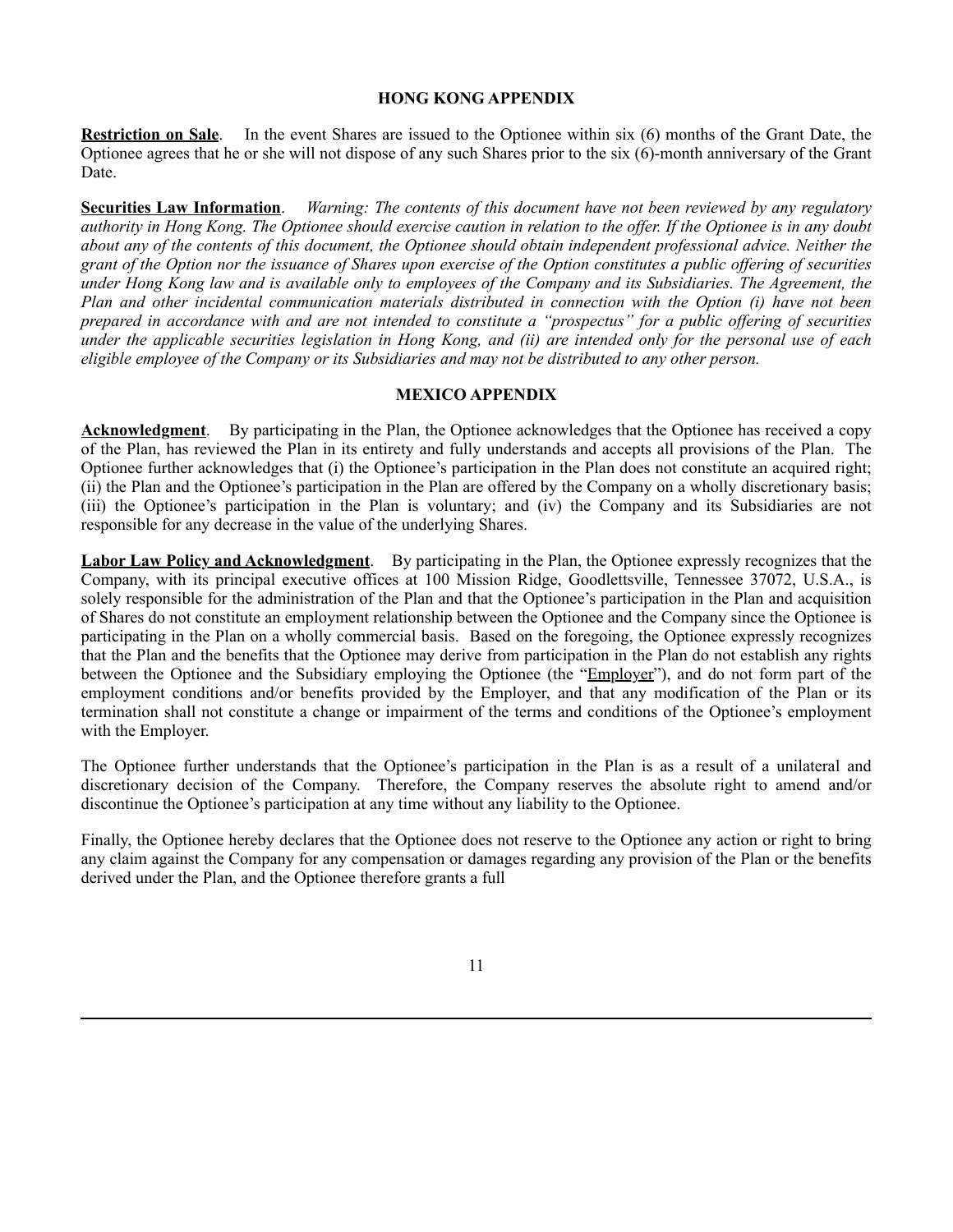and broad release to the Company, its Subsidiaries, branches, representation offices, its shareholders, officers, agents or legal representatives with respect to any claim that may arise.

**Securities Law Information**. The Option offered under the Plan and the Shares underlying the Option have not been registered with the National Register of Securities maintained by the Mexican National Banking and Securities Commission and cannot be offered or sold publicly in Mexico. In addition, the Plan and any other document relating to the Option may not be publicly distributed in Mexico. These materials are addressed to the Optionee only because of his or her existing relationship with the Company and its Subsidiaries, and these materials should not be reproduced or copied in any form. The offer contained in these materials does not constitute a public offering of securities but rather constitutes a private placement of securities addressed specifically to individuals who are present employees of the Company or a Subsidiary, made in accordance with the provisions of the Mexican Securities Market Law, and any rights under such offering shall not be assigned or transferred.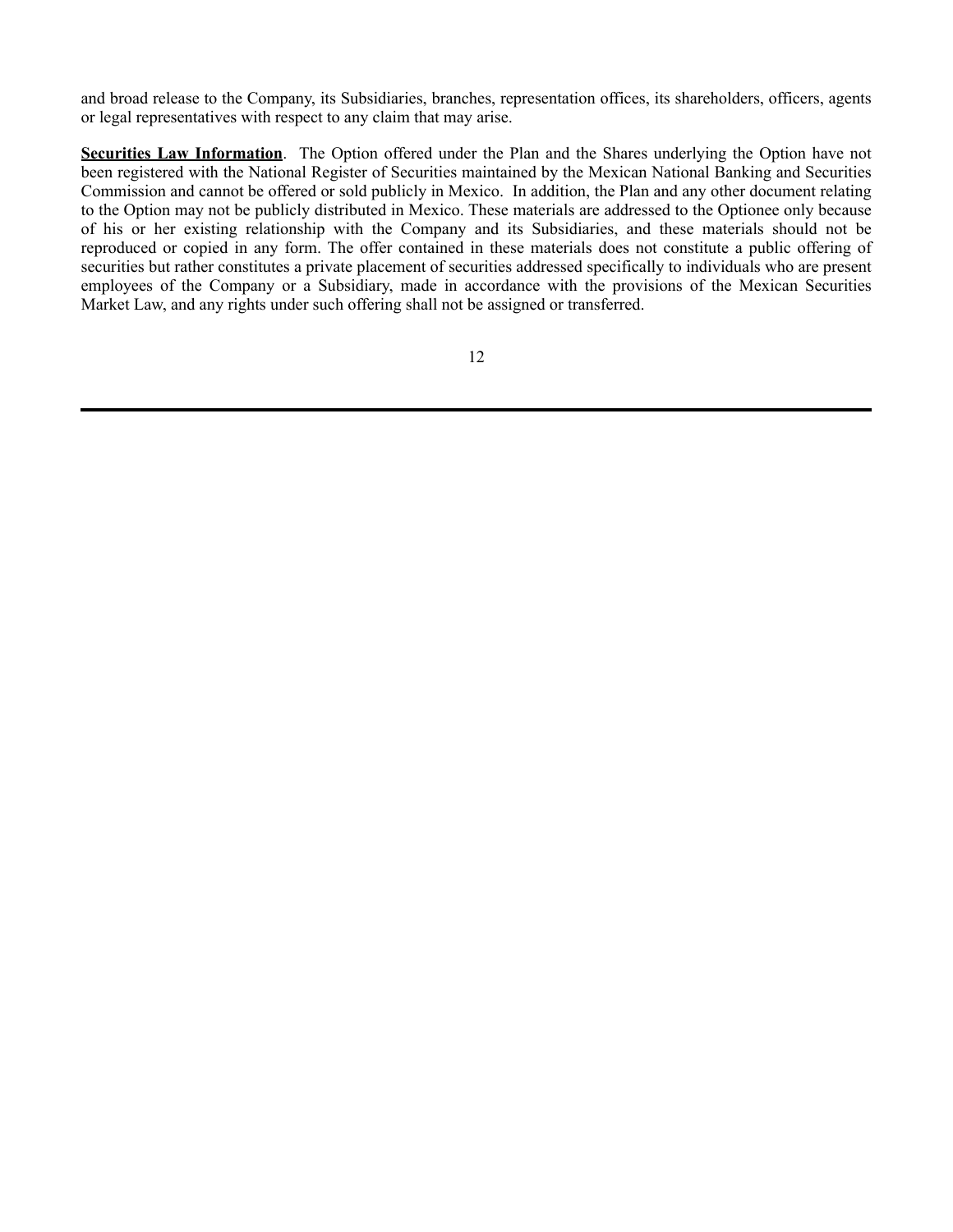<span id="page-49-0"></span>May 26, 2022

To the Shareholders and Board of Directors of Dollar General Corporation

We are aware of the incorporation by reference in the Registration Statements (Nos. 333-151047, 333-151049, 333-151655, 333-163200, 333-254501, and 333-256562 on Forms S-8 and No. 333-237519 on Form S-3) of Dollar General Corporation of our report dated May 26, 2022, relating to the unaudited condensed consolidated interim financial statements of Dollar General Corporation that are included in its Form 10-Q for the quarter ended April 29, 2022.

> /s/ Ernst & Young LLP Nashville, Tennessee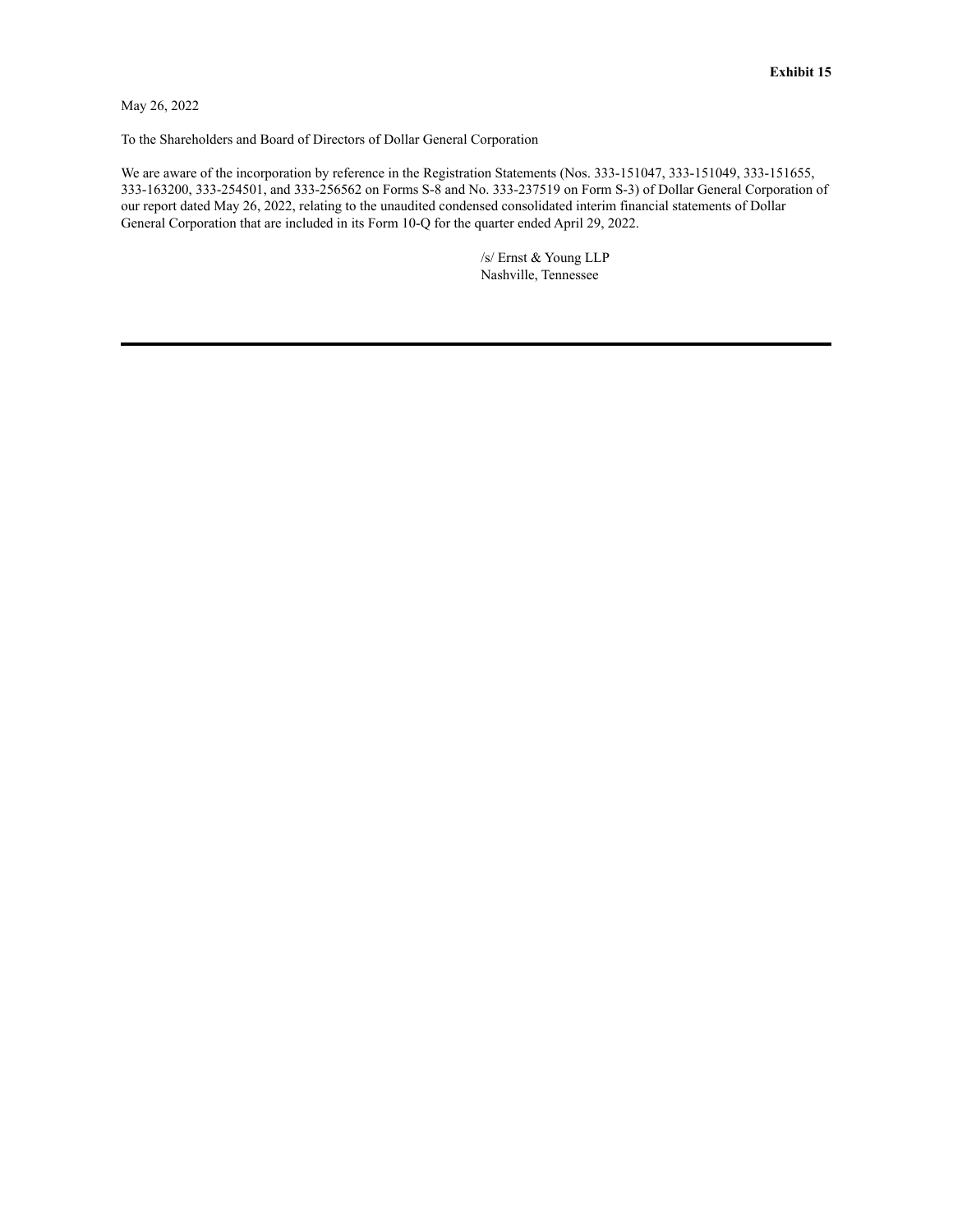### **CERTIFICATIONS**

### <span id="page-50-0"></span>I, Todd J. Vasos, certify that:

- 1. I have reviewed this quarterly report on Form 10-Q of Dollar General Corporation;
- 2. Based on my knowledge, this report does not contain any untrue statement of a material fact or omit to state a material fact necessary to make the statements made, in light of the circumstances under which such statements were made, not misleading with respect to the period covered by this report;
- 3. Based on my knowledge, the financial statements, and other financial information included in this report, fairly present in all material respects the financial condition, results of operations and cash flows of the registrant as of, and for, the periods presented in this report;
- 4. The registrant's other certifying officer(s) and I are responsible for establishing and maintaining disclosure controls and procedures (as defined in Exchange Act Rules 13a-15(e) and 15d-15(e)) and internal control over financial reporting (as defined in Exchange Act Rules 13a-15(f) and 15d-15(f)) for the registrant and have:
	- (a) Designed such disclosure controls and procedures, or caused such disclosure controls and procedures to be designed under our supervision, to ensure that material information relating to the registrant, including its consolidated subsidiaries, is made known to us by others within those entities, particularly during the period in which this report is being prepared;
	- (b) Designed such internal control over financial reporting, or caused such internal control over financial reporting to be designed under our supervision, to provide reasonable assurance regarding the reliability of financial reporting and the preparation of financial statements for external purposes in accordance with generally accepted accounting principles;
	- (c) Evaluated the effectiveness of the registrant's disclosure controls and procedures and presented in this report our conclusions about the effectiveness of the disclosure controls and procedures, as of the end of the period covered by this report based on such evaluation; and
	- (d) Disclosed in this report any change in the registrant's internal control over financial reporting that occurred during the registrant's most recent fiscal quarter (the registrant's fourth fiscal quarter in the case of an annual report) that has materially affected, or is reasonably likely to materially affect, the registrant's internal control over financial reporting; and
- 5. The registrant's other certifying officer(s) and I have disclosed, based on our most recent evaluation of internal control over financial reporting, to the registrant's auditors and the audit committee of the registrant's board of directors (or persons performing the equivalent functions):
	- (a) All significant deficiencies and material weaknesses in the design or operation of internal control over financial reporting which are reasonably likely to adversely affect the registrant's ability to record, process, summarize and report financial information; and
	- (b) Any fraud, whether or not material, that involves management or other employees who have a significant role in the registrant's internal control over financial reporting.

Date: May 26, 2022 /s/ Todd J. Vasos

Todd J. Vasos Chief Executive Officer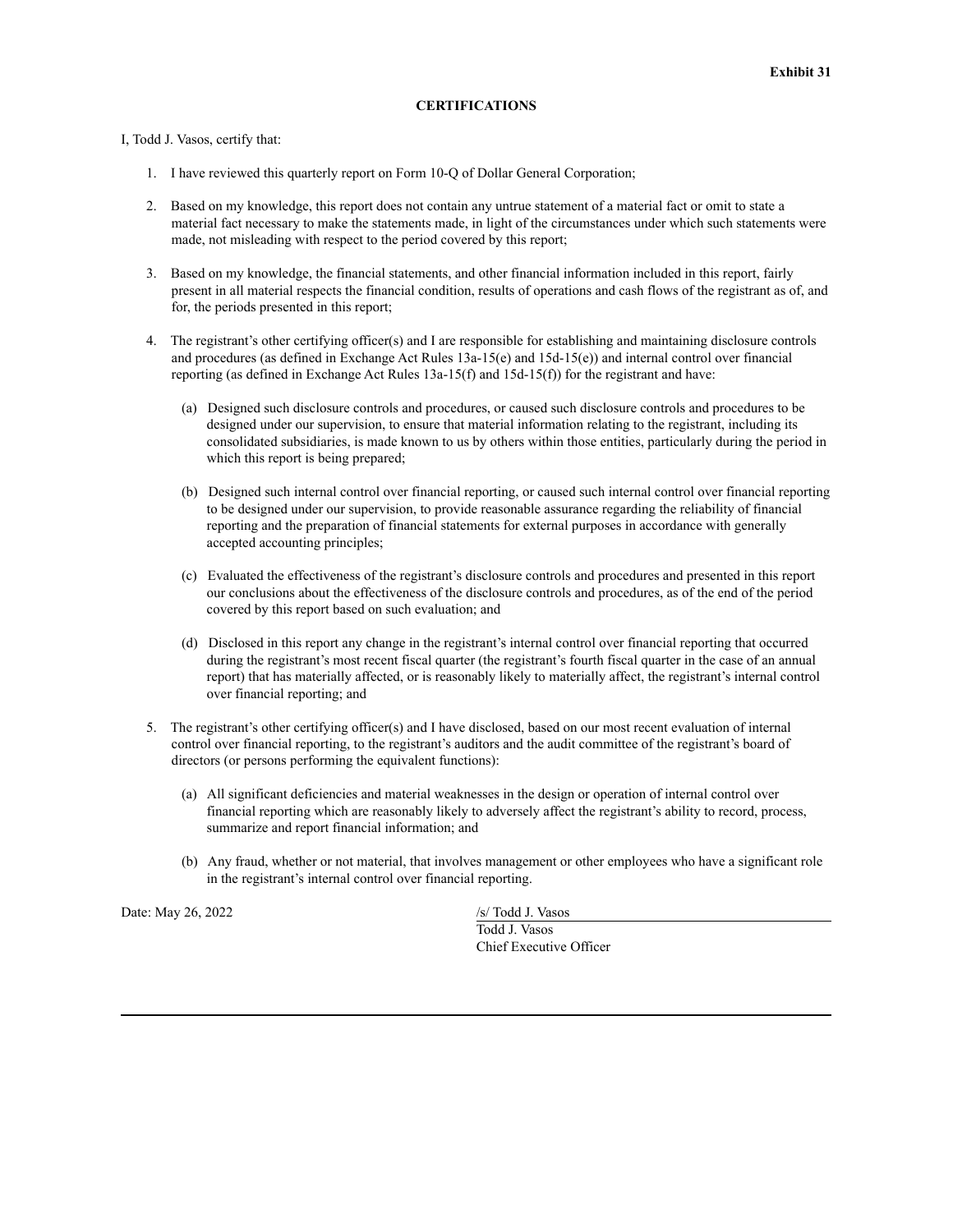### I, John W. Garratt, certify that:

- 1. I have reviewed this quarterly report on Form 10-Q of Dollar General Corporation;
- 2. Based on my knowledge, this report does not contain any untrue statement of a material fact or omit to state a material fact necessary to make the statements made, in light of the circumstances under which such statements were made, not misleading with respect to the period covered by this report;
- 3. Based on my knowledge, the financial statements, and other financial information included in this report, fairly present in all material respects the financial condition, results of operations and cash flows of the registrant as of, and for, the periods presented in this report;
- 4. The registrant's other certifying officer(s) and I are responsible for establishing and maintaining disclosure controls and procedures (as defined in Exchange Act Rules 13a-15(e) and 15d-15(e)) and internal control over financial reporting (as defined in Exchange Act Rules 13a-15(f) and 15d-15(f)) for the registrant and have:
	- (a) Designed such disclosure controls and procedures, or caused such disclosure controls and procedures to be designed under our supervision, to ensure that material information relating to the registrant, including its consolidated subsidiaries, is made known to us by others within those entities, particularly during the period in which this report is being prepared;
	- (b) Designed such internal control over financial reporting, or caused such internal control over financial reporting to be designed under our supervision, to provide reasonable assurance regarding the reliability of financial reporting and the preparation of financial statements for external purposes in accordance with generally accepted accounting principles;
	- (c) Evaluated the effectiveness of the registrant's disclosure controls and procedures and presented in this report our conclusions about the effectiveness of the disclosure controls and procedures, as of the end of the period covered by this report based on such evaluation; and
	- (d) Disclosed in this report any change in the registrant's internal control over financial reporting that occurred during the registrant's most recent fiscal quarter (the registrant's fourth fiscal quarter in the case of an annual report) that has materially affected, or is reasonably likely to materially affect, the registrant's internal control over financial reporting; and
- 5. The registrant's other certifying officer(s) and I have disclosed, based on our most recent evaluation of internal control over financial reporting, to the registrant's auditors and the audit committee of the registrant's board of directors (or persons performing the equivalent functions):
	- (a) All significant deficiencies and material weaknesses in the design or operation of internal control over financial reporting which are reasonably likely to adversely affect the registrant's ability to record, process, summarize and report financial information; and
	- (b) Any fraud, whether or not material, that involves management or other employees who have a significant role in the registrant's internal control over financial reporting.

Date: May 26, 2022

| /s/ John W. Garratt     |
|-------------------------|
| John W. Garratt         |
| Chief Financial Officer |